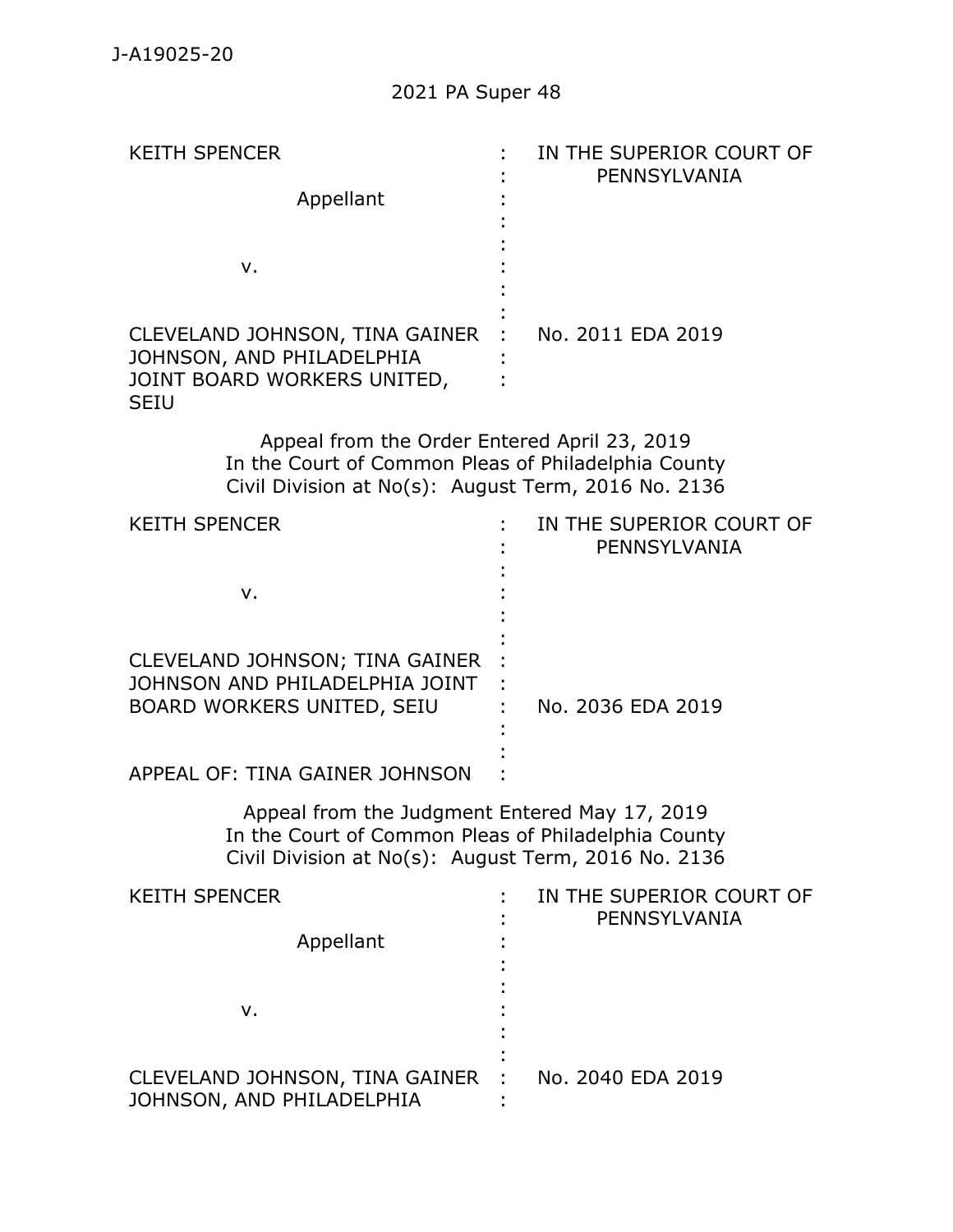JOINT BOARD WORKERS UNITED, SEIU : 11

> Appeal from the Order Entered April 23, 2019 In the Court of Common Pleas of Philadelphia County Civil Division at No(s): August Term, 2016 No. 2136

| <b>KEITH SPENCER</b>                                                                                                      | IN THE SUPERIOR COURT OF<br>PENNSYLVANIA |
|---------------------------------------------------------------------------------------------------------------------------|------------------------------------------|
| v.                                                                                                                        |                                          |
| <b>CLEVELAND JOHNSON AND TINA</b><br><b>GAINER JOHNSON AND</b><br>PHILADELPHIA JOINT BOARD<br><b>WORKERS UNITED, SEIU</b> | No. 2080 EDA 2019                        |
| APPEAL OF: PHILADELPHIA JOINT<br>BOARD WORKERS UNITED, SEIU                                                               |                                          |

Appeal from the Order Dated April 23, 2019 In the Court of Common Pleas of Philadelphia County Civil Division at No(s): August Term, 2016, No. 2136

BEFORE: PANELLA, P.J., McLAUGHLIN, J., \* and McCAFFERY, J. OPINION BY PANELLA, P.J.: Filed: March 18, 2021

This consolidated appeal arises out of an automobile accident that occurred in West Philadelphia, Pennsylvania. On October 16, 2014, the car that Cleveland Johnson ("Cleveland") was driving struck Appellant/Cross-Appellee, Keith Spencer ("Spencer"), a pedestrian, as he lawfully crossed the street. Spencer suffered permanent, debilitating injuries, which have severely

<sup>\*</sup> Judge McLaughlin did not participate in the consideration or decision of this case.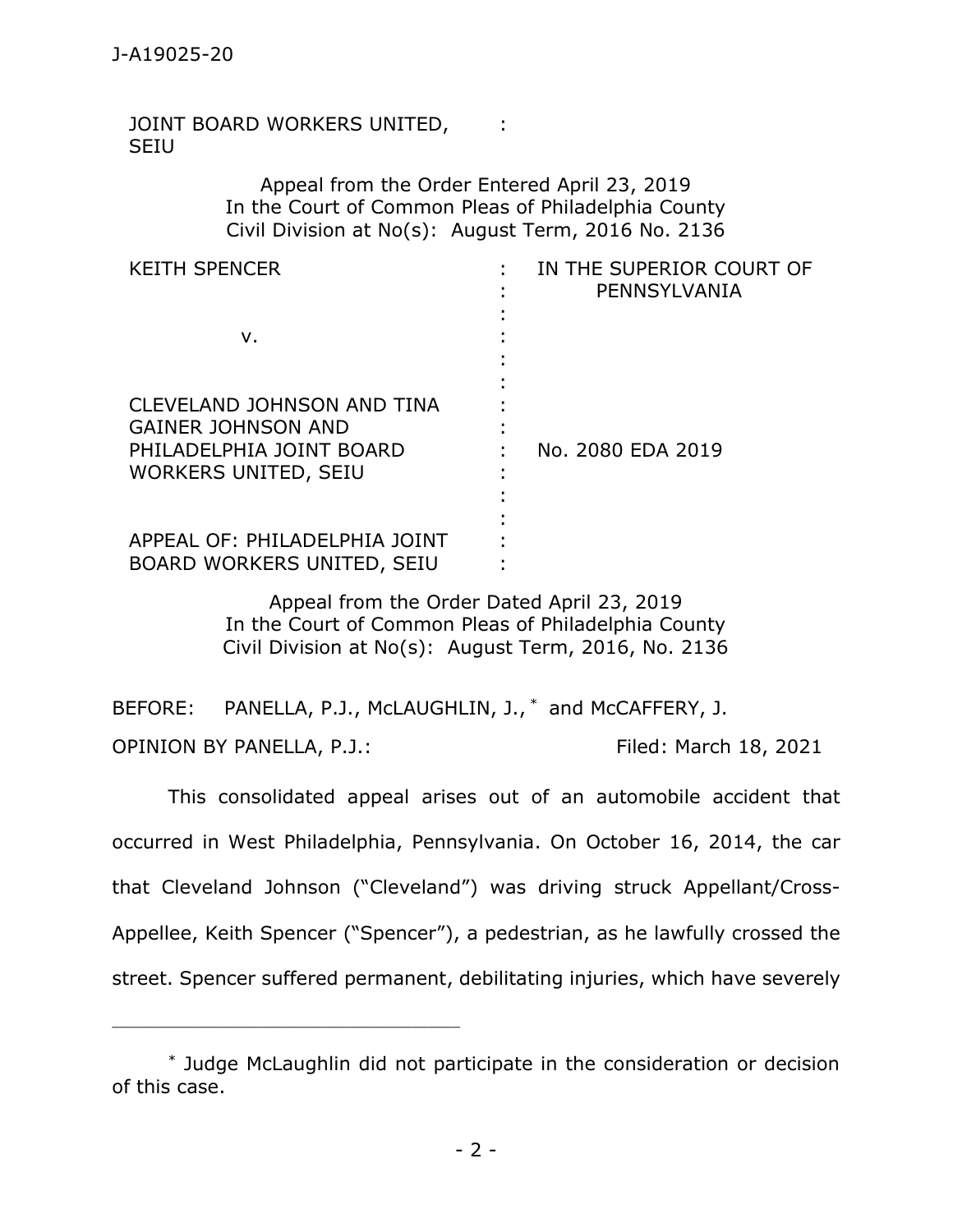diminished his quality of life. Central to this appeal is the extent to which the owner of the car that Cleveland was driving should be held liable for Spencer's injuries. The owner, Appellee/Cross-Appellant, Philadelphia Joint Board Workers United, SEIU ("PJB"), provided the car to its employee, Appellee/Cross-Appellant, Tina Johnson ("Tina"), who is Cleveland's wife.<sup>1</sup>

The parties do not dispute two facts: (1) Spencer was not at fault, and (2) Cleveland was negligent in his operation of the vehicle. However, the parties disagree as to whether Tina was negligent in allowing Cleveland to operate her work vehicle, and whether PJB was negligent under the laws of agency and vicarious liability in failing to maintain reasonable policies and regulations for the vehicles it provides to employees like Tina.

As will be discussed in detail below, Spencer instituted a civil action against Cleveland, Tina, and PJB, and the matter eventually went to trial. The jury found that all three defendants shared liability for Spencer's injuries, and apportioned that liability among the defendants. Spencer sought to mold the verdict to make PJB jointly and severally liable<sup>2</sup> for Tina's negligence. The trial

<sup>1</sup> On August 15, 2019, this Court entered an order, *sua sponte*, consolidating the appeals as cross-appeals. Spencer was designated as Appellant/Cross-Appellee. Tina and PJB were designated as Appellees/Cross-Appellants. *See* Pa.R.A.P. 2136. Cleveland did not file a notice of appeal, and is not a party to this present matter.

<sup>&</sup>lt;sup>2</sup> The Pennsylvania Supreme Court defines joint and several liability as follows: "Under the doctrine of joint and several liability, where there is more than one defendant, an injured party may seek to recover his or her entire judgment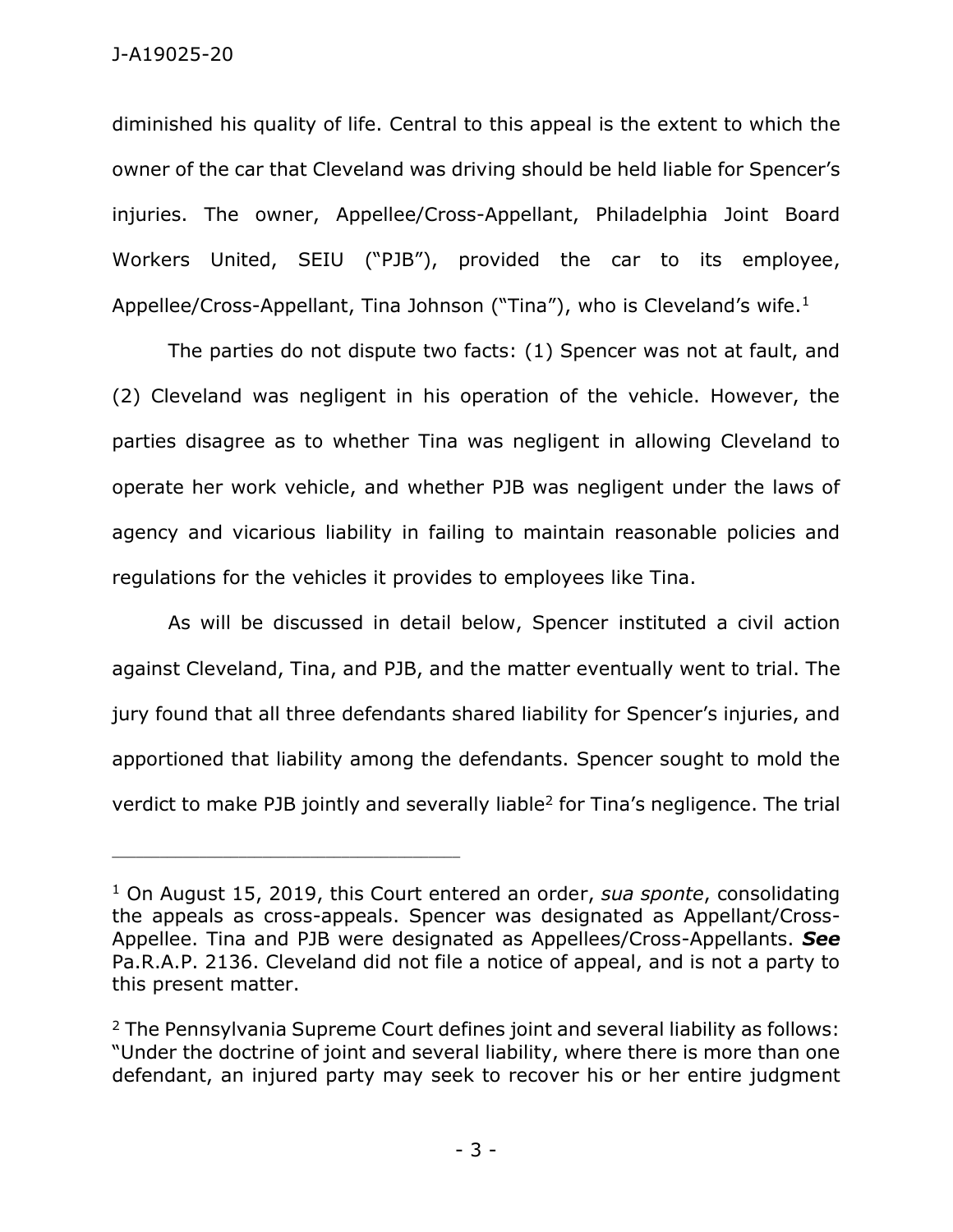court denied Spencer's request. Because we conclude that Spencer is legally entitled to this relief, we are constrained to reverse the trial court's denial of Spencer's post-trial motion to mold the verdict, and we consequently remand for further proceedings.

The essential facts relevant to this appeal are largely undisputed. $3$ Where there are factual disputes between the parties, we will highlight them. However, one of the parties' primary disputes concerns the legal consequences of PJB's act in providing Tina with a car. PJB is small labor union organization that covers the Philadelphia and South Jersey areas. Tina initially volunteered at the union when she worked at an airport magazine shop, but later became a fulltime, paid employee.

In 2012, PJB provided Tina with a company car, a 2009 silver Ford Escape, because PJB considered these vehicles "absolutely essential to the

from either of the defendants." *AAA Mid-Atlantic Ins. Co. v. Ryan*, 84 A.3d 626, 628 n.1 (Pa. 2014). Moreover, the Supreme Court has further stated, "Joint and several liability as a principle of recovery for an indivisible injury caused by multiple tortfeasors lies at the very heart of the common law of tort, and also has a solid foundation in Pennsylvania's statutory law." *Carrozza v. Greenbaum*, 916 A.2d 553, 565 (Pa. 2007). *See also Glomb v. Glomb*, 530 A.2d 1362, 1365 (Pa. Super. 1987) ("Imposition of joint and several liability enables the injured party to satisfy an entire judgment against any one of the tort-feasors, even if the wrongdoing of that tortfeasor contributed only a small part to the harm inflicted.").

 $3$  The relevant facts and procedural history of this complex case are gleaned from the certified record and the trial court's Rule 1925(a) opinion, which no party disputes.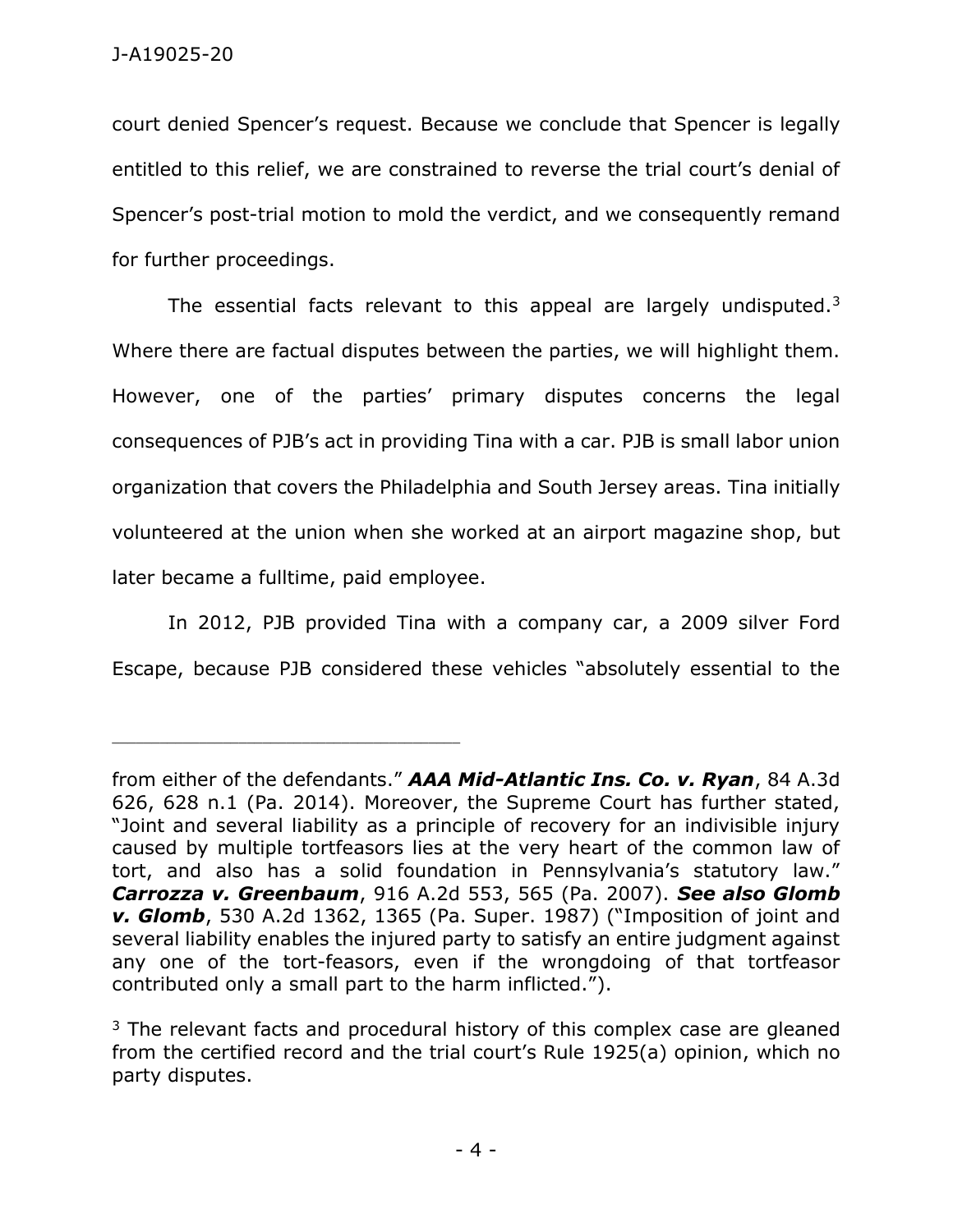work of organizers and business representatives" since "employees could be required to drive out to job sites at any hour of day or night, twenty-four hours a day." Trial Court Opinion, 6/24/2019, at 5 (internal quotations marks omitted). <sup>4</sup> The car was considered part of the job so unless someone proved "unfit," the employee would be given a car. N.T., 1/22/2019 p.m., at 51.

PJB's main requirement for providing a company car was that the employee must have a valid driver's license. *See* Trial Court Opinion, 6/24/2019, at 5. PJB also considered the employee's past performance, her reputation, and her work ethic. *See id.*

PJB's chief of staff at the time was Richard Minter.<sup>5</sup> Minter stated that employees are not "automatically given a car on day one, and that PJB vetted its employees by making them prove their credibility through their work performance and history." *Id.*, at 4 n.1 (quotation marks omitted). Minter communicated that "the process was complex and was not taken lightly, but provided no other details about the process other than running the driver's license." *Id.* (record citation and quotation marks omitted).

<sup>4</sup> PJB provided six of its seven staff members with company cars.

<sup>5</sup> At the time of the incident, Minter was the chief of staff and organizer director for PJB. He oversaw the work of the staff and the organization of projects that the union would undertake. At the time of trial, he transferred positions within the union and his title changed to assistant director. **See** N.T., 1/25/2019 a.m., at 8-9.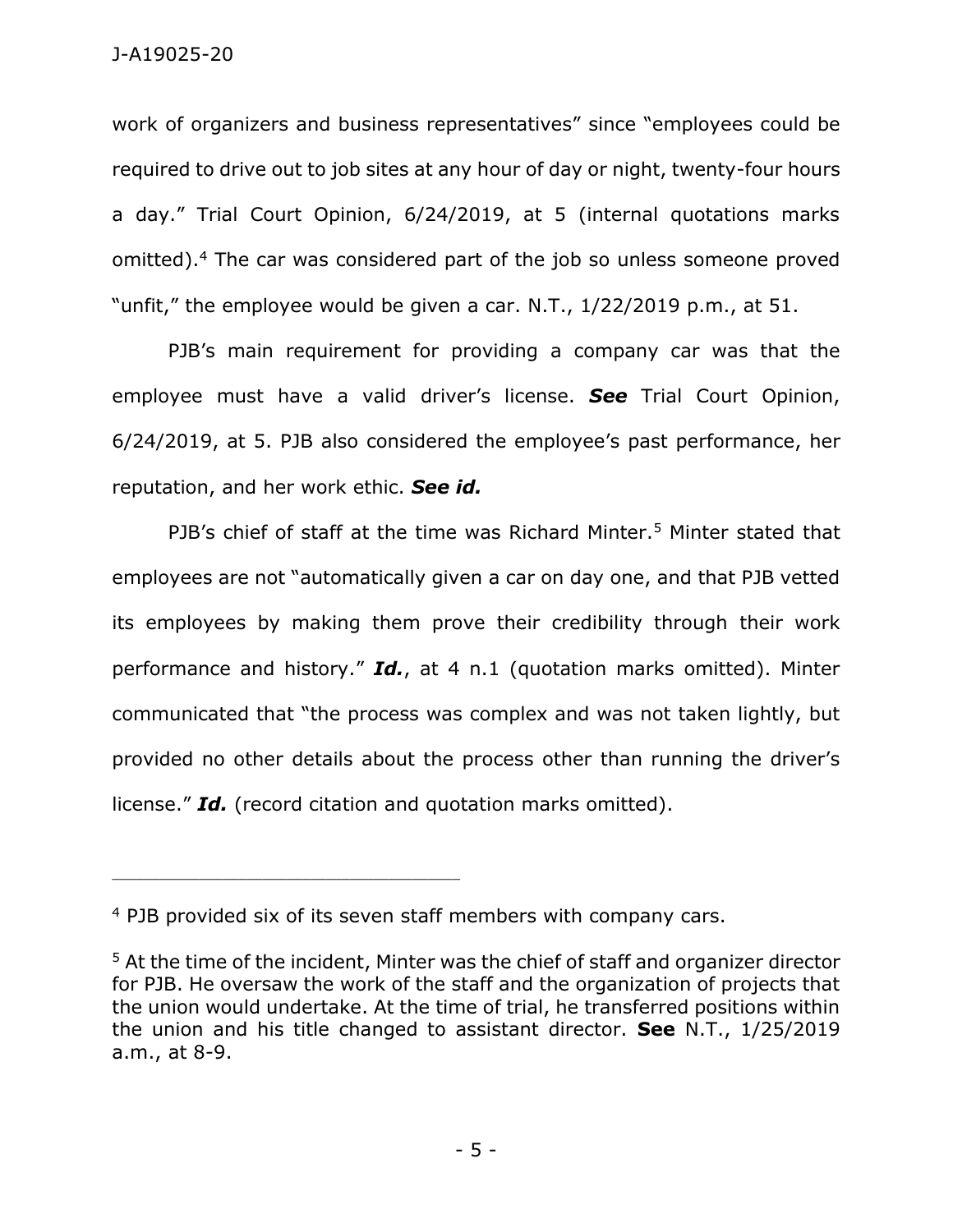Notably, PJB did not conduct an interview or a background check prior to issuing the car to Tina. **See id.**, at 4. Lynne Fox,<sup>6</sup> the PJB manager, indicated that when Tina started volunteering at the union, Tina was still working at the airport, which conducts "background checks" that were more specific than what PJB would have done and therefore, PJB "relied on those checks." N.T., 1/22/2019 p.m., at 51. Fox never asked Tina to "submit any type of authorization in order to obtain all the records" from the former employer that would have given Fox the background information because, as she put it, the employer "might just have verified it." *Id.*, at 52. Moreover, *per* Fox, PJB did not perform an independent investigation of Tina's background prior to providing the car because Tina worked for the union "for a number of years." *Id.*, at 53.

PJB's secretary and treasurer, Mildred Saldana, indicated the union did not have a written employee handbook at that time and "did not provide their vehicle usage policy to employees in writing; [rather,] they verbally instructed employees that the only permissible personal use of company cars was for commuting to and from work and job sites." Trial Court Opinion, 6/24/2019, at 5 (quotation marks omitted). "PJB supervised company car usage only through employee-submitted time sheets, mileage logs, and expense reports

<sup>6</sup> Fox is a "formally educated and trained attorney," and her responsibilities at the union included strategic planning and overseeing the budget. N.T., 1/22/2019 p.m., at 43.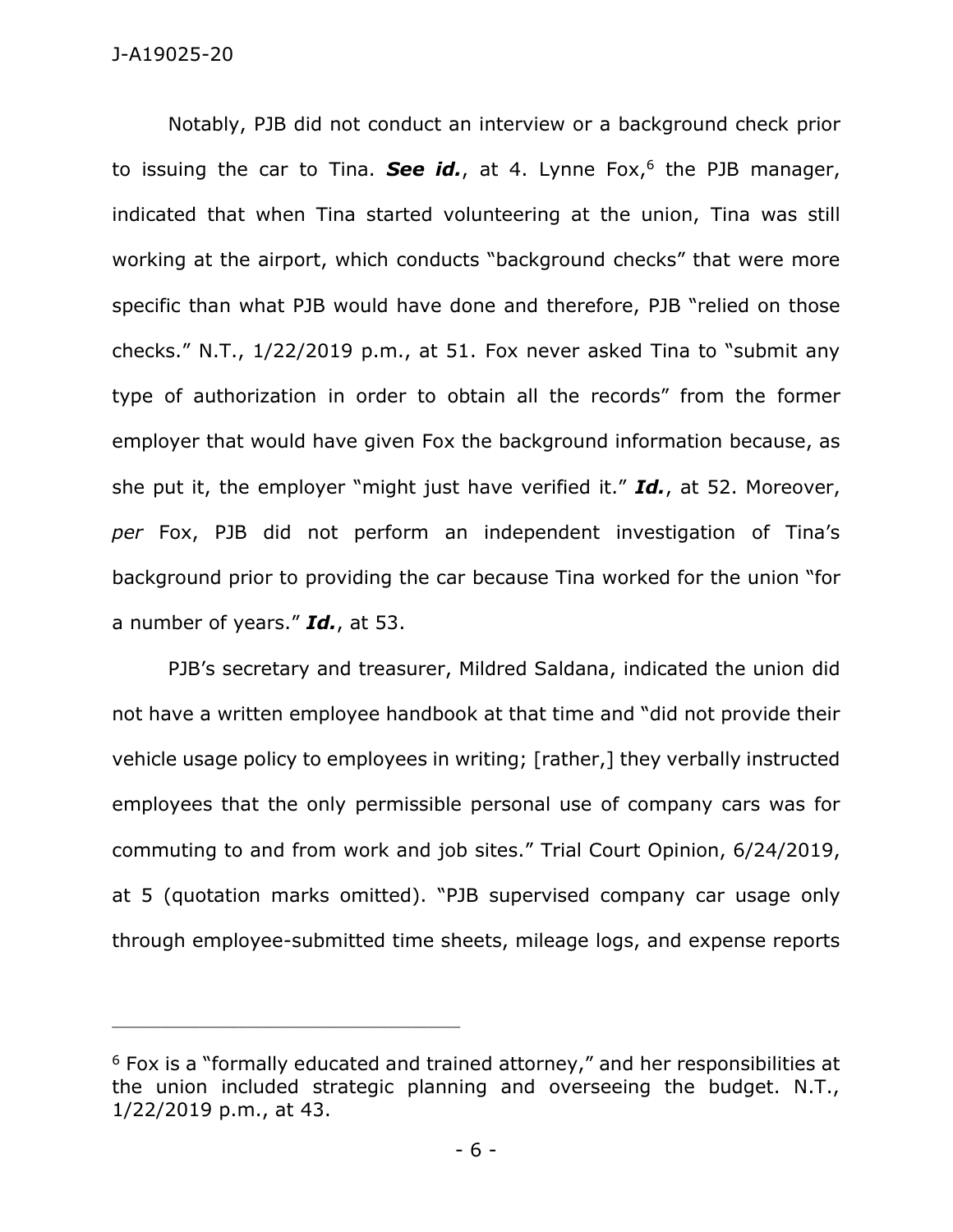to cover costs like highway tolls. The auditing was mostly for purposes of compliance with Internal Revenue Service and Department of Labor regulations and for employer reimbursement." *Id.*, at 6.

Fox indicated that "it was the union's philosophy, as well as the philosophy of other unions in the community, that company [car] use was not strictly monitored because if they could not trust a union rep [representative] with a car, they had no business trusting the employee to represent union members." *Id.*, at 5-6. When asked, absent an accident where somebody was seriously injured, how would she know if a non-employee was driving the vehicle, Fox responded, "We wouldn't know." N.T., 1/22/2019 p.m., at 57. Fox further stated, "Well let's just say Philadelphia is a small city. I'm sure sooner or later we would find out, someone would see. But we have no formal method for doing it." *Id.*

Saldana maintained that she provided Tina with "a diagram to help explain the difference between personal and business uses," and told Tina "several times, as part of repeated seminars for the organization, that the employee was the only person permitted to drive the company car." Trial Court Opinion, 6/24/2019, at 5.

Minter averred that Tina "had attended the regular, mandatory staff meetings and retreats where significant time was spent reviewing Department of Labor and Internal Revenue Service guidelines, which allegedly included discussion of PJB's company car policies." *Id.*, at 5. He also confirmed, "the

- 7 -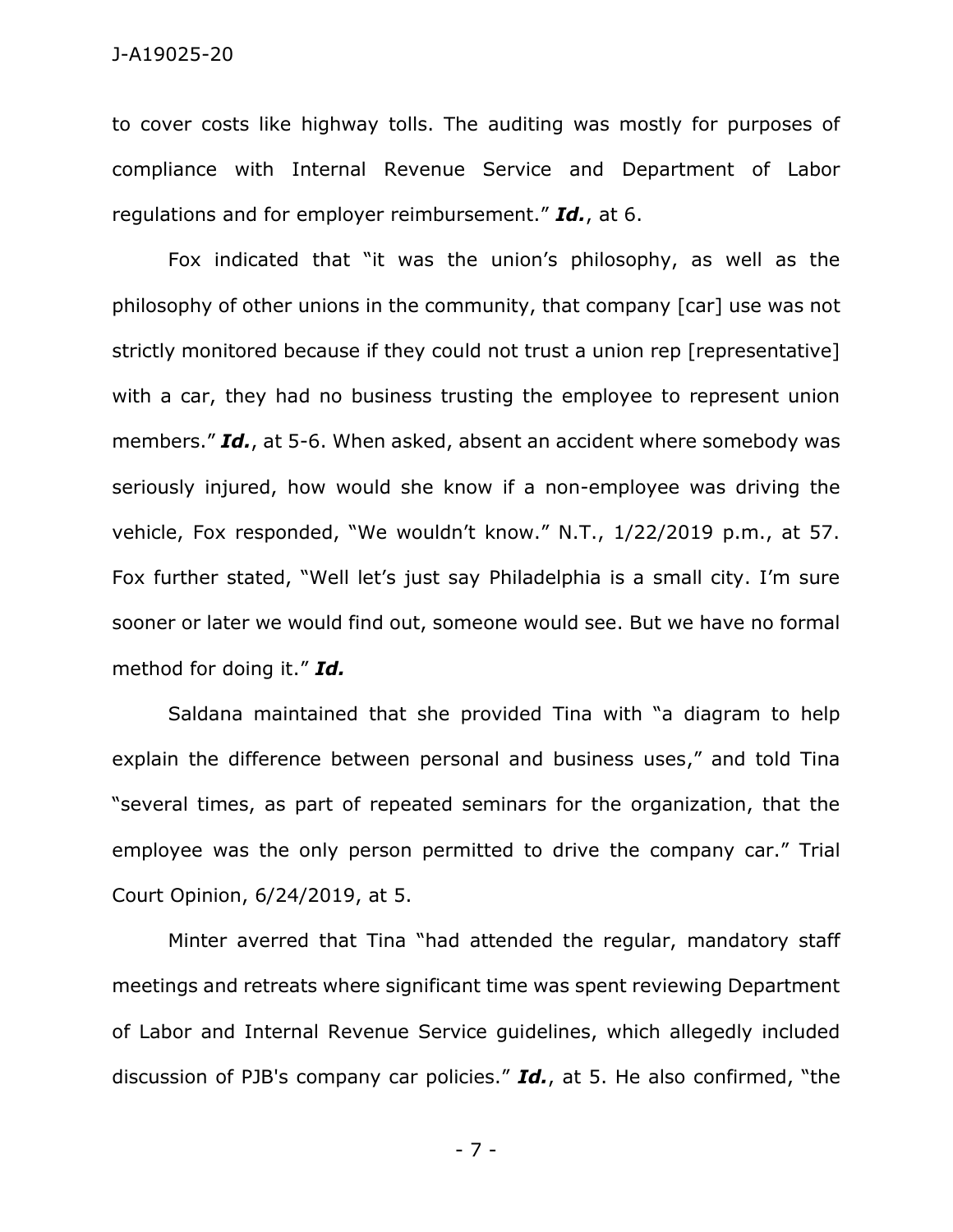vehicle use policy was reviewed, at minimum, once per year, occasionally several times per year." *Id.*

Contrary to these statements by PJB's leadership, Tina alleged that PJB did not inform her of these policies, and that she "assumed" she could use the vehicle for both business and personal uses. N.T., 1/23/2019 a.m., at 21-22. Tina added that she "would not have used [the vehicle] for personal reasons if she had been informed it was against company policy." Trial Court Opinion, 6/24/2019, at 6. "There was no written documentation signed by [Tina] to show that she had ever received the policy verbally or in writing, although Lynne Fox testified it was the union's protocol to get signed receipts from the employees at the yearly meetings where they reviewed the vehicle policy with employees." *Id.* Moreover, Fox could not provide any documentation that Tina was at these meetings where the policy was provided. *See* N.T., 1/22/2019 p.m., at 47. Finally, Tina's testimony conforms to her behavior: the PJB company car was the only vehicle in the Johnsons' possession. *See* N.T., 1/23/2019 a.m., at 114-115. They had a Honda Accord, but it was no longer in their possession after they received the PJB vehicle. *See id.*

Furthermore, Tina noted she was not told or given anything from PJB that family members were not permitted to use the vehicles. *See* N.T., 1/23/2019 a.m., at 36-37. Tina stated that "the only vehicle use policy she knew of was an understanding that she would not be reimbursed for personal use mileage, and that no one but her was allowed to drive the car." Trial Court

- 8 -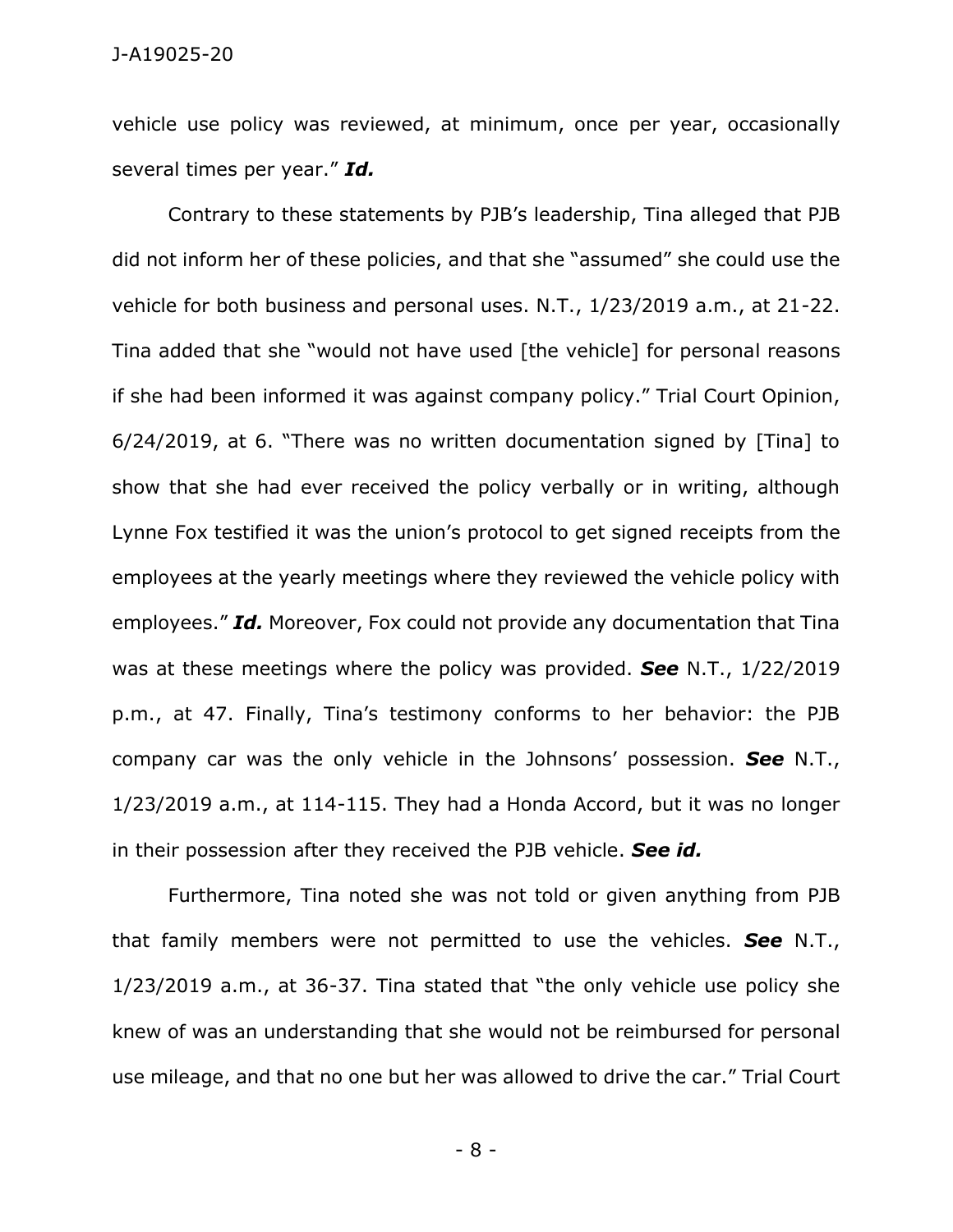Opinion, 6/24/2019, at 6.<sup>7</sup> Tina also indicated PJB did not physically monitor her vehicle usage, but rather, PJB supervised the vehicle usage through time sheets and mileage logs. *See* N.T., 1/23/2019 a.m., at 17, 21-22.

Also relevant to our review was the evidence that Tina did not volunteer certain information to PJB. First, she did not inform PJB that her driver's license had been previously suspended due to failure to pay parking tickets and second, that her husband's license had been suspended since 1989. *See* id., at 15-17. Additionally, while employed at PJB, Tina received a citation for failure to stop at a stop sign. *See id.*, at 42. She did not tell PJB about it, but a copy of the ticket was sent to the union. *See id.*, at 41-42. Tina was unsure if PJB required employees to tell the union about that kind of incident. *Id.*, at 44-45. She stated that after PJB received the ticket, Saldana asked Tina if she paid it, but no further reprimand was issued. *Id.*, at 45-46.

Tina stated that although she did not let Cleveland drive the vehicle for any reason, she did for an emergency. *See id.*, at 38, However, Cheryle Spencer, Spencer's older sister, contradicted this account. Cheryle would see the Johnsons on a daily basis because she and Spencer lived on the same street as Tina's mother and had known the Johnsons for a number of years. *See* N.T., 1/23/2019 p.m., at 78, 82. Cheryle observed Cleveland driving the

 $7$  At trial, Tina testified she was not aware of the non-reimbursement policy, but she was impeached with her January 26, 2018, deposition testimony, wherein she acknowledged that she knew about the policy. *See* N.T., 1/23/2019 a.m., at 34-36.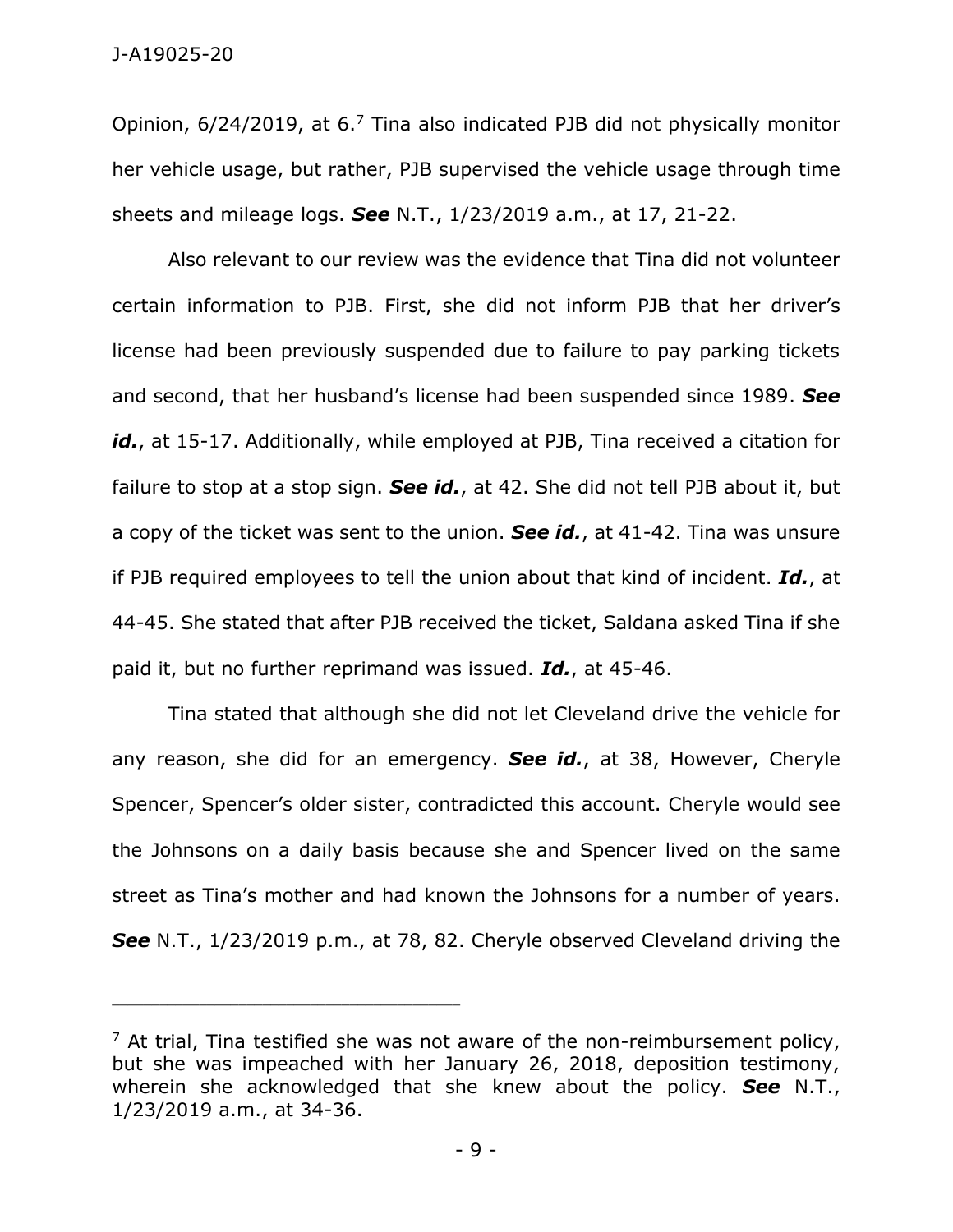PJB car "[a]ll the time." *Id.* Cheryle indicated Cleveland would be driving Tina, and in some instances, he would be driving on his own. *See id.* Cheryle averred, in an affidavit, that she had seen Cleveland and/or Cleveland and Tina driving the car "at least a hundred times[.]" *Id.*, at 90.

These policies, actions and inactions taken by PJB and the Johnsons culminated in the events that occurred on October 16, 2014. On that day, Tina drove the PJB vehicle to her mother's house for a small family gathering. She parked the car on the corner of the street, about six houses away from her mother's home. The car was situated so that it jutted out onto the sidewalk, obstructing the walkway by a foot or two.

That same day, Cleveland was hanging out at a friend's house in another part of the city. Between 12:00 p.m. and 2:15 p.m., he consumed approximately four 24-ounce beers. *See* N.T., 1/24/2019 a.m., at 31. Cleveland then left his friend's home and traveled to his mother-in-law's home *via* public transportation. *See id.*, at 32. He proceeded to drink a fifth beer as he walked up to the home. *See id.*, at 36.

Approximately five hours later, Cleveland went onto the porch to smoke a cigarette. *See id.*, at 37. He indicated that he was still intoxicated, due to previously consuming 120 ounces of beer. *See id.*, at 38. It was at this point that Cleveland noticed the PJB car parked down the street, and believed that it was obstructing the sidewalk. *See id.*, at 41-42. However, he did not believe the car's location was an "emergency" situation. *Id.*, at 53.

- 10 -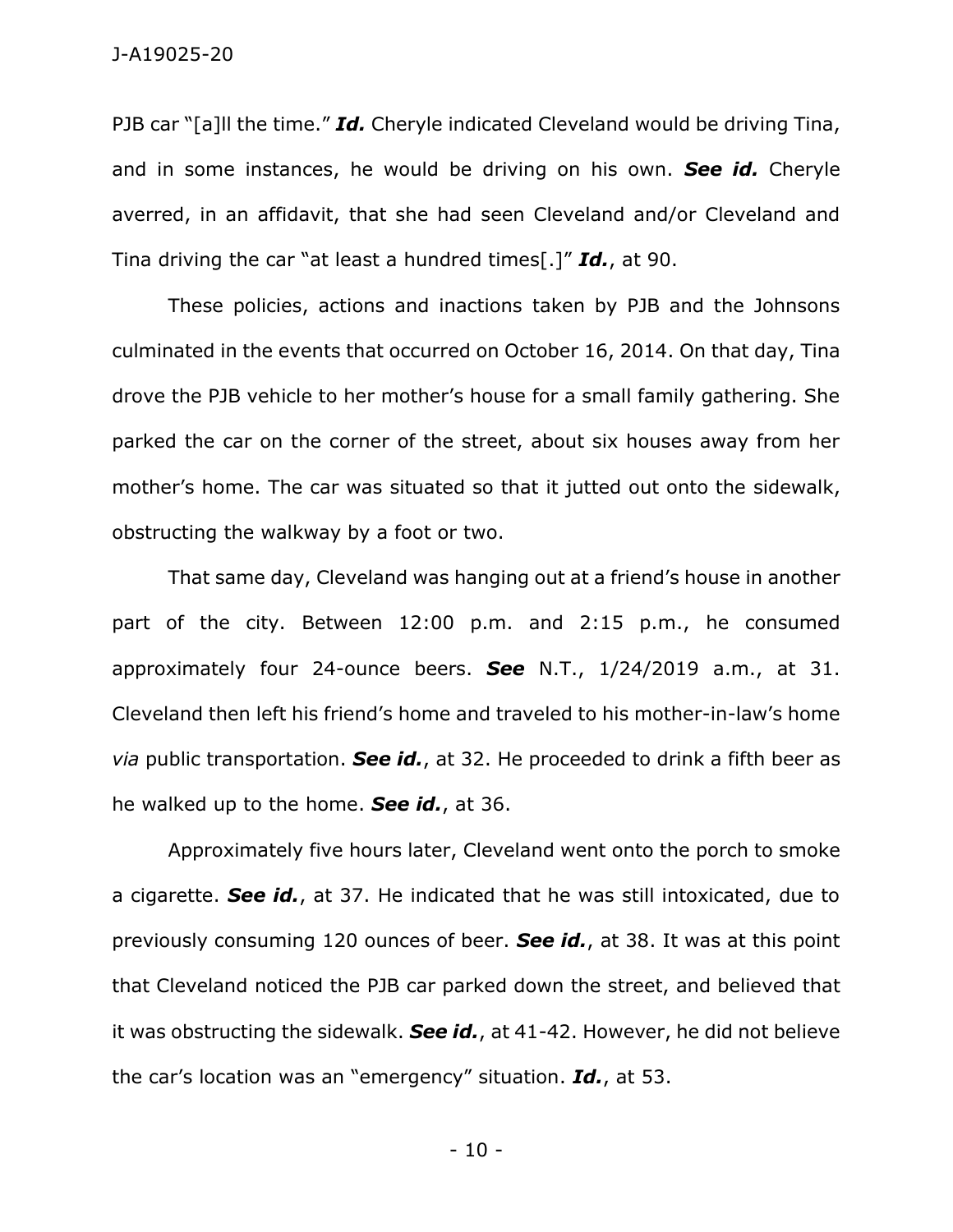While walking towards the vehicle, Cleveland observed an open parking spot, and decided to move Tina's car. *See id.*, at 54. As noted above, since his driver's license had been suspended, Cleveland was not legally permitted to drive a motor vehicle.

Cleveland then went back into the home to grab his wife's car keys. He did not ask Tina or another family member to move the car. *See id.*, at 54- 55. Cleveland believed he could safely operate the vehicle but acknowledged that based on his level of intoxication, he should not have been driving. *See id.*, at 60.

After driving a short distance, Cleveland stopped at a traffic light at the intersection of Baltimore Avenue and 60<sup>th</sup> Street. In an attempt to make sure that no pedestrians were crossing the street, he waited "30 to 40 seconds" before turning left. *Id.*at 64. Unfortunately, when he made the turn, Cleveland struck Spencer, who was properly in the crosswalk. *See id.*, at 66-68. Despite believing that he was only traveling at two miles per hour, Cleveland hit Spencer hard enough that Spencer was knocked out of one of his shoes. *See id.*, at 65; *see also* Trial Court Opinion, 6/24/2019, at 3.

Cleveland got out of the car and helped Spencer to a bench while bystanders called 9-1-1. *See* N.T., 1/24/2019 a.m., at 67. Police arrived and after Cleveland told them that he hit Spencer, they transported him to the police station where he failed a breathalyzer test. Cleveland was subsequently

- 11 -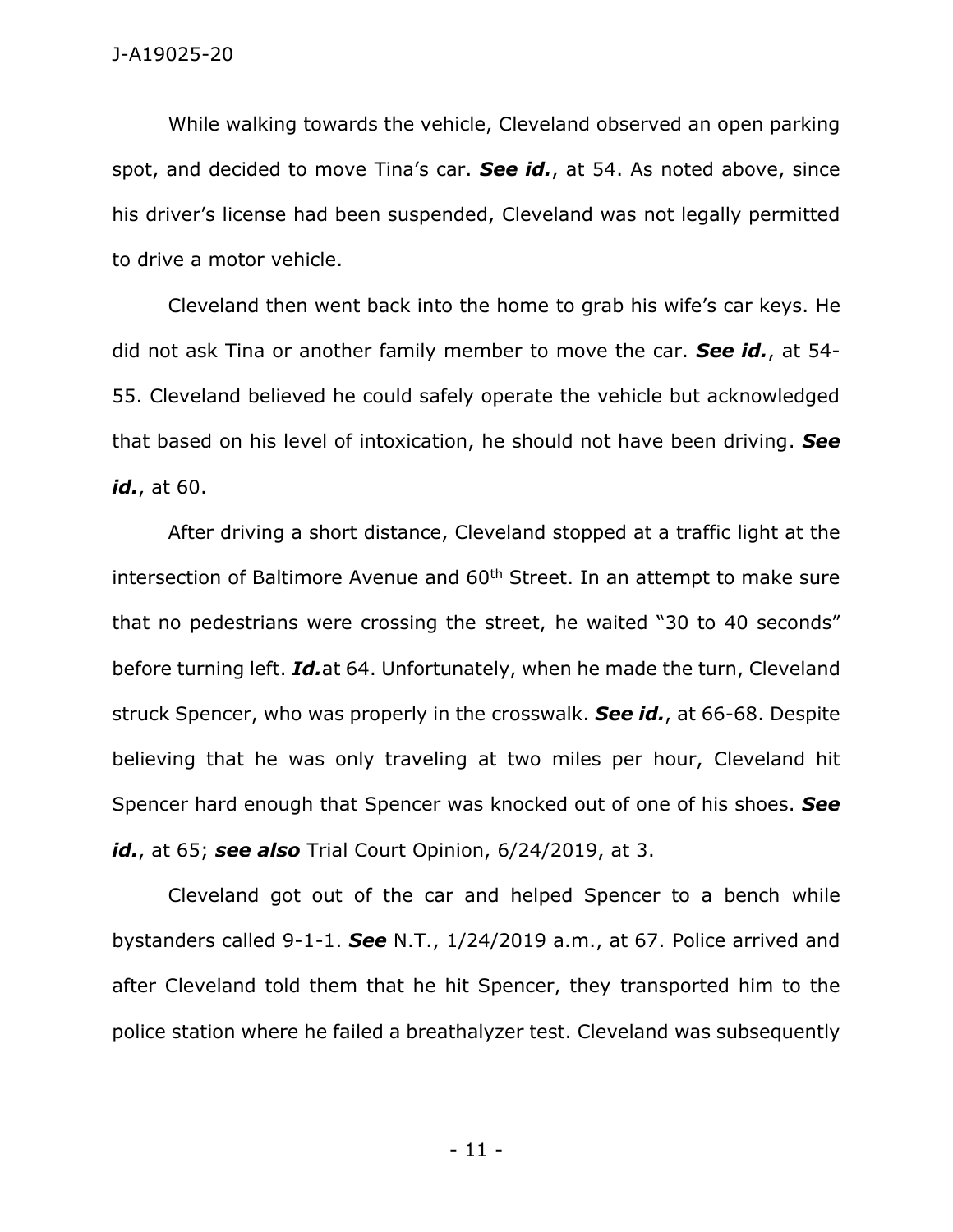criminally charged with driving under the influence ("DUI"), but was not charged with theft or unauthorized use of a vehicle. *See id.*, at 74.

The investigating officer, Officer Laura Maynard, spoke with Tina after the accident. Tina indicated she told officers that Cleveland did not have permission to drive the car that night. *See* N.T., 1/23/2019 a.m., 72. When asked if Tina ever mentioned that Cleveland did not have permission to drive the car, Officer Maynard could not recall. *See* N.T., 1/23/2019 p.m., at 53. Nevertheless, she stated that if Tina had offered that information, it would have been in her crash report and it was not. *See id.*

Later that night, Tina did not contact PJB to inform them about the accident. *See* N.T., 1/23/2019 a.m., at 72. The following day, Tina attempted to cover-up the incident to PJB.<sup>8</sup> She told Saldana that the vehicle had been impounded due to unpaid parking tickets and that she required a letter from PJB granting her permission to recover the vehicle. *See* N.T., 1/22/2019 p.m., 16-20. Without investigating the issue, Saldana wrote the letter for Tina, and informed Fox about the situation, believing that Fox would do a follow up. *See*  id., at 22. Tina also went into the office without telling anyone to obtain a second copy of the car registration that she kept in her office and took it to

 $8$  Tina denied this characterization, admitting only that she "actively delayed" the investigation due to the emotional distress she suffered as a result of the situation. N.T., 1/23/2019 a.m., at 108-109.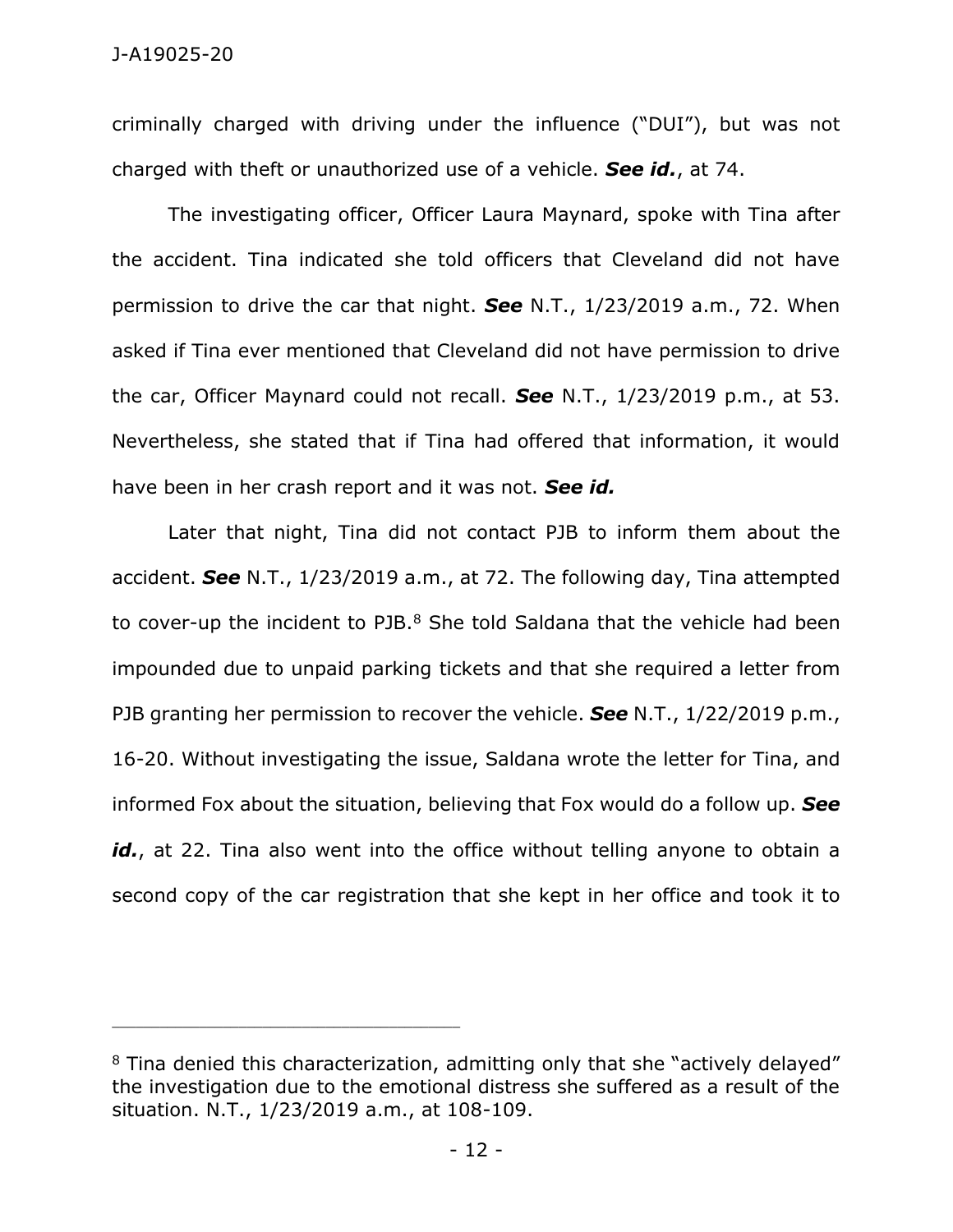the lot to get the car released from the impound. *See* N.T., 1/23/2019 a.m., at 80.

Several days later, the PJB was notified about the crash when police officers showed up at the office. *See* N.T., 1/22/2019 p.m., at 20. Saldana told Fox, who then interviewed Tina for a lengthy period of time. *See id.*, at 21-23, 63. Tina did not tell Fox how badly Spencer had been injured. *See id.*, at 62-63, 66. Fox reviewed the police report, but did not speak with Cleveland based on his unavailability. *See id.*, at 63.

Following the investigation, Fox did not terminate Tina's employment with the union, but merely suspended her for two weeks and revoked her company car privileges, because she "was a really good and valuable employee." *Id.* Fox also stated that PJB did not fire Tina based on Tina's assertion that she did not give Cleveland permission to drive the car. *See id.*, at 70. PJB did not press charges against Cleveland for theft of the vehicle because Tina said he did not have permission and according to Fox, "there was no need to pursue it any further." *Id.*, at 72.

Nevertheless, on October 23, 2014, Fox wrote an e-mail to Tina, copying Saldana and Minter, in which she stated:

I would hope by now you realized Cleveland was driving the car and the events that unfolded were horrible by themselves, but your covering up what happened after the fact, your failure to report the incident and your active misrepresentations have overshadowed all the good work that you've done over the past couple of years

N.T., 1/22/2019 p.m., at 74-75.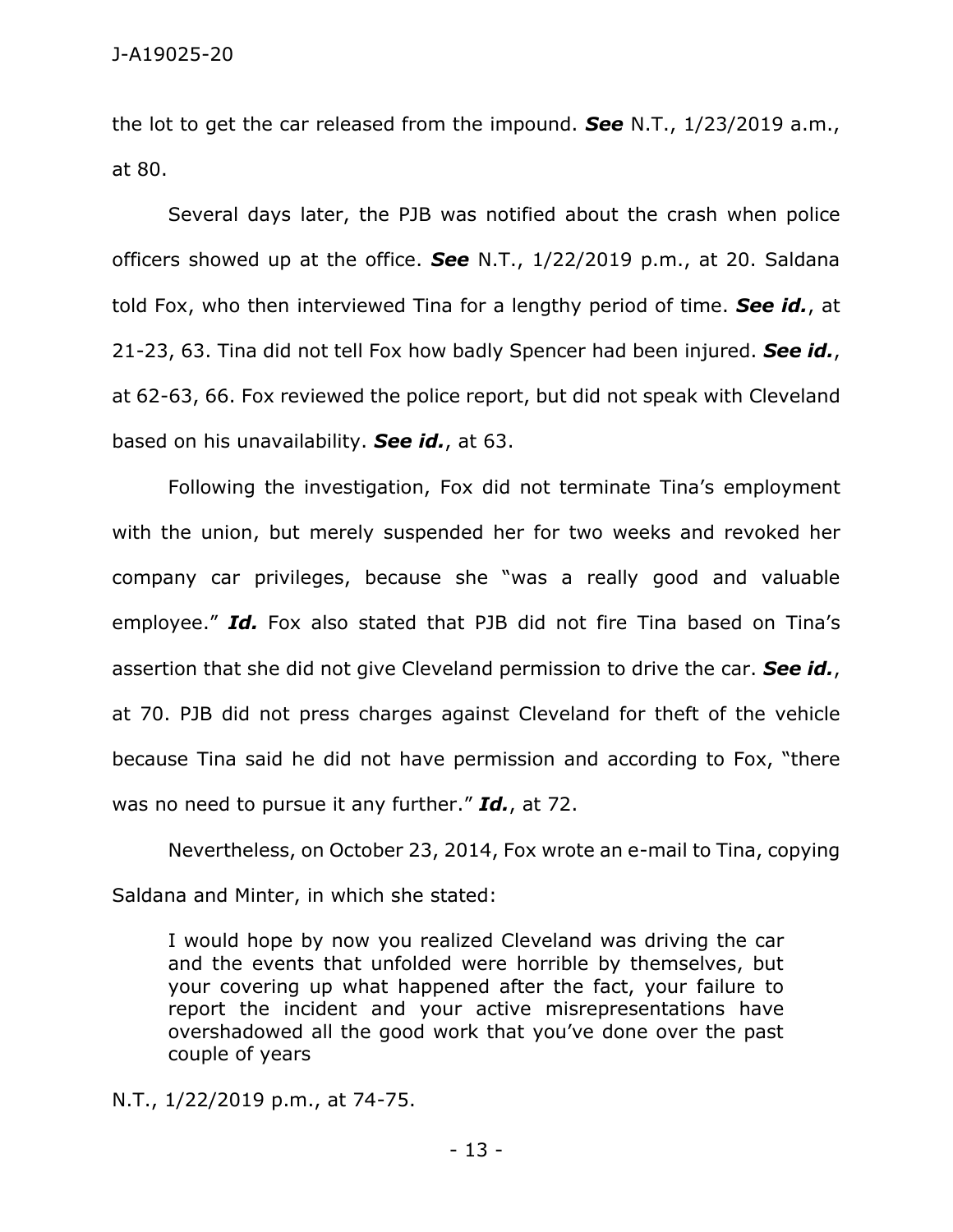## J-A19025-20

As a result of the accident, Spencer suffered catastrophic injuries, which included a skull fracture, multiple brain injuries, and hemorrhagic contusions. **See** Trial Court Opinion, 6/24/2019, at 9. Because these injuries have significantly affected his brain function, Spencer is permanently wheel chair bound, and unable to care for his basic daily needs. *See id.* He requires around the clock supervision and lives in a medical care facility. *See id.* His brain injuries have significantly affected his cognitive and executive functions. *See*  N.T., 1/23/2019, at 22-40. Spencer also now suffers a seizure disorder and is incontinent. *See id.* at 24, 26. He was diagnosed with "personality change due to traumatic brain injury[,]" in which his judgment and insight are impaired. *Id.*, at 19.

On November 23, 2016, Spencer filed a complaint, claiming "PJB Defendants acted and/or failed to act through their agents, servants, employees, predecessors, successors, and/or workmen, and accordingly, any negligent act and/or omission committed by the Defendants' agents, servants, employees, predecessors, successors, and/or workmen imposes liability on Defendants under the laws of agency, *respondeat superior,* and/or vicarious liability." Complaint, 11/23/2016, at ¶ 5. Moreover, he alleged the accident and his resulting injuries were caused "by the, individual and/or collective, negligence, carelessness, and/or recklessness" of Cleveland, Tina, and PJB. 22. Spencer set forth the following causes of action: (1) negligence (including negligence *per se*) against Cleveland; (2) negligence against Tina; (3)

- 14 -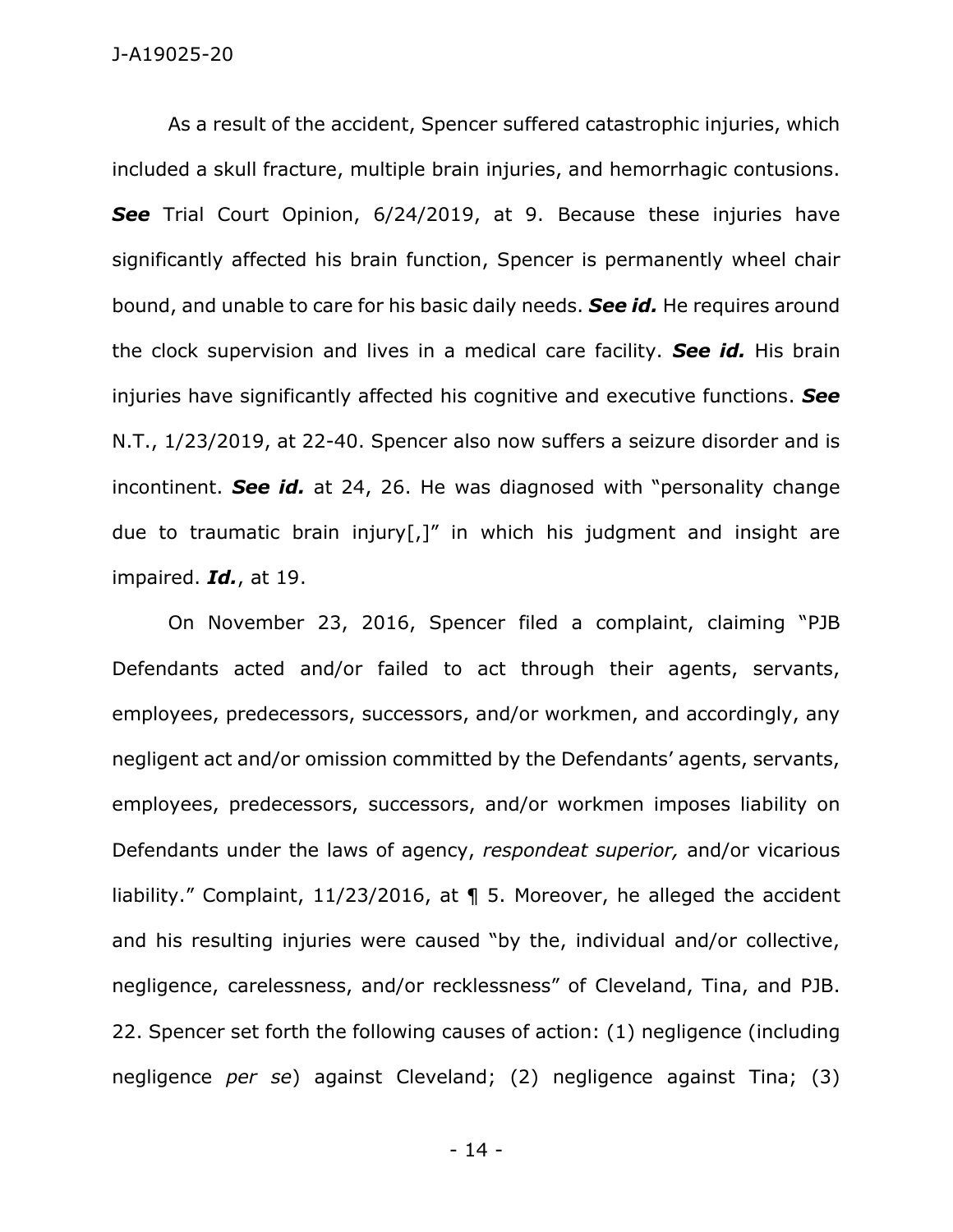negligence/negligent entrustment against Tina; (4) negligence/negligent entrustment against PJB; and (5) negligent hiring, negligent retention, and negligent supervision against PJB. He demanded judgment, jointly and/or severally, against all three defendants.

The allegations summarized in Spencer's complaint are as follows. First, Cleveland owed a duty to operate the vehicle in safe and non-negligent manner and he breached that duty by driving under the influence and while his license was suspended. *Id.*, at ¶¶ 29-33. Second, Cleveland was operating the car with the express or implied permission of Tina and PJB, and Tina was aware that Cleveland had access to the PJB car and that he used it on the night in question. *Id.*, at ¶¶ 44-48. Third, because PJB owned the vehicle, it owed a duty to Spencer to ensure that its vehicle was operated a nonnegligent manner. *Id.*, at ¶ 54. Moreover, PJB knew that Tina used the company car in furtherance of its interest and activities as part of her employment, and knew or should have known of Tina's carelessness and incompetence relating to her use of the company car. *Id.*, at ¶¶ 59-63. Spencer claimed PJB knew or should have known that Tina would give permission to family members, including Cleveland, to operate the vehicle. **Id.**, at **1** 64-66. Lastly, Spencer asserted PJB failed to enforce its vehicle policy "despite actual or constructive knowledge that its employees, agents, and/or volunteer organizers used PJB vehicles for personal use and/or permitted family members to operate said vehicles." *Id.*, at ¶ 82.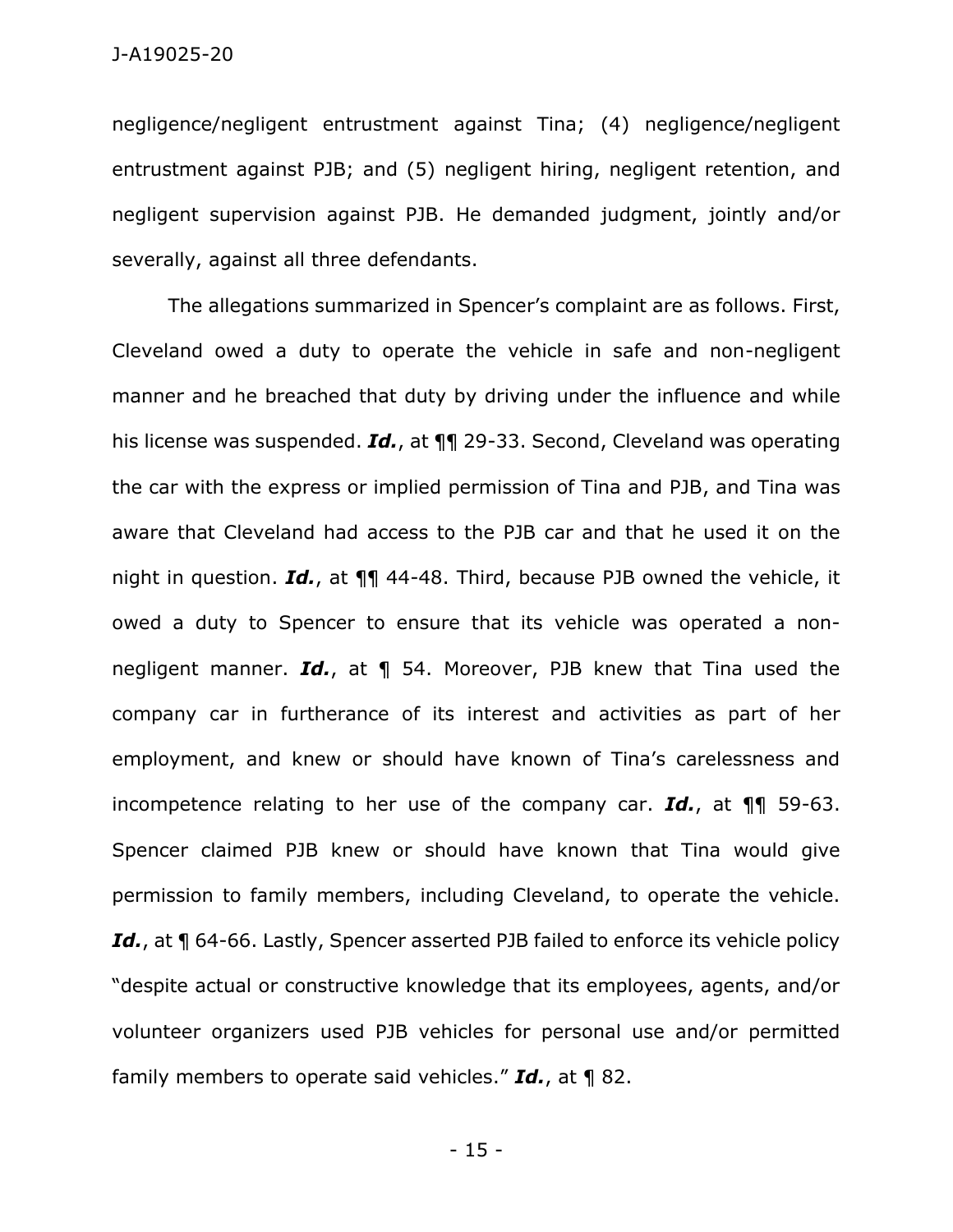Tina and PJB initially filed a joint answer with new matter and a crossclaim directed to Cleveland pursuant to Pennsylvania Rule of Civil Procedure 1031.1. *See generally* Defendants' Philadelphia Joint Board Workers United, SEIU and Tina Gainer Johnson's Answer to Plaintiff's Complaint with New Matter and Crossclaim pursuant to Pa.R.C.P. 1031.1, 4/18/2017. Tina and PJB admitted that it was PJB's vehicle and that Tina had possession of the vehicle due to the course and scope of her employment, but generally denied the allegations set forth in Spencer's complaint, including that Cleveland had authorization or permission to use the car and that they were negligent and breached any duty of care. *See id.*, at ¶¶ 1-86. In the new matter, Tina and PJB alleged, *inter alia*, that Spencer's claims were barred or limited by the provisions of Pennsylvania Comparative Negligence Act, 42 Pa.C.S.A. § 7102 ("Fair Share Act"), and the Pennsylvania Motor Vehicle Financial Responsibility Law, 75 Pa.C.S.A. § 1701, *et. seq. See* Defendants' Philadelphia Joint Board Workers United, SEIU and Tina Gainer Johnson's Answer to Plaintiff's Complaint with New Matter and Crossclaim pursuant to Pa.R.C.P.

<sup>&</sup>lt;sup>9</sup> As will be discussed in more detail below, the Fair Share Act abolished joint and several liability in most tort cases. *See* 42 Pa.C.S.A. § 7102(a.1)(1). However, the statute provides for several exceptions to this general rule, including where the defendant has been held liable for not less than 60% of the total liability apportioned to all parties. *See* 42 Pa.C.S.A. § 7102(a.1)(3)(iii).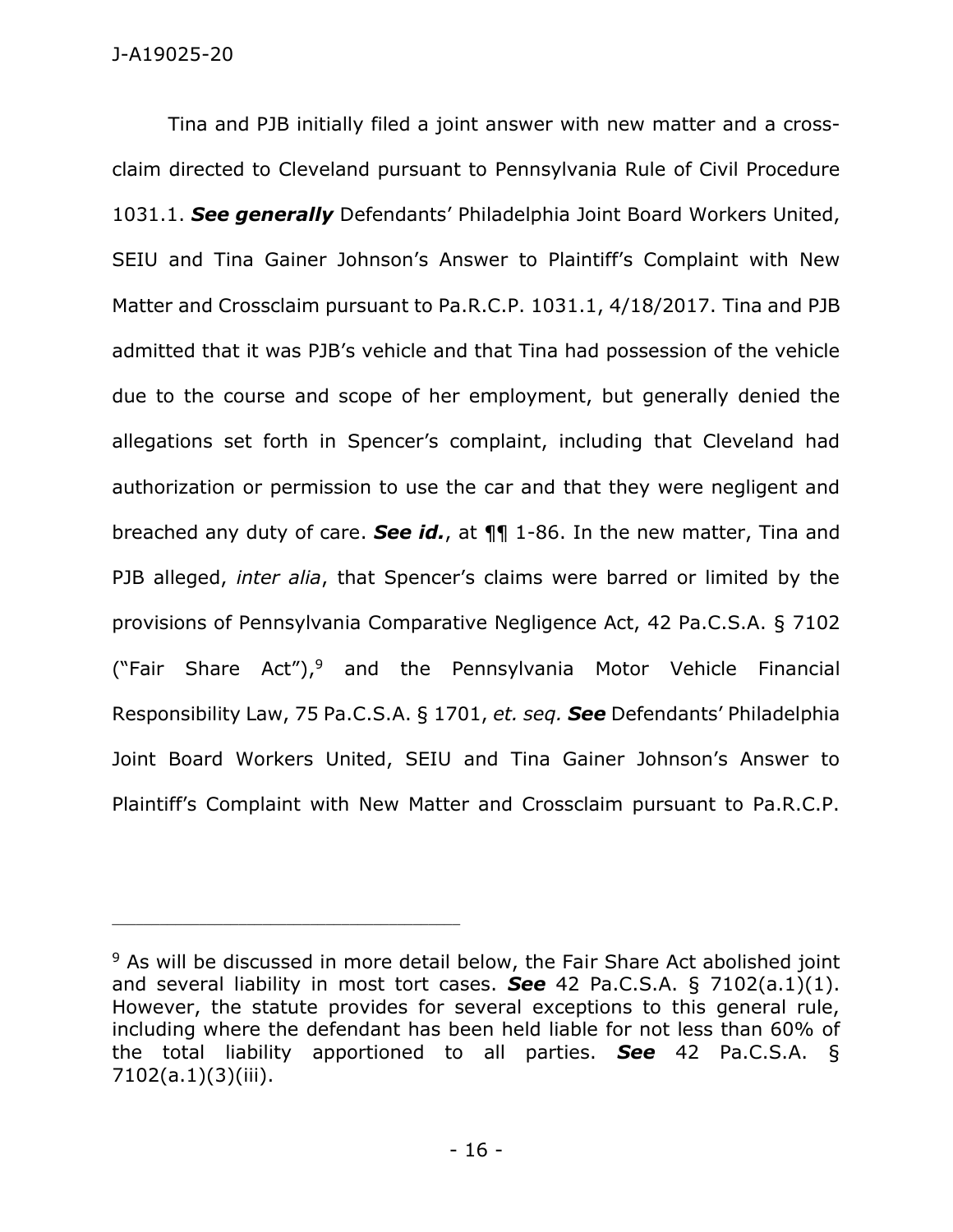1031.1, 4/18/2017, at ¶¶ 88-90. Pleadings and discovery were thereafter exchanged.<sup>10</sup>

On March 5, 2018, Tina and PJB filed separate motions for summary judgment. They both allege that while intoxicated, Cleveland operated the vehicle at issue without Tina's or PJB's permission or knowledge, and that Tina was outside the course and scope of her employment at the time of the accident. *See* Defendant Philadelphia Joint Board Workers United, SEIU's Motion for Summary Judgment, 3/5/2018, at 11 39-42.<sup>11</sup> Moreover, PJB contended there was no evidence to support Spencer's claim of vicarious liability against PJB by pointing to the fact that Cleveland was not an employee of PJB, Tina was not acting within her scope of employment at the time of the accident, and Tina did not give Cleveland permission to drive the car. *See id.*, at ¶¶ 46-57. PJB also claimed Spencer failed to put forth evidence supporting a negligent entrustment cause of action because it was not foreseeable that Cleveland would take the car without Tina's permission. *See id.*, at ¶¶ 58-77. Lastly, PJB asserted that even assuming PJB and Tina owed a duty to Spencer, and Tina was negligent in leaving her keys in an area where they could be accessed by Cleveland, Cleveland's unauthorized and careless use of the car severed the chain of causation. *See id.*, at ¶¶ 79-88.

<sup>&</sup>lt;sup>10</sup> During this time, Tina retained her own private counsel.

<sup>11</sup> *See also* Motion for Summary Judgment of Defendant, Tina Gainer Johnson, 3/5/2018, at ¶ 23-36.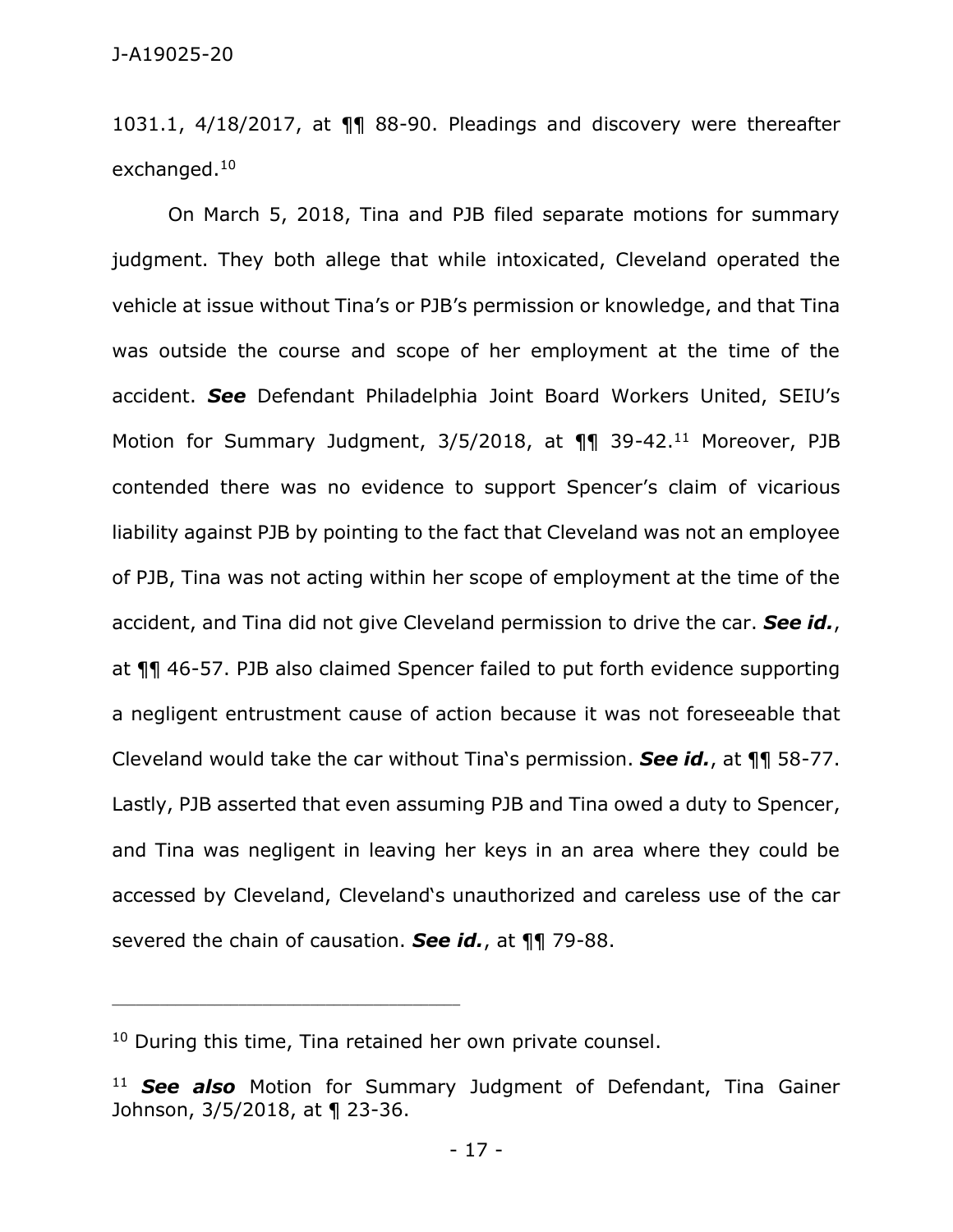On April 27, 2018, after receiving Spencer's response, the trial court denied both motions. The parties subsequently exchanged numerous motions *in limine* and answers. After the court issued decisions concerning these evidentiary issues, the matter proceeded to trial.

A five-day jury trial began on January 22, 2019.<sup>12</sup> Cleveland and Tina both took the stand in addition to Cheryle Spencer, Officer Maynard, Fox, Saldana, and Minter. The jury also heard the following: (1) the testimony of Susan Teresa Morris, Ph.D., a clinical neuropsychiatrist; (2) the testimony of Jody Masterson, RN, MSN, CRRN, a life care planner;<sup>13</sup> and (3) the videotaped deposition of Guy Fried, M.D., an expert in physical medicine and rehabilitation medicine. The parties stipulated to Spencer's past medical expenses, which were in the amount of \$683,311.47. *See* N.T., 1/28/2019, at 107.

At the close of Spencer's case, Tina and PJB both moved for a directed verdict, claiming Spencer failed to make a *prima facie* case against them. *See* N.T., 1/24/2019 p.m., at 57-67. The court denied both motions. *See id.*, at 60, 67.

<sup>&</sup>lt;sup>12</sup> Shortly before trial, the matter was reassigned to another trial judge. Cleveland represented himself at trial.

 $13$ On the morning of January 24<sup>th</sup>, the defendants opted to not call their medical expert, who was scheduled to give life expectancy testimony. Upon learning this, Spencer's counsel sent a subpoena to that expert the morning that he was expected to be called to testify. The trial court quashed the subpoena as improper pursuant to *Spino v. John S. Tilley Ladder Co.*, 696 A.2d 1169 (Pa. 1999).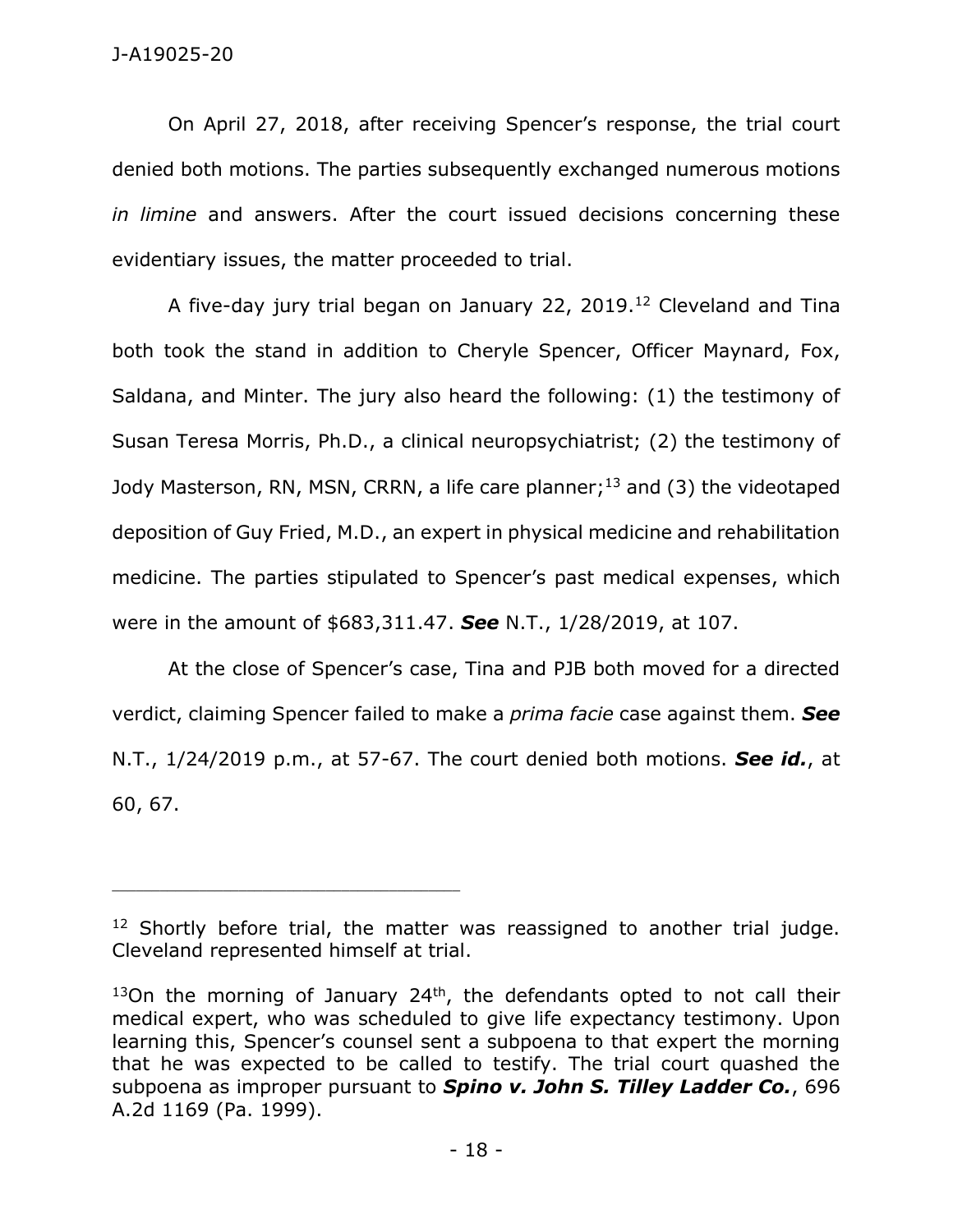## J-A19025-20

It merits mention while instructing the jury, the court noted that Cleveland had admitted negligence in the case and that in terms of his liability, the jury was to determine what injury, if any, Spencer sustained that was caused by the accident and the amount of damages, if any, to which Spencer was entitled as compensation for such injury. *See* N.T., 1/28/2019, at 89. In terms of Tina and PJB, the court instructed the jury to determine whether they were negligent and if so, whether their individual negligence was the factual cause in bringing harm to Spencer. *See id.*, at 99.

At the conclusion of the trial, the jury found all three defendants were negligent and their negligence were each factual causes of harm to Spencer. **See** Jury Verdict Form, 1/28/2019, at 1-2.<sup>14</sup> The jury allocated liability as follows: Cleveland (36%), Tina (19%), and PJB (45%). The jury then awarded Spencer \$683,311.47 for past medical expenses, \$7,300,000 for future medical expenses, and non-economic damages of \$5,000,000, for a total verdict amount of \$12,983,311.47.

After the court read the verdict, Spencer's counsel stated it was his position that because PJB was Tina's employer and their combined negligence

<sup>&</sup>lt;sup>14</sup> Those were the only questions posed to the jury on the verdict slip. Additionally, the verdict slip was pre-marked "Yes" for the question, "Was Defendant, Cleveland Johnson, negligent?" due to his criminal conviction and the negligence *per se* claim. *See* Trial Court Opinion, 6/24/2019, at 10 n.7. The questions as to whether his negligence was the factual cause of Spencer's harm and if so, the percentage of liability he bore were left for the jury to decide. *See id.*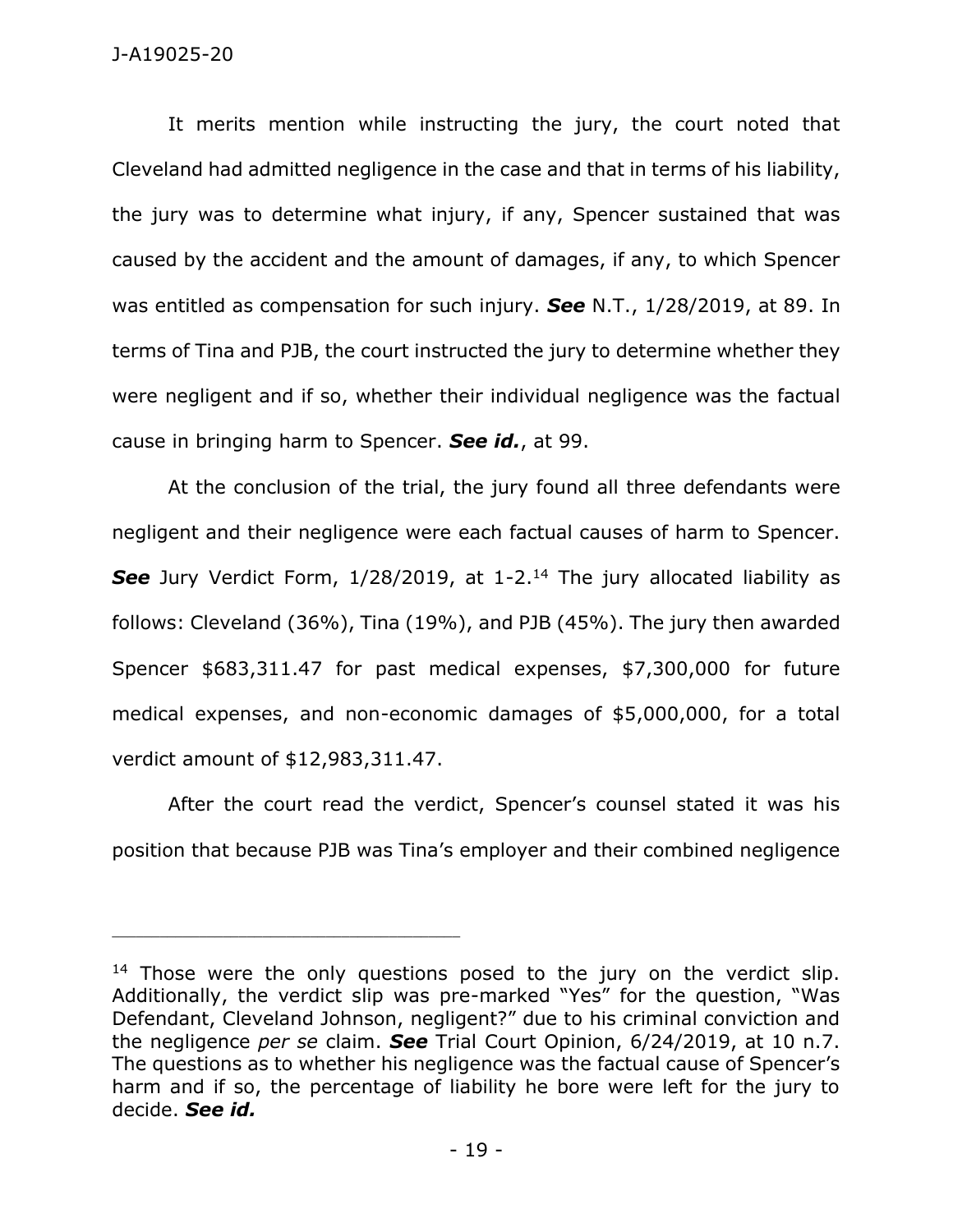was greater than 60%, PJB should be liable for the entire damages award as to all three defendants under a provision of the Fair Share Act. *See* N.T., 1/28/2019, at 127. The court noted the request on the record, but did not agree to it. *See id.*, at 128. Tina and PJB both orally requested relief in the form of judgment notwithstanding the verdict ("JNOV"), which the trial court denied. *See id.*, at 128-129.

Spencer filed a post-trial motion for delay damages pursuant to Pa.R.C.P. 238, which he alleged amounted to \$1,005,228.44. Spencer alleged that the entire verdict was collectible against the PJB "based upon the jury's finding that the [PJB] and its employee, Tina Gainer Johnson were more than 60% responsible." Plaintiff's Petition for Delay Damages Pursuant to Pa.R.C.P. 238, 2/4/2019, at 2 n.1.

Spencer also filed a post-trial motion to mold the verdict. He submitted two bases to hold PJB jointly and severally liable for his harms and losses – one, PJB was directly and vicariously liable for the jury's allocation of fault on Tina as her employer, and two, Section 1574 of the Motor Vehicle Code subjected PJB to liability. *See* Plaintiff's Post-Trial Motion to Mold the Verdict, 2/7/2019, at ¶¶ 74-91. Moreover, he asserted that since the combined negligence of PJB and Tina exceeded 60%, PJB was responsible for the entire amount pursuant to the Fair Share Act. *See id.*, at ¶ 92.

Tina and PJB also filed post-trial motions, seeking relief in the form of JNOV, a new trial, and remittitur, or reduction of the amount of, the jury's

- 20 -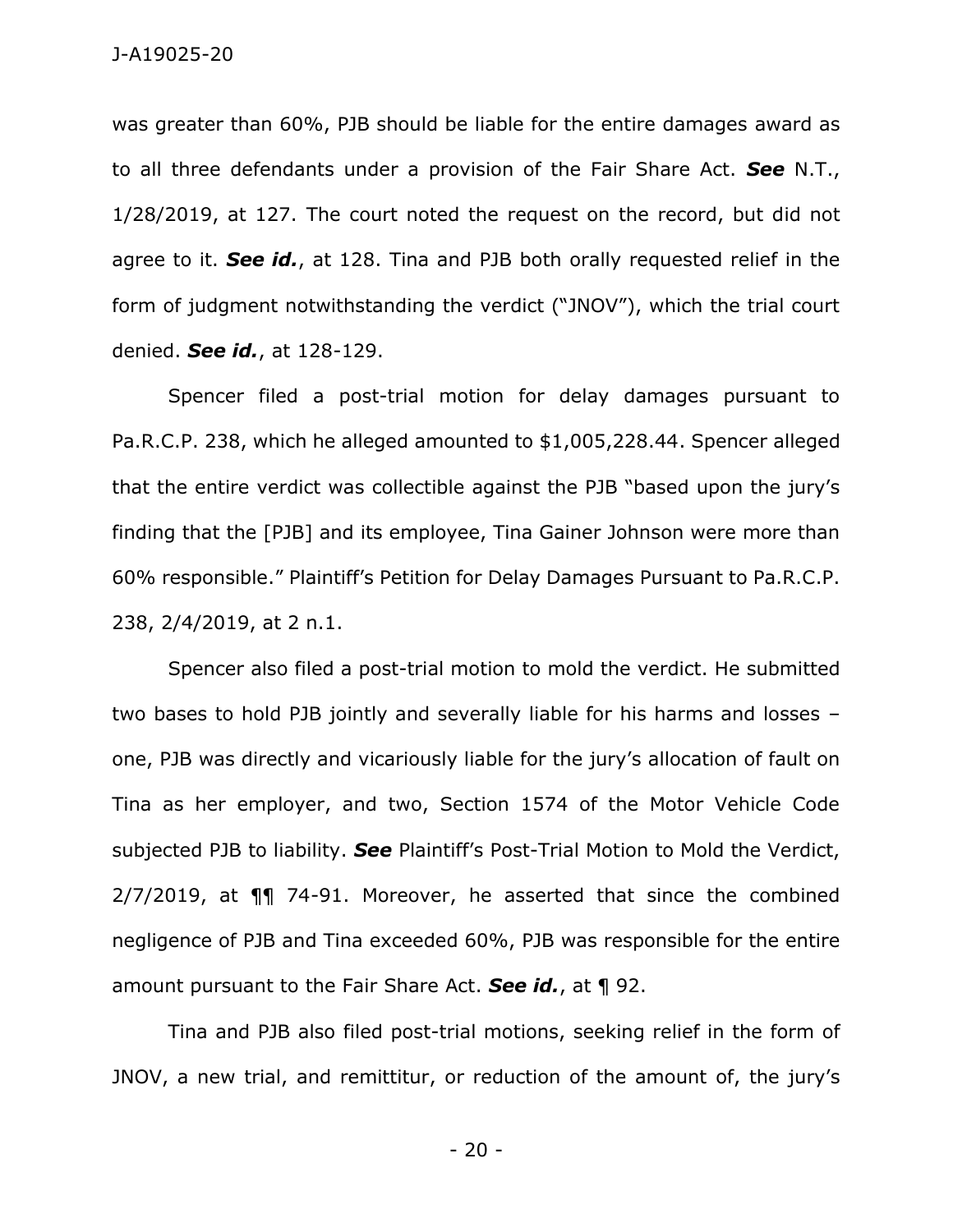verdict. *See* Motion for Post-Trial Relief of Defendant, Philadelphia Joint Board Workers United, SEIU, 2/4/2019; *see also* Motion for Post-Trial Relief of Defendant, Tina Gainer Johnson, 2/15/2019. Both Tina and PJB alleged that the verdict was against the weight of the evidence because Cleveland was unlicensed, intoxicated, and he admitted his actions were the sole contributing cause of the accident at issue. They contended it shocked one's sense of justice that Cleveland as found to be only 36% liable. They also asserted remittitur is proper because Spencer did not proffer an expert to testify regarding his life expectancy at trial, and therefore, the verdict was excessive as it did not represent reasonable compensation for Spencer's injuries.

Tina separately argued there was insufficient evidence to support the jury's finding of negligence against her because she alleged that Pennsylvania law did not permit a finding of negligence based on an allegation that she left car keys where they could be accessed by a spouse or any other competent adult. *See* Motion for Post-Trial Relief of Defendant, Tina Gainer Johnson, 2/15/2019, at ¶ 3. She stated the trial testimony unequivocally established that Cleveland took the keys without her permission or knowledge and therefore, she had not breached a duty to Spencer and her conduct was neither the factual nor the legal cause of his harm. *See id.*

On April 23, 2019, the trial court denied Tina's and PJB's post-trial motions. That same day, the court entered the following order, disposing of Spencer's motion to mold the verdict and his motion for delay damages:

- 21 -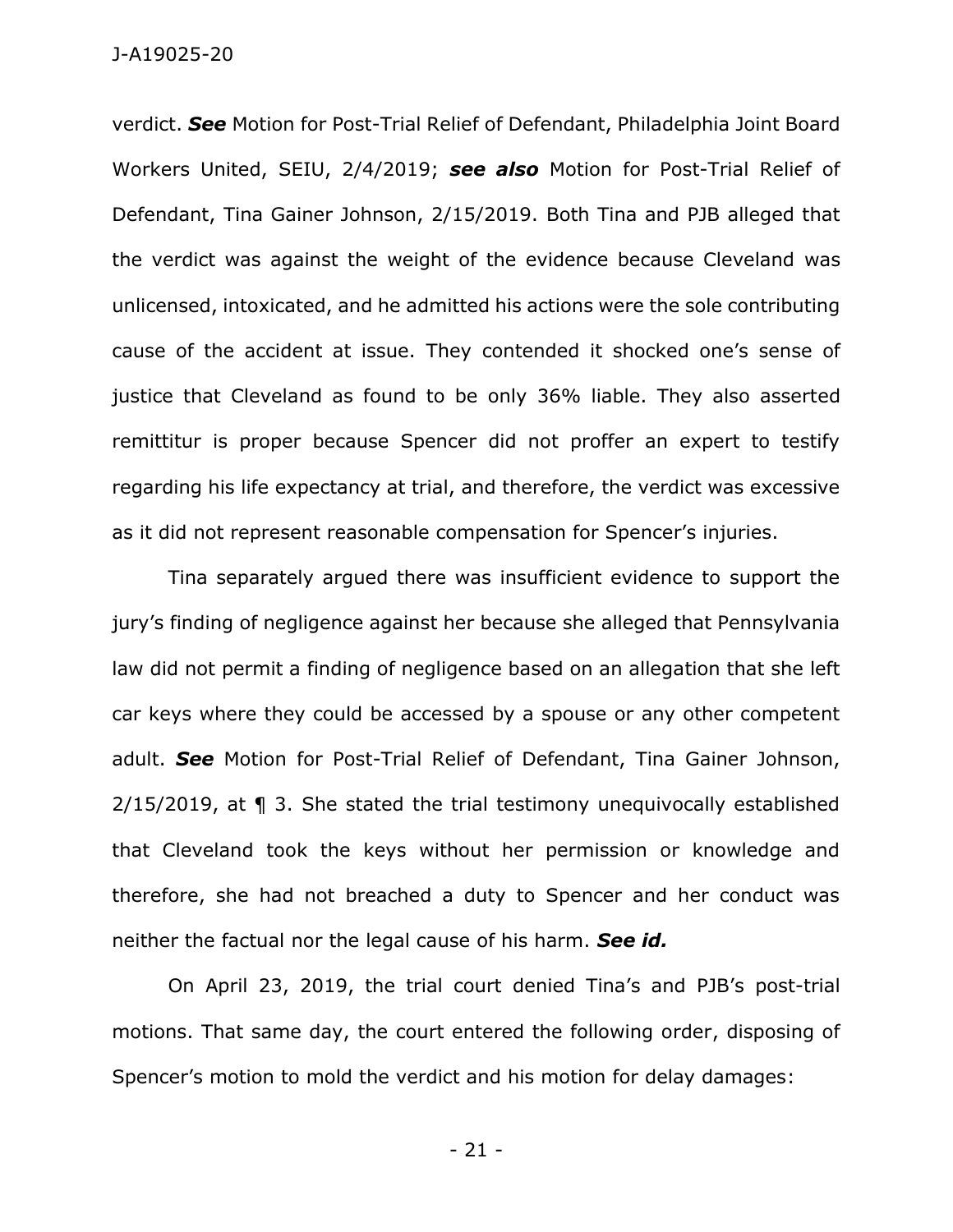AND Now, this 23rd day of April, 2019, upon consideration of [Spencer]'s Post-Trial Motion to Mold the Verdict …, it is hereby ORDERED and DECREED that said Motion is DENIED. As a matter of law, Defendant Philadelphia Joint Board is liable for compensatory damages only in the amount of  $$5,842,490.16<sup>1</sup>$ 

Furthermore, upon consideration of [Spencer]'s Motion for Delay Damages …, it is hereby ORDERED AND DECREED that said Motion is DENIED IN PART, GRANTED IN PART as follows: Pursuant to Rule of Civil Procedure 238, [Spencer] is entitled to delay damages only as calculated from August 17, 2017 to January 28, 2019, and only as calculated on the compensatory damages for which it is actually liable (see above).Thus the total amount of delay damages is  $$453, 872.69<sup>2</sup>$  Adding this amount to the compensatory damages amount above, the full amount of damages attributed to Philadelphia Joint Board is \$6,296,362.85. The verdict shall be so molded.

 $1$  45% of the total compensatory damages award of \$12,983,311.47 under the jury's apportionment of liability.

 $^{2}$  136 days of 2017 (from 8/17/17 to 12/31/17) divided by 365 (.0.3726), multiplied by \$5,842,490.16 (yielding \$2,176,911.83), multiplied by the interest rate ("IR") of 4.75% = \$103,403.31 for 2017 interest; 365 days of 2018, calculated as above on 5.5% IR =  $$321,336.96$  for 2018 interest; and 28 days of 2019 (from 1/1/19 to 1/28/19), calculated as above on  $6.5\%$  IR = \$29,132.42 for 2019 interest.

Order, 4/23/2019, at 1-2.

\_\_\_\_\_\_\_\_\_\_\_\_\_\_\_\_\_\_\_\_\_\_\_\_\_\_\_

On May 17, 2019, the court entered judgment in favor of Spencer and

against PJB in the amount of \$6,296,362.85, against Tina in the amount of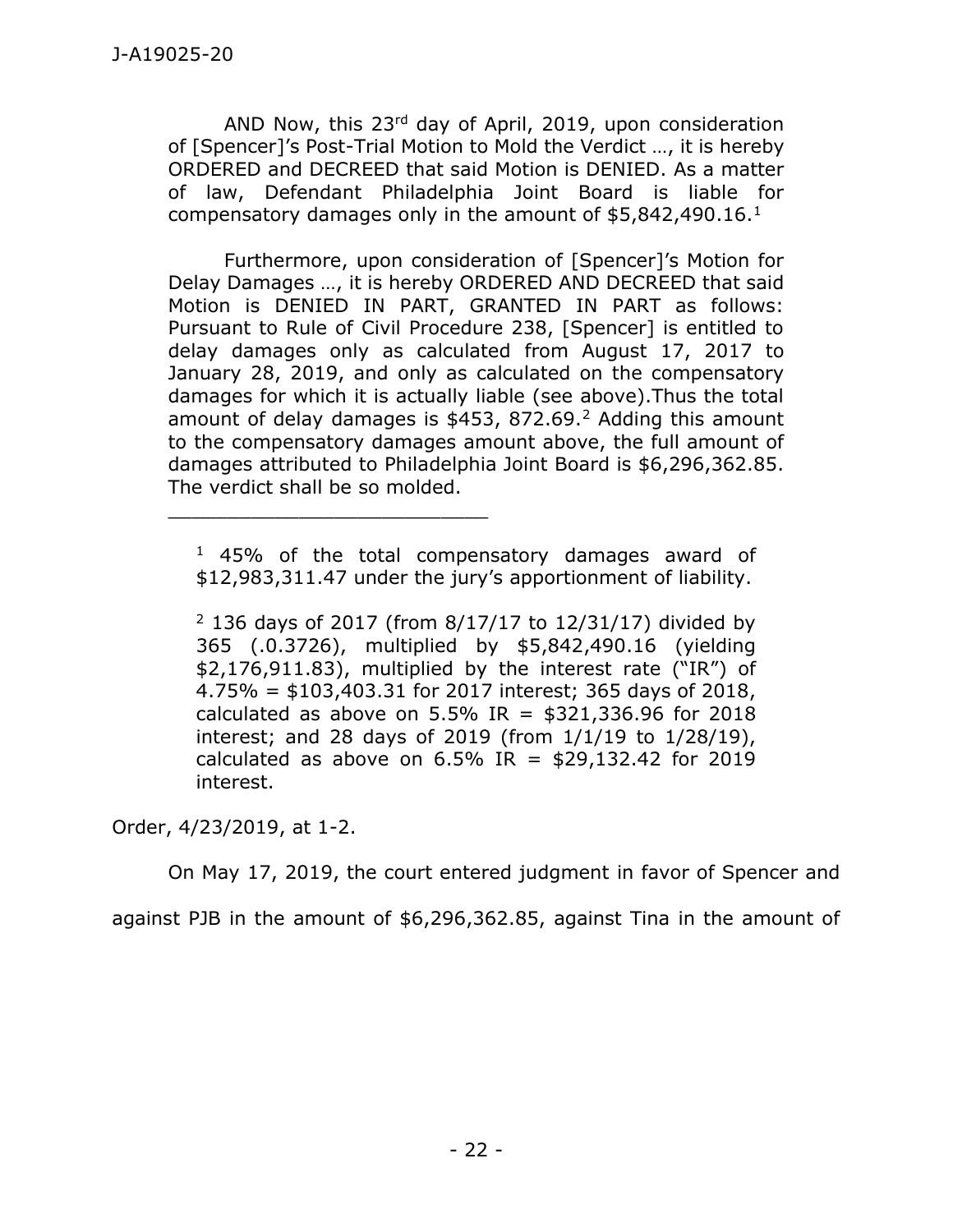\$2,466,829.18, and against Cleveland in the amount of \$4,673,992.13.

Spencer, Tina, and PJB all filed notices of appeal.<sup>15, 16</sup>

Spencer raises the following issues on appeal:

- 1. Did the trial court err as a matter of law when it refused to mold the entire verdict against the [PJB] because its direct and vicarious liability (64%) exceeded the 60% threshold under the Fair Share Act?
- 2. Did the trial court err as a matter of law when it failed to mold the entire verdict against the PJB where the PJB is estopped from retracting its judicial admission that [Tina] acted within the course and scope of her employment "24/7" while possessing and controlling the PJB's vehicle?
- 3. Did the trial court err as a matter of law when it failed to mold the entire verdict against the PJB when the PJB is legally responsible for the negligent acts or omissions of [Tina], regardless of whether the negligent conduct occurred within the scope of her employment or outside the course and scope of her employment?
- 4. Did the trial court commit an abuse of discretion in failing to mold the verdict to impose the full measure of delay damages against the [PJB]?

Brief of Appellant, at 3-4.

<sup>&</sup>lt;sup>15</sup> After Spencer filed his notice of appeal, he filed an amended post-trial motion for delay damages on May 30, 2019. He alleged the delay damages were awarded only against the PJB, and not Tina and Cleveland, and therefore, he sought an amended order reflecting relief against all three defendants. The trial court did not rule on the amended motion because it no longer had jurisdiction pursuant to Pa.R.A.P. 1701.

<sup>&</sup>lt;sup>16</sup> The court did not order the parties to file concise statements pursuant to Pa.R.A.P. 1925(b). Nevertheless, the court issued a Pa.R.A.P. 1925(a) opinion on June 24, 2019. We also note that the Pennsylvania Association for Justice filed an *amicus curiae* brief on behalf of Spencer in this matter.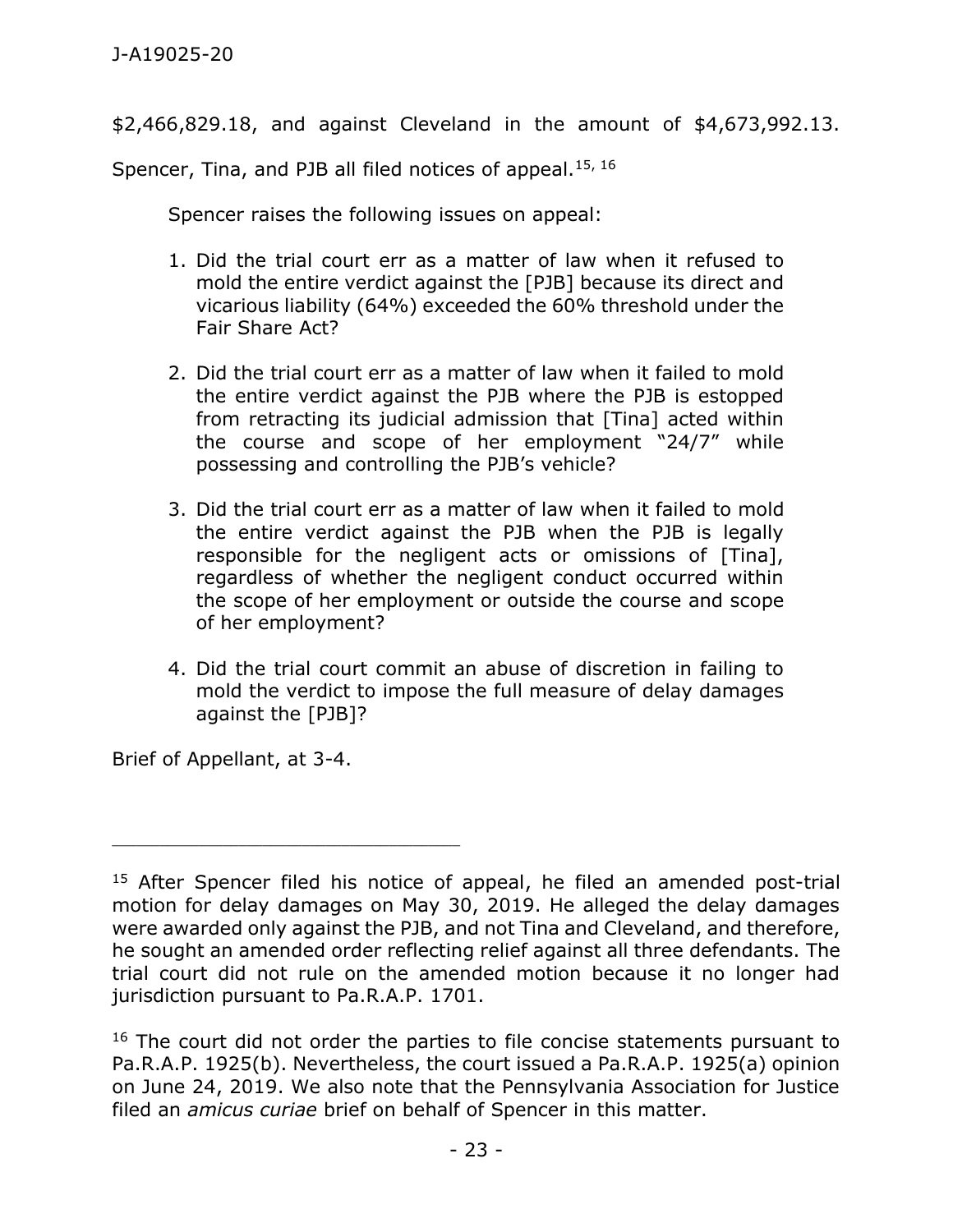PJB presents the following issues on appeal:

- A. Did the trial court correctly deny [Spencer]'s request to mold the entire verdict against the [PJB] because there was no evidence to support a determination that [Tina] was acting in the course and scope of her employment at the time of the accident and the jury was never asked to make such a determination?
- B. Did the trial court correctly deny [Spencer]'s request to mold the entire verdict against the [PJB] where the jury separately assessed the direct and vicarious liability of [Tina] and the [PJB] and where there is no basis to mold the verdict under the Fair Share Act?
- C. Did the trial court correctly deny [Spencer]'s request to mold the entire verdict against the [PJB] based upon the Restatement (Second) of Torts, Section 317, or Section 1547(B) of the Motor Vehicle Code, because the jury separately assessed the liability of the parties and, therefore, there is no basis to mold the verdict under the Fair Share Act?
- D. Did the trial court correctly deny [Spencer]'s request to impose the full measure of delay damages as to the [PJB], where the rules of civil procedure and all relevant case law provide that delay damages are only to be awarded on the portion of the verdict attributable to each defendant?
- E. Did the trial court abuse its discretion in denying the request for a new trial where the jury attributed a greater percentage of liability to the owner of the vehicle involved in the accident than to the other defendants, including the intoxicated driver, who admitted negligence?
- F. Did the trial court err in denying the request for a remittitur?

Brief of Appellee/Cross-Appellant, Philadelphia Joint Board Workers United,

SEIU, at 2-3.

Lastly, Tina raises the following claims:

1. Did the trial court err by denying Tina Johnson judgment JNOV or a new trial on all issues, as the verdict was not supported by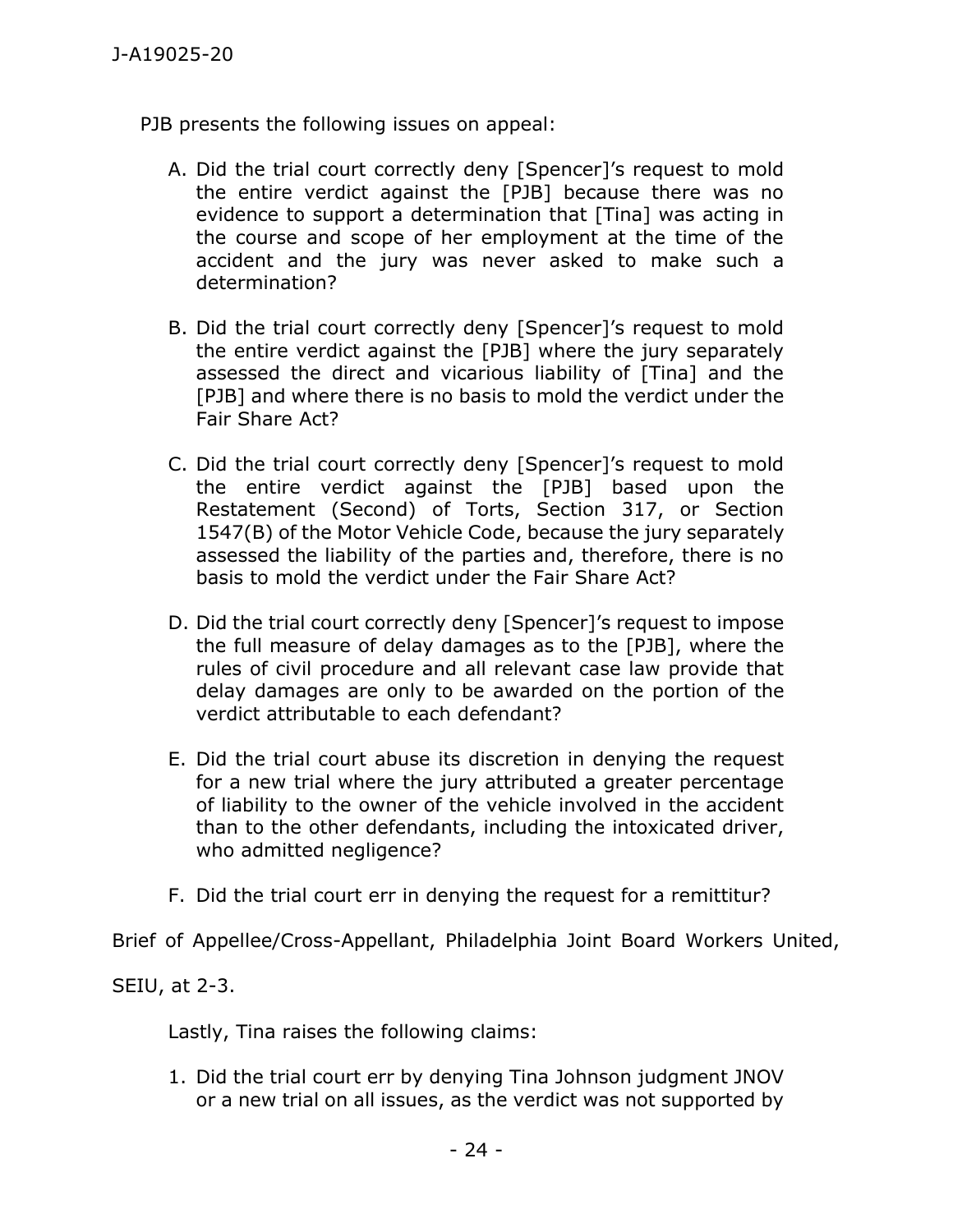sufficient evidence to establish a prima facie case of negligence or causation against Tina Johnson, and, at a minimum, the verdict was against the weight of the evidence?

- 2. Did the trial court err by denying Tina Johnson a new trial on all issues because the verdict apportioning only 36% liability to Cleveland Johnson was against the weight of the evidence?
- 3. Did the trial court err by denying a new trial on damages, or alternatively, a substantial remittitur as the verdict of over \$13 million was against the weight of the evidence and manifestly excessive, the verdict was not supported by the evidence, there was no expert medical testimony on life expectancy and other matters, and the "punitive" verdict violated basic fairness and due process, could only be the product of highly prejudicial errors, and shocks the conscience?

Brief for Designated Cross-Appellant/Appellee, Tina Gainer Johnson, at 5.

Based on the nature of the issues in Spencer's appeal and PBJ's and

Tina's cross-appeals, we have divided the arguments by subject matter.

## **I. Vicarious Liability and the Fair Share Act Arguments**

The polestar of Spencer's appeal is that Tina's negligence should be imputed to PJB, as her employer, because she was purportedly acting in the course and scope of her employment at time of the accident. Therefore, Spencer contends PJB should be held vicariously liable for Tina's actions.

Based on this assertion, Spencer argues the court should have molded the verdict under a provision of the Fair Share Act that permits a plaintiff to recover solely from a single defendant, where the defendant has been found to be at least 60% responsible for the plaintiff's injuries. *See* 42 Pa.C.S.A. § 7102(a.1)(3)(iii) ("A defendant's liability in any of the following actions shall be joint and several, and the court shall enter a joint and several judgment in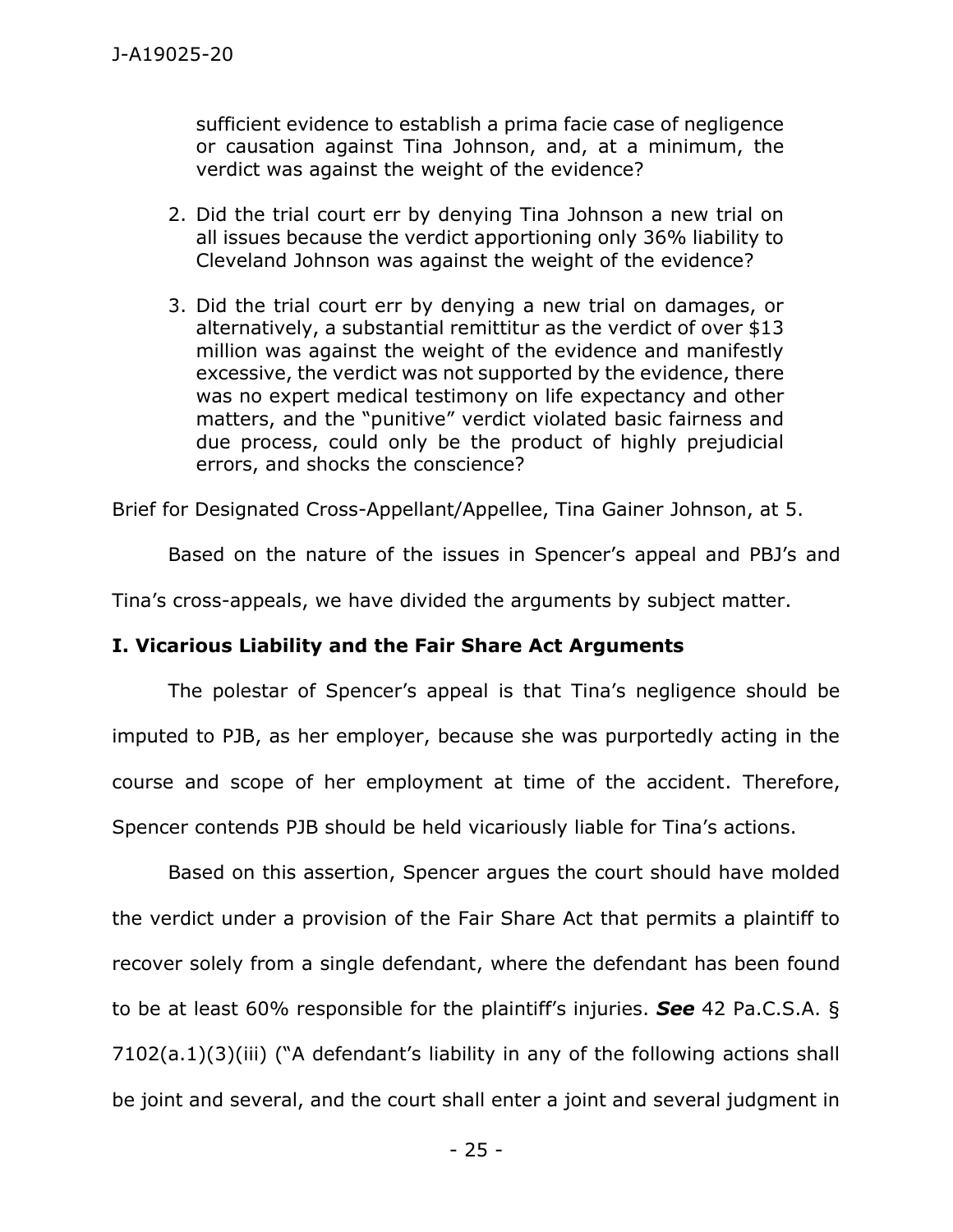favor of the plaintiff and against the defendant for the total dollar amount awarded as damages … [w]here the defendant has been held liable for not less than 60% of the total liability apportioned to all parties.").

In support of this central argument, Spencer first contends the court erred in failing to mold the verdict against PJB because PJB and Tina judicially admitted that Tina possessed the PJB car within the course and scope of her employment, and therefore, PJB is vicariously liable for Tina's negligence. *See* Brief of Appellant, at 24-25. Additionally, he argues the trial court erred as a matter of law interpreting what constituted the "course and scope of employment" issue because it "focused on the fact that [Tina] had driven to her mother's home for a family gathering and that the visit was not for union business as the only basis the jury could consider that she was not acting within the course and scope of employment." *Id.*, at 26.

Spencer also asserts the trial court erred in instructing the jury to consider whether Tina acted within the course and scope of her employment. **See id.** Spencer contends that there was no issue regarding Tina's conduct as within the course and scope of her employment: Tina's "24 [hours]/7 [days a week] possession and control" of the car fell within the course and scope of employment "because (1) it was the kind of activity [Tina] had been retained to perform; (2) occurred within the time and space limits of her employment; and (3) was actuated, at least in part, to serve the PJB." *Id.*, at 27.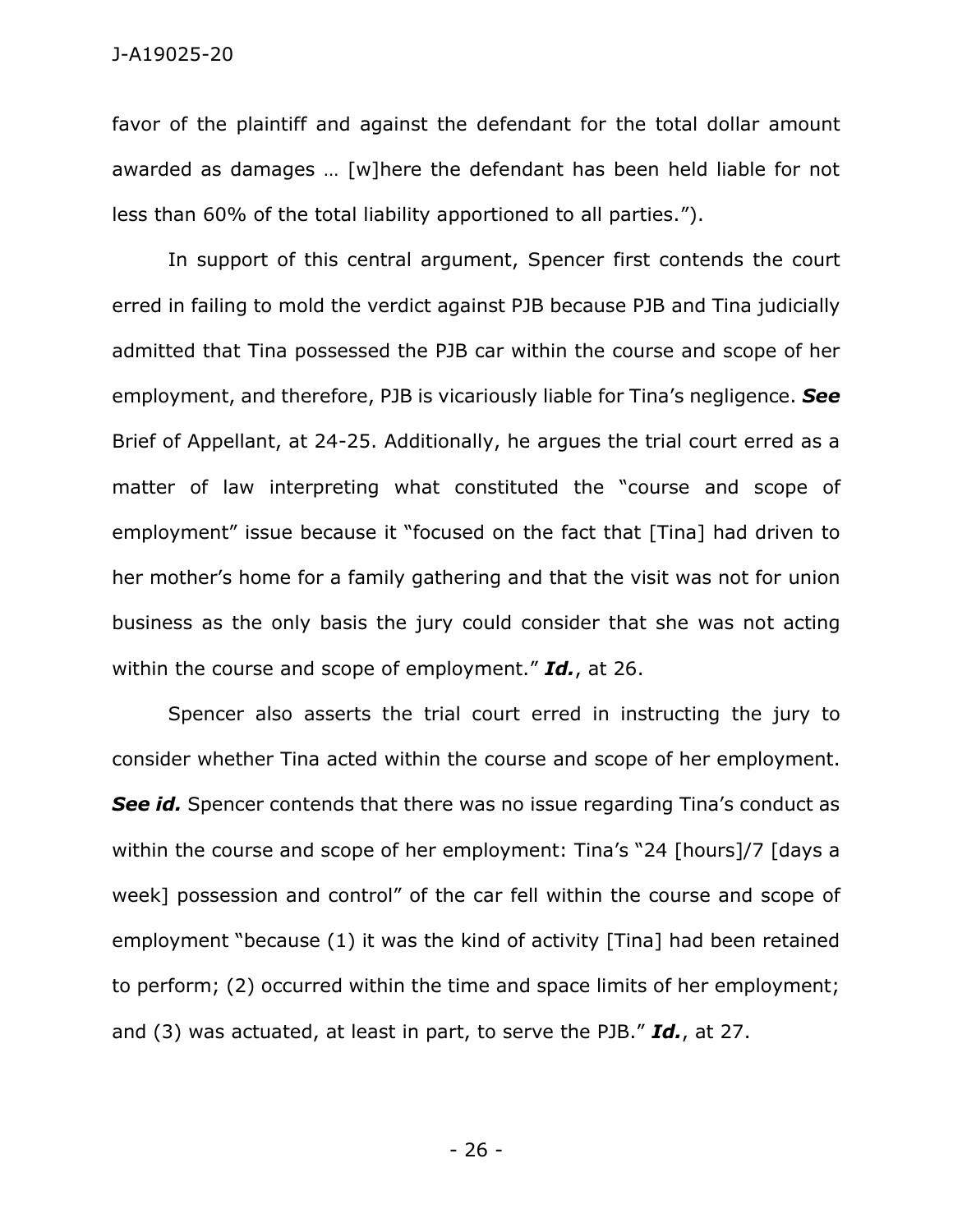Spencer continues, in his second argument, that the court erred in failing to mold the verdict against PJB where the jury determined Tina was an agent of PJB and PJB negligently supervised Tina within the course and scope of her employment. *See* Brief of Appellant, at 28. Spencer noted the court charged the jury with Pennsylvania Standard Civil Jury Instruction 6.70 (Principal's Negligent Hiring or Retaining of Employee or Independent Contractor),  $17$  which is based on Restatement (Second) of Agency § 213.18

<sup>18</sup> Section 213 provides:

A person conducting an activity through servants or other agents is subject to liability for harm resulting from his conduct if he is negligent or reckless:

(a) in giving improper or ambiguous orders of in failing to make proper regulations; or

(b) in the employment of improper persons or instrumentalities in work involving risk of harm to others:

(c) in the supervision of the activity; or

(d) in permitting, or failing to prevent, negligent or other tortious conduct by persons, whether or not his servants or agents, upon premises or with instrumentalities under his control.

Restatement (Second) of Agency, § 213 (1958).

The Pa. SSJI (Civ), §6.70 instruction

 $17$  In his brief, Spencer incorrectly cites to Pa. SSJI (Civ), §6.120, which is the former number for this jury instruction. Spencer did reference the correct jury instruction number in his post-trial motion to mold the verdict. *See* Plaintiff's Post-Trial Motion to Mold the Verdict, 2/7/2019, at ¶ 85.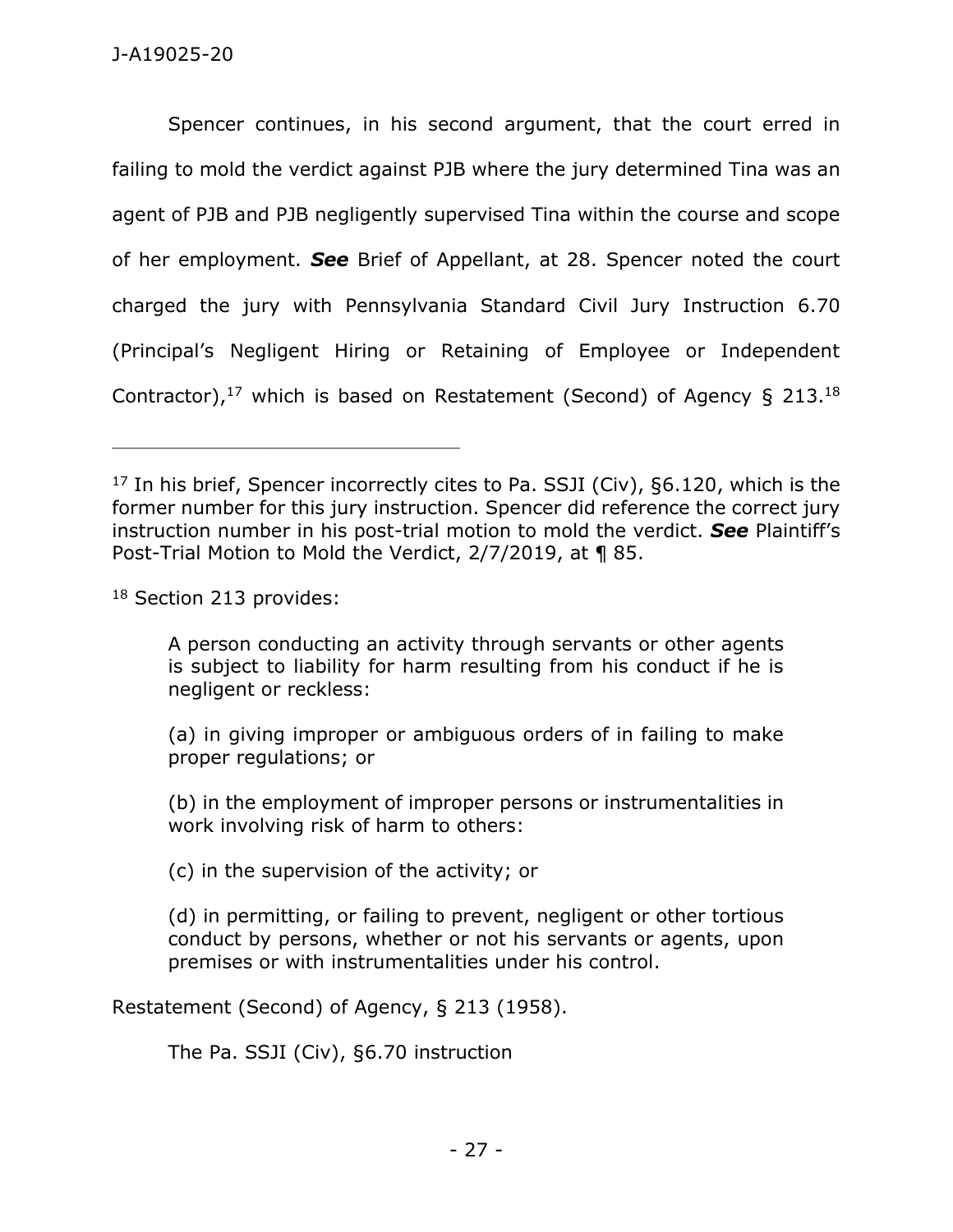*See* Brief of Appellant, at 28. He states that because the court charged the jury on the question of PJB's potential negligence within the course and scope of Tina's employment, and the jury found PJB was liable on the issue, it was obvious that Tina's liability flowed from her negligent control and possession of the vehicle within the course and scope of her employment as an agent of

PJB. *See id.*, at 29.

\_\_\_\_\_\_\_\_\_\_\_\_\_\_\_\_\_\_\_\_\_\_\_\_\_\_\_\_\_\_\_\_\_\_\_\_\_\_\_\_\_\_\_\_

In Spencer's third issue, he offers a related argument contending that even if PJB and Tina did not concede that Tina's conduct fell within the course

is based on Restatement (Second) of Agency section 213, which has been recognized, although not formally adopted, by the Pennsylvania appellate courts. *Heller v. Patwil Homes, Inc.*, 713 A.2d 105 (Pa.Super. 1998). The Pennsylvania Superior Court in *Heller* recognized that "an action for negligent hiring provides a remedy to injured third parties who would otherwise be foreclosed from recovery under the master-servant doctrine because the wrongful acts of employees in these cases are likely to be outside the scope of employment or not in furtherance of the master's business." *Id.* at 107. The Superior Court in *Heller* cited the earlier Pennsylvania Supreme Court decision in *Dempsey v. Walso Bureau, Inc.*, 246 A.2d 418 (Pa. 1968), which had also cited section 213. However, the *Dempsey* court had not formally adopted section 213, and its analysis of the employer's liability was conducted solely under the Restatement (Second) of Torts section 317. Notably, in *Heller*, the Superior Court indicated that in order to assess liability under section 213, a "similar inquiry" to the one conducted by the Supreme Court in **Dempsey** under section 317 must be made in order to assess whether the defendant employer knew, or should have known, of the employee's propensities.

Pa. SSJI (Civ), §6.70, *Subcommittee Note*.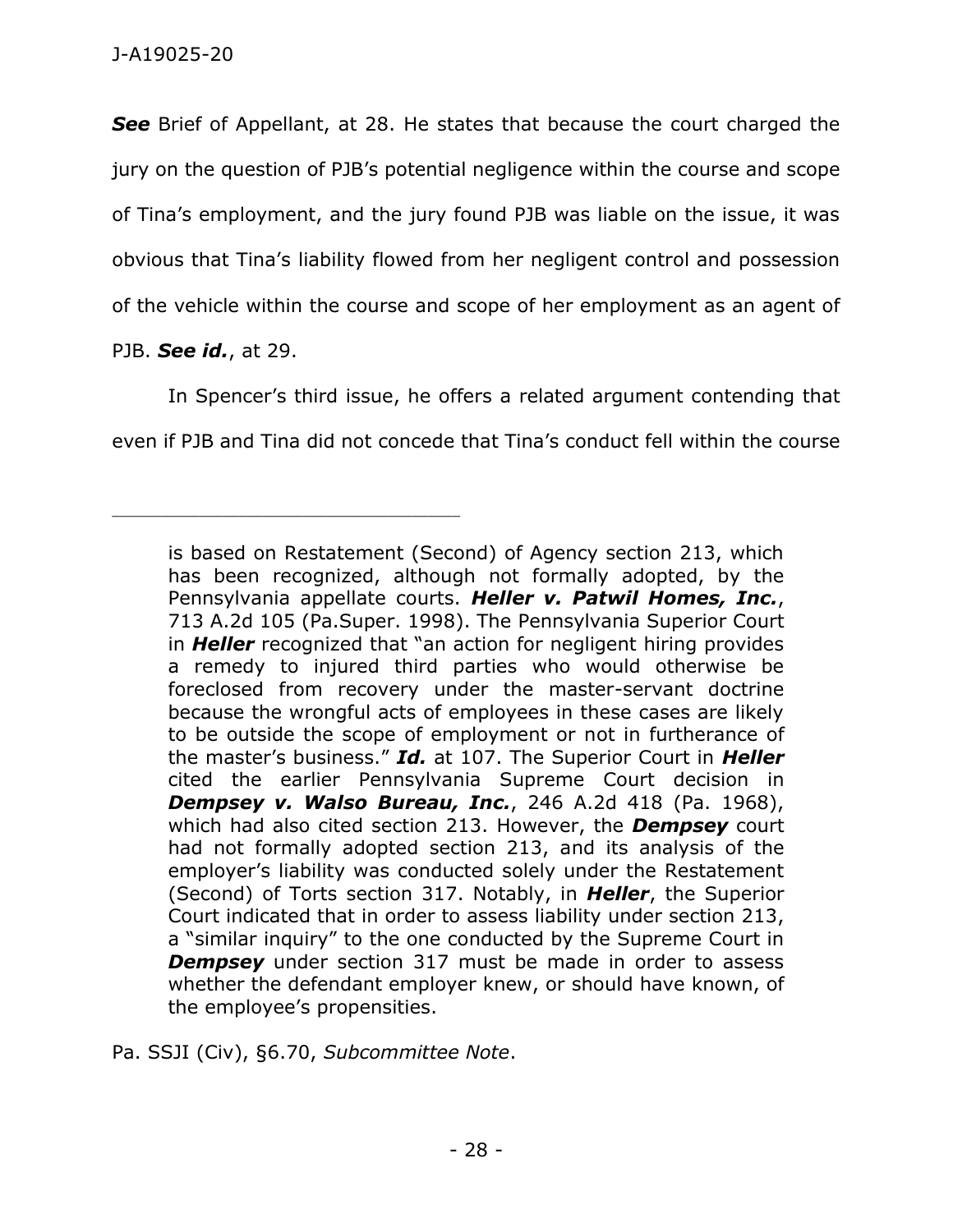and scope of her employment, PJB is still vicariously liable for the full verdict because the incident involved the use of PJB's chattel, the company car, and its negligent supervision of Tina. *See* Brief of Appellant, at 30-35. He states that Restatement (Second) of Torts  $\S 317^{19}$  "provides the basis for holding an employer directly liable for conduct outside the course and scope of employment involving the use of the employer's chattel." *Id.*, at 30. Moreover, Spencer contends that both Restatement (Second) of Torts § 317 and Restatement (Second) of Agency § 213 impose a duty on an employer to

<sup>19</sup> Section 317 provides:

\_\_\_\_\_\_\_\_\_\_\_\_\_\_\_\_\_\_\_\_\_\_\_\_\_\_\_\_\_\_\_\_\_\_\_\_\_\_\_\_\_\_\_\_

A master is under a duty to exercise reasonable care so to control his servant while acting outside the scope of his employment as to prevent him from intentionally harming others or from so conducting himself as to create an unreasonable risk of bodily harm to them, if

(a) the servant

(i) is upon the premises in possession of the master or upon which the servant is privileged to enter only as his servant, or

(ii) is using a chattel of the master, and

(b) the master

(i) knows or has reason to know that he has the ability to control his servant, and

(ii) knows or should know of the necessity and opportunity for exercising such control.

Restatement (Second) of Torts, § 317 (1965).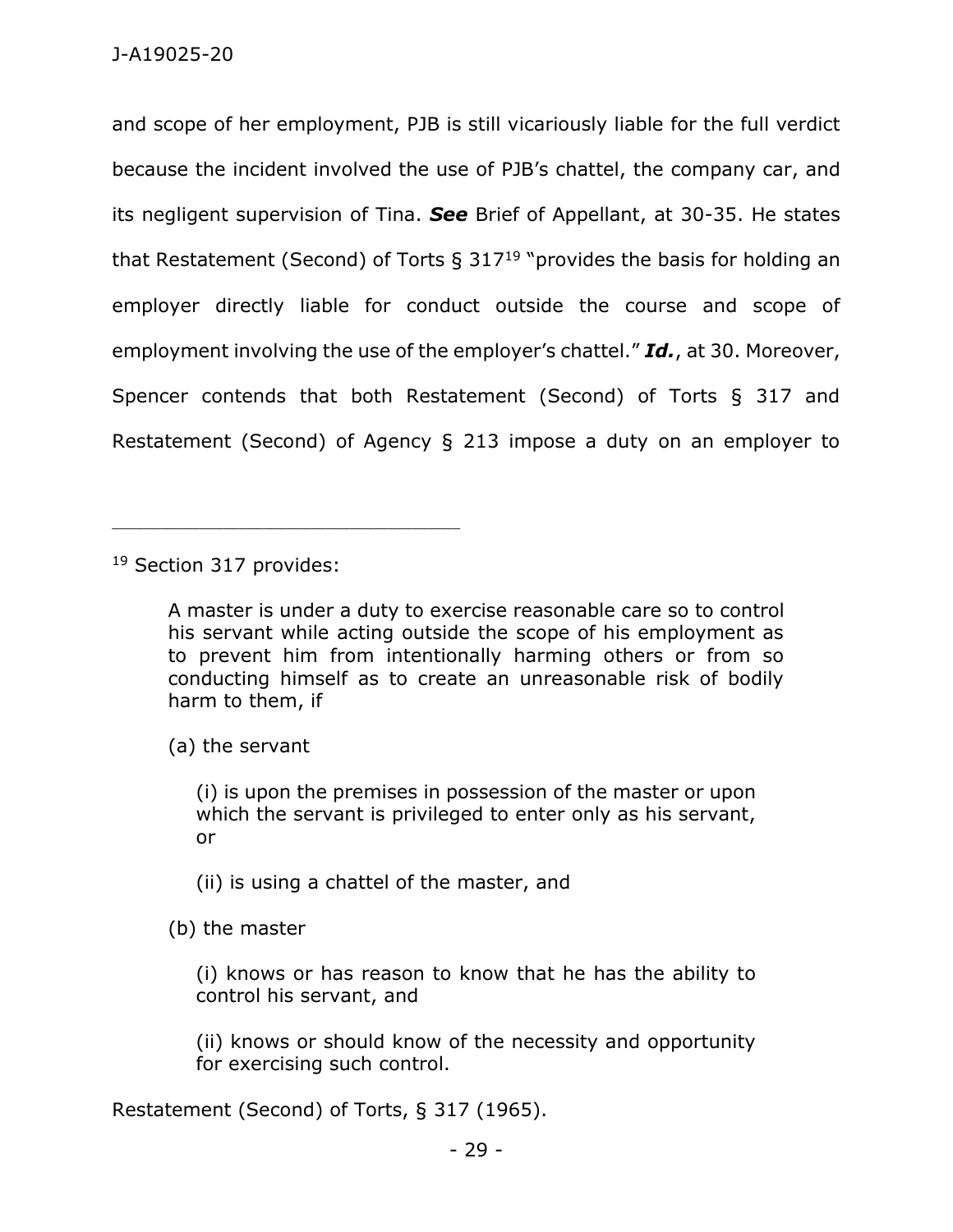exercise reasonable care in selecting and supervising employees. *See id.*, at 31. Spencer states that to prevail on a claim for negligent supervision, "there must be some evidence that had the employer been more diligent in performing a background investigation of the employee or better supervising the employee, the tortious conduct could have been prevented." *Id.* (citation omitted).

Based on this notion, he points to the following evidence: (1) there was no dispute Tina used the chattel of her employer; (2) at trial, PJB conceded it did not supervise Tina's use of the car; and (3) the jury concluded that Tina's actions created a risk of harm to others. *See id.* Spencer contends PJB was still vicariously liable based on its failure to supervise Tina's use of the car in a proper manner. *See id.* Furthermore, he states the inquiry to determine liability under Restatement (Second) of Torts § 317 and Restatement (Second) of Agency § 213 is similar and therefore, the result is the same whether or not Tina was acting within or outside the scope of employment as PJB is legally responsible for her conduct under either scenario. *See id.*, at 32-33.

Next, Spencer maintains joint and several liability under the Fair Share Act applies to the present matter based on the theory that Tina was acting within the course and scope of her employment and PJB was vicariously liable for her actions. In this argument, he contends the Fair Share Act does not immunize employers for the negligence of its employees. *See* Brief of Appellant, at 35. Specifically, he asserts Tina's liability is attributable to PJB,

- 30 -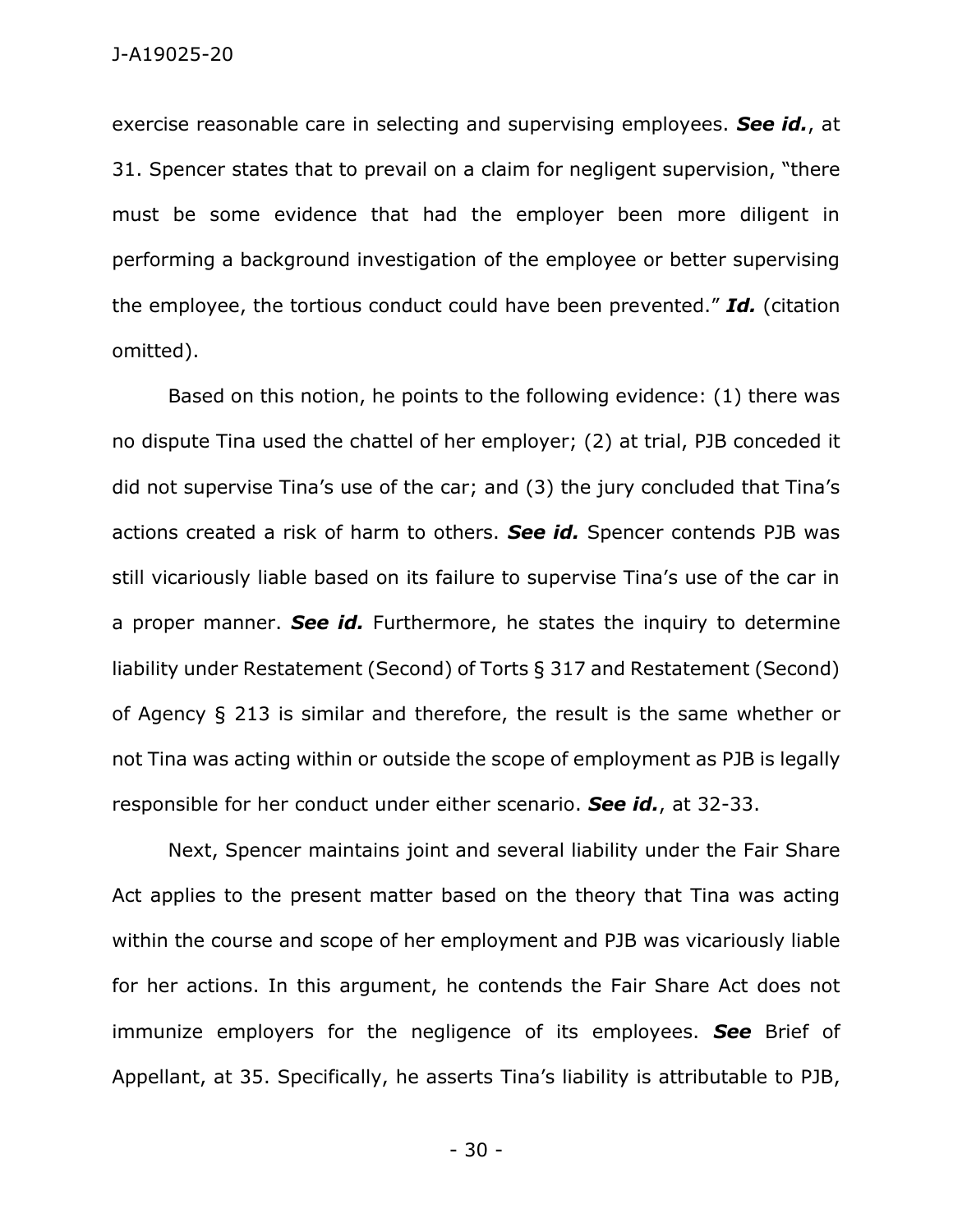and therefore, pursuant to Subsection 7102(a.1)(3)(iii) language of the Fair Share Act, PJB should be fully liable for the entire judgment. *See id.*, at 37. Relying on *Livingston v. Greyhound Lines, Inc.*, 208 A.3d 1122 (Pa. Super. 2019), Spencer also states the Fair Share Act "did not expressly overturn established precedent regarding an employer's vicarious liability for acts within the course and scope of employment[,]" and "it did not extinguish an employer's liability for acts inside or outside the scope of employment with the employer's chattel which are reasonably foreseeable and are the result of negligent supervision." Brief of Appellant, at 36.

Moreover, Spencer contends the Fair Share Act "does not preclude a trial court from molding the verdict when an employer's negligence is less than 60%." *Id.* Pointing again to *Livingston*, he states a panel of this Court held as a matter of law that the employer in that case "was liable for the full measure of the plaintiff's damages based on vicarious liability." Brief of Appellant, at 36.

In response to Spencer's arguments, PJB counters that the trial court correctly denied Spencer's request to mold the entire verdict against it because there was no evidence to support a determination that Tina was acting in the course and scope of her employment. *See* Brief of Appellee/Cross-Appellant, Philadelphia Joint Board Workers United, SEIU, at 12. PJB states Spencer waived this argument because he never asked that the jury make any specific findings of fact as to whether Tina was acting with the

- 31 -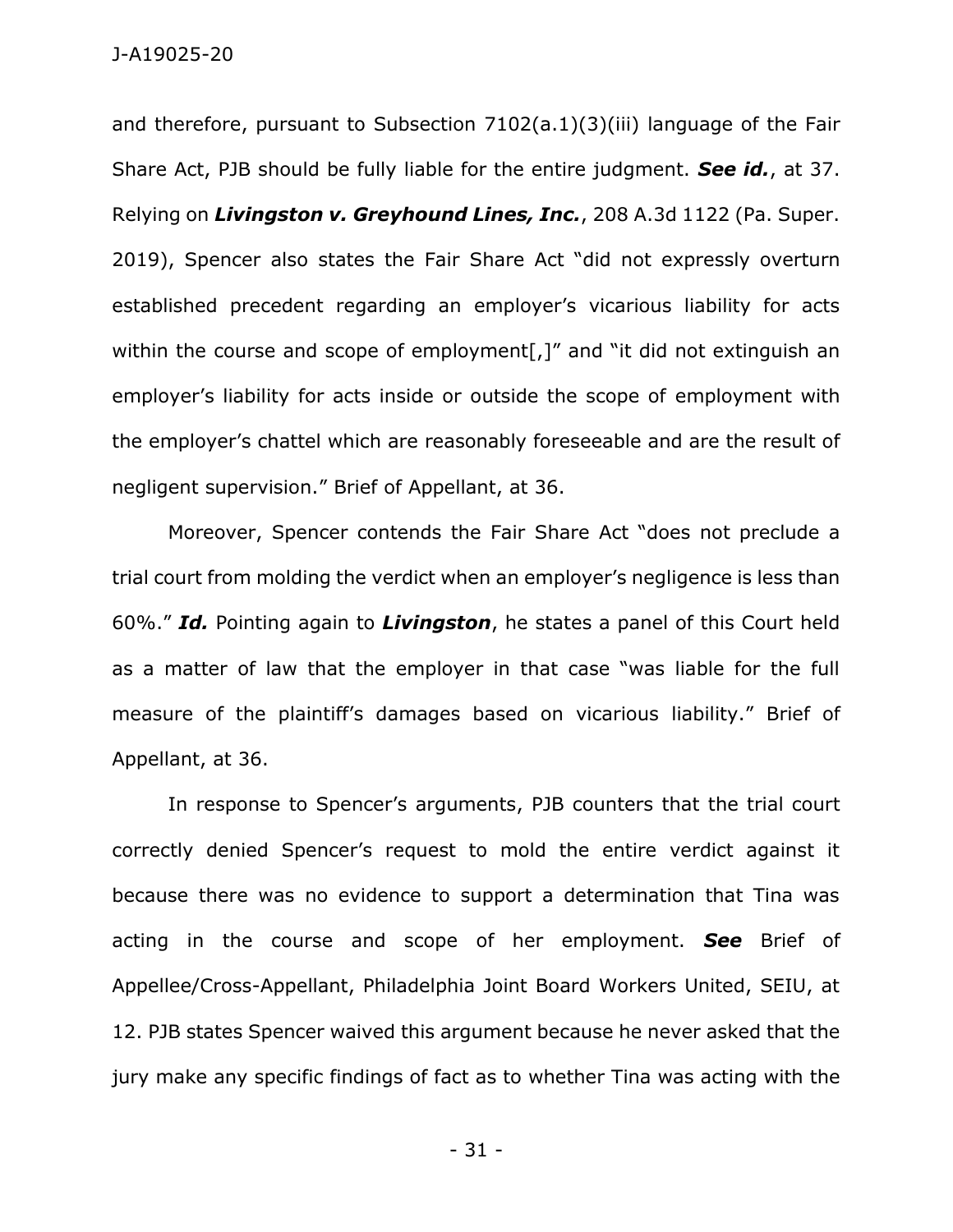course and scope of her employment. *See id.* PJB further asserts that even if the trial court were to decide the course and scope of employment issue rather than the jury, Spencer could not prove that Tina was acting within the course and scope of her employment at the time of the accident. *See id.*, at 13. In this regard, PJB states that Spencer cannot demonstrate it made any judicial admissions that Tina acted within the course and scope of her employment at all pertinent times, and Spencer's counsel never asked the court to instruct the jury that such an admission had been made. *See id.*<sup>20</sup>

Moreover, PJB notes that as for the jury instructions given by the court, Spencer did not object to any of these instructions or the questions on the verdict sheet. *See* Brief of Appellee/Cross-Appellant, Philadelphia Joint Board Workers United, SEIU, at 16-17. PJB also states the court correctly determined that the Fair Share Act applies and mandates that it is only responsible for that portion of the damages attributable to its percentage of liability as determined by the jury. *See id.*, at 19.

Our review of a trial court's denial of a motion for post-trial relief is limited:

<sup>&</sup>lt;sup>20</sup> PJB further alleges that the "on call" description regarding the nature of Tina's job was not a judicial admission, and "this evidence does not support a determination that every action that [Tina] performed 24 hours per day, 7 days per week was considered to be within the course and scope of her employment." Brief of Appellee/Cross-Appellant, Philadelphia Joint Board Workers United, SEIU, at 14. Rather, PJB states Tina was "on call" but engaged in non-work related activities at the time of the accident that did not serve the interests of PJB. *Id.*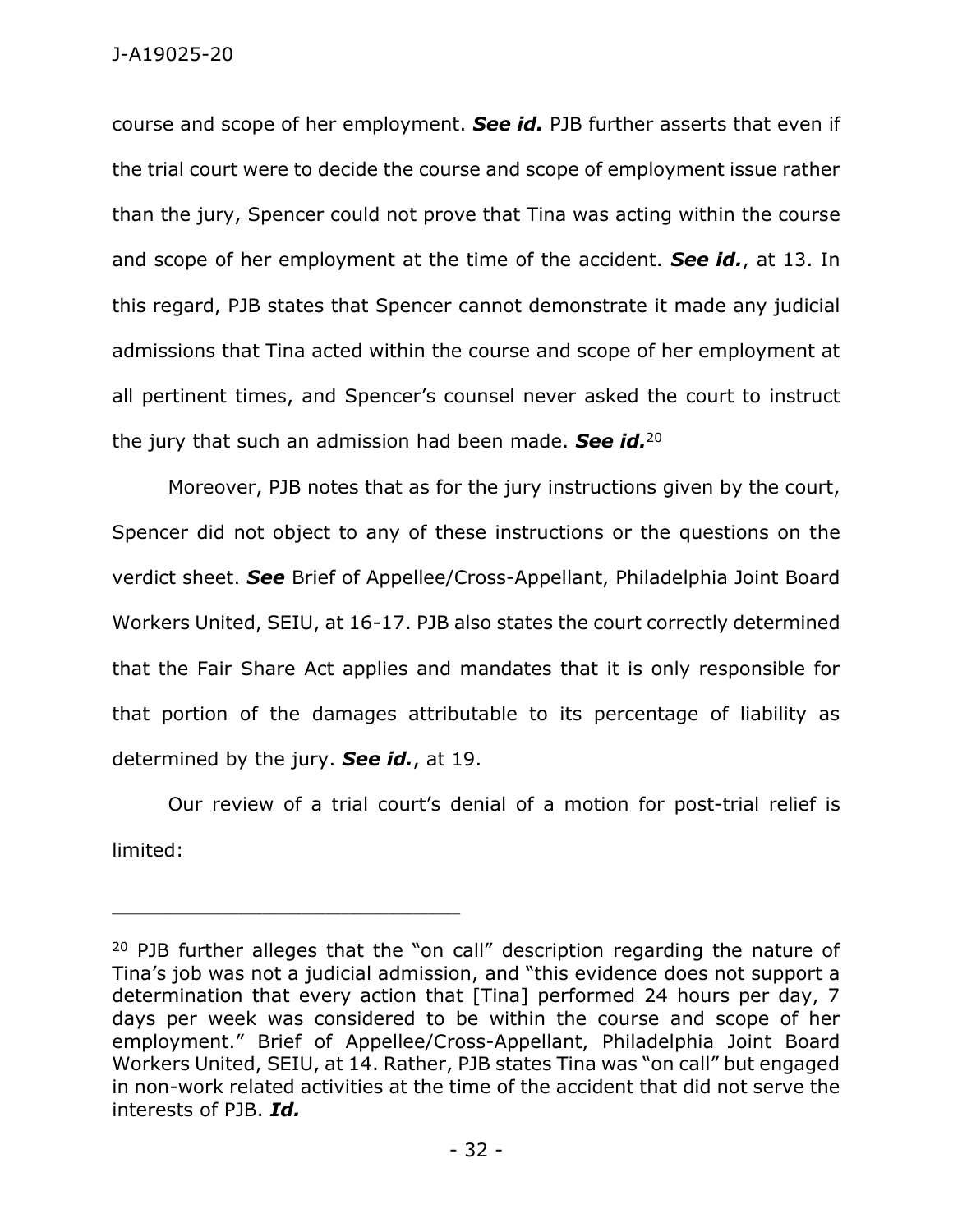Our review is limited to determining whether the trial court abused its discretion or committed an error of law. An abuse of discretion exists when the trial court has rendered a judgment that is manifestly unreasonable, arbitrary, or capricious, has failed to apply the law, or was motivated by partiality, prejudice, bias, or ill will. If the alleged mistake concerned an error of law, we will scrutinize for legal error. On questions of law, our standard of review is *de novo* and our scope of review is plenary.

*Zaleppa v. Seiwell*, 9 A.3d 632, 635 (Pa. Super. 2010) (citations and

quotation marks omitted).

To resolve the question of how the Fair Share Act applies here, we must

examine the precise nature of the claims and defenses presented in the trial

court. To prove his negligence claim, Spencer was permitted to proceed on

theories of direct and vicarious liability. The concepts of vicarious and direct

liability are central to the arguments presented by the parties:

A plaintiff may pursue a negligence action against a defendant on the theory of direct liability or vicarious liability. Under a direct liability theory, a plaintiff seeks to hold the defendant responsible for harm the defendant caused by the breach of a duty owing directly to the plaintiff. Vicarious liability, on the other hand,

is a policy-based allocation of risk. Vicarious liability, sometimes referred to as imputed negligence, means in its simplest form that, by reason of some relation existing between A and B, the negligence of A is to be charged against B although B has played no part in it, has done nothing whatever to aid or encourage it, or indeed has done all that he possibly can to prevent it. Once the requisite relationship (*i.e.*, employment, agency) is demonstrated, the innocent victim has recourse against the principal, even if the ultimately responsible agent is unavailable or lacks the ability to pay.

*Green v. Pa. Hosp.*, 123 A.3d 310, 316 (Pa. 2015) (citations and quotation

marks omitted). "Where a corporation is concerned, the ready distinction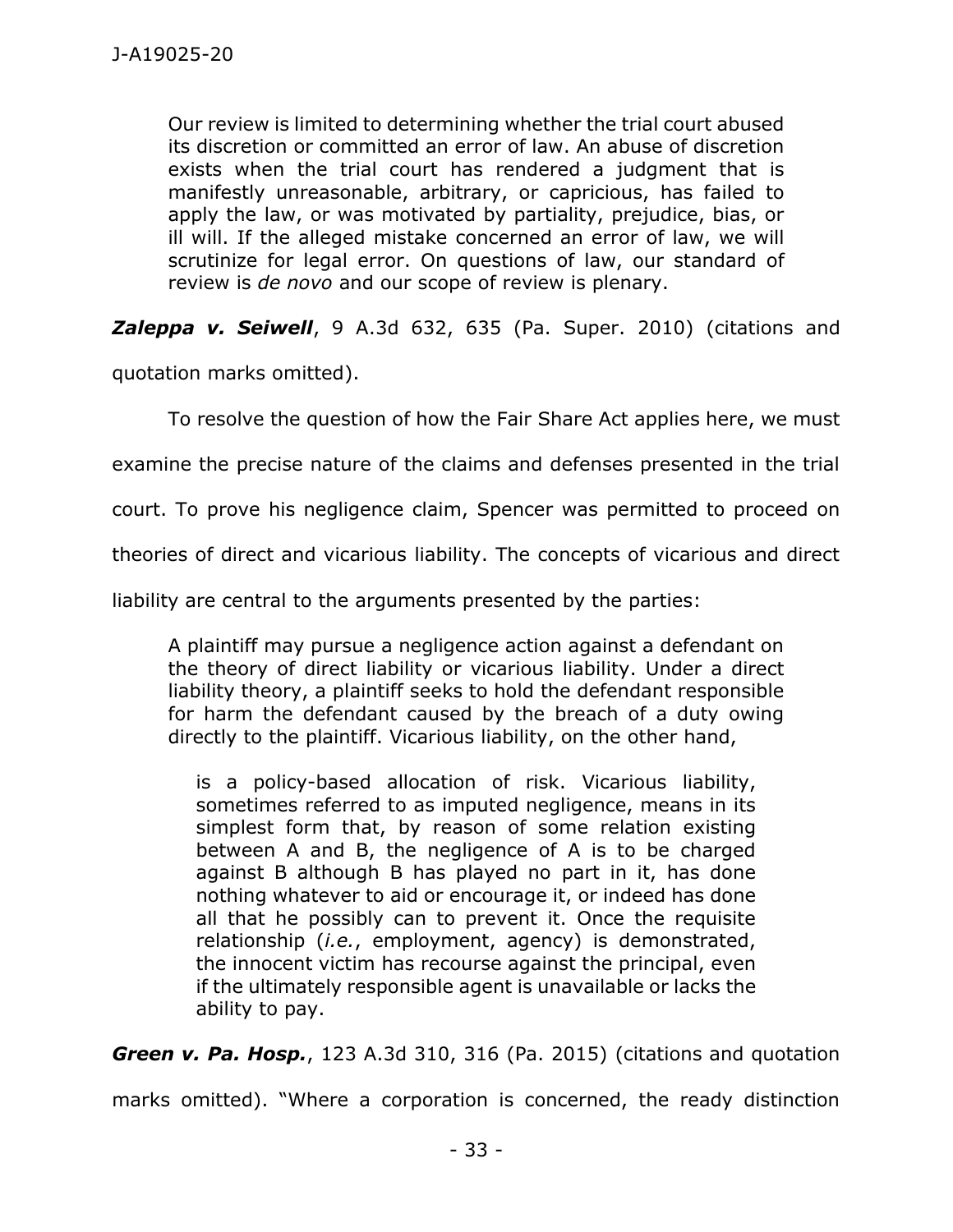between direct and vicarious liability is somewhat obscured because we accept the general premise that the corporation acts through its officers, employees, and other agents. The corporation, as principal, assumes the risk of individual agents' negligence under the theory of vicarious liability." *Scampone v. Highland Park Care Ctr., LLC*, 57 A.3d 582, 597 (Pa. 2012) (citations omitted).

Under Pennsylvania law, in order to hold an employer vicariously liable for the negligent acts of its employee, these acts must be committed during the course of and within the scope of the employment.

[Generally,] [t]he conduct of an employee is considered within the scope of employment for purposes of vicarious liability if: (1) it is of a kind and nature that the employee is employed to perform; (2) it occurs substantially within the authorized time and space limits; (3) it is actuated, at least in part, by a purpose to serve the employer; and (4) if force is intentionally used by the employee against another, the use of force is not unexpected by the employer.

*Ludwig v. McDonald*, 204 A.3d 935, 943 (Pa. Super. 2019) (citations and

quotation marks omitted). *See also* Restatement 2d of Agency, § 228.

"Generally, the scope of [an employee's] employment is a fact question

for the jury. Where the facts are not in dispute, however, the question of

whether … the [employee] is within the scope of this [] employment is for the

court." *Ferrell v. Martin*, 419 A.2d 152, 155 (Pa. Super. 1980). *See also* 

*Ludwig*, 204 A.3d at 943.

Additionally, the theory of negligent entrustment is relevant to our review: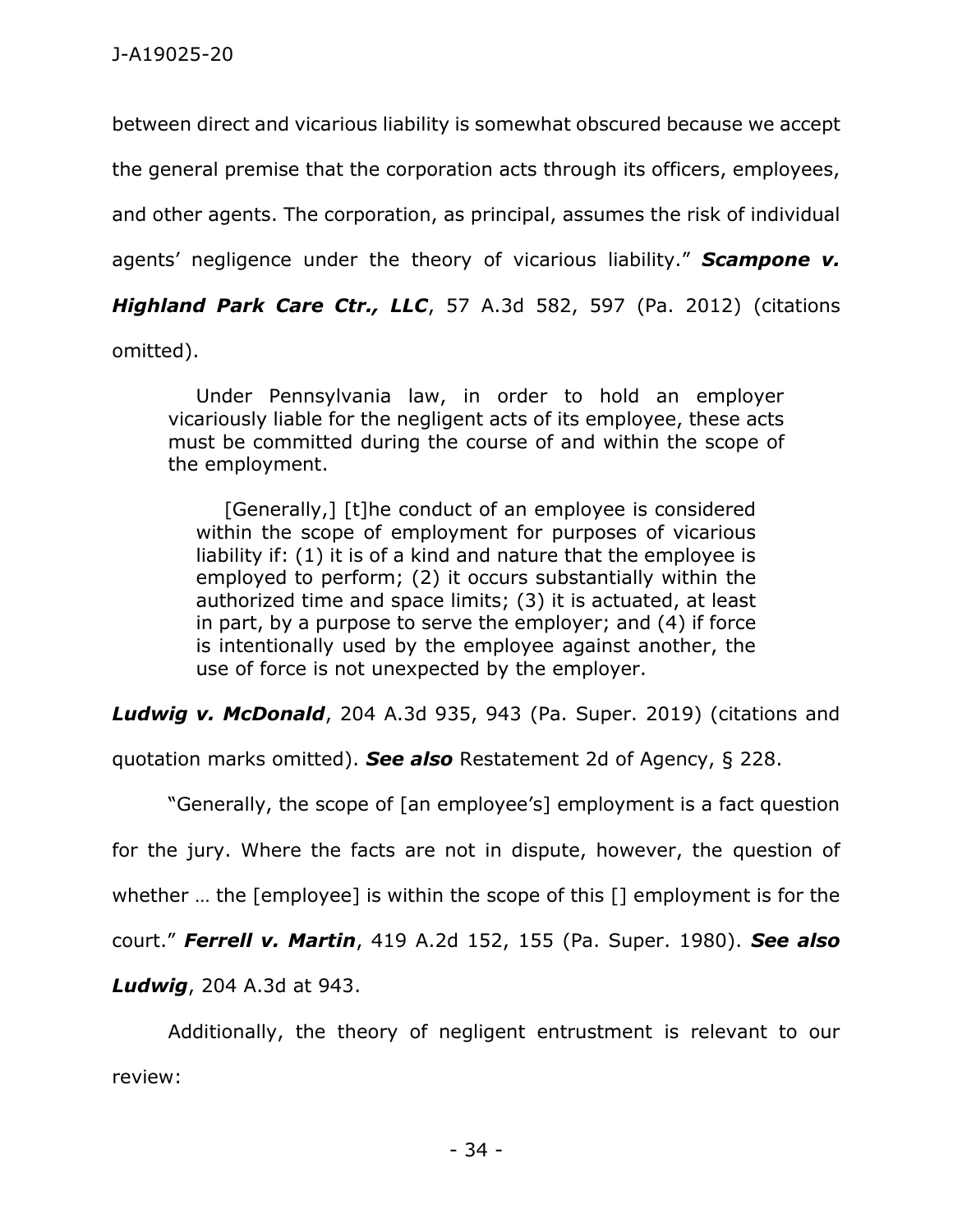It is negligence to permit a third person to use a thing or to engage in an activity which is under the control of the actor, if the actor knows or should know that such person intends or is likely to use the thing or to conduct himself in the activity in such a manner as to create an unreasonable risk of harm to others.

... However, our cases do require that the entrustee be causally negligent before the entrustor may be held liable through negligent entrustment.

*Phillips v. Lock*, 86 A.3d 906, 913 (Pa. Super. 2014) (citation omitted). *See* 

*also* Restatement (Second) of Torts § 308.

Here, the trial court found that Spencer's Fair Share Act argument depended on the premise that PJB was vicariously liable. *See* Trial Court Opinion, 6/24/2019, at 20. The court rejected this premise because the jury never made a specific finding to that effect, and the court did not conclude that the evidence supported such a finding. *See id.* The trial court further explained its rationale as follows:

Firstly, we note that, despite [Spencer]'s contention that the jury was free to conclude that [Tina] was acting as an employee/agent, and also that she had consented to [Cleveland] driving, the jury simply did not make any specific findings as to either of those issues. The verdict slip, which was drafted with the input of all counsel, had only two questions regarding [Tina]: "Was Defendant Tina Gainer Johnson negligent?" and "Was Defendant Tina Gainer Johnson's negligence a factual cause of harm to Plaintiff Keith Spencer?" (See verdict slip Questions 3 and 4). There were no specific queries addressing whether [Tina] was acting as a PJB's agent at the time of the incident, or whether she had authorized [Cleveland] to use the vehicle. [Spencer]'s counsel approved the verdict form as it was given to the jury. The Complaint describes direct negligence/negligent entrustment claims against [Tina] and against PJB, though only PJB was averred to have acted in the course of its employment relationship ("More specifically, the acts and/or omissions of PJB, by and through, Defendant Tina Gainer Johnson or Cleveland Johnson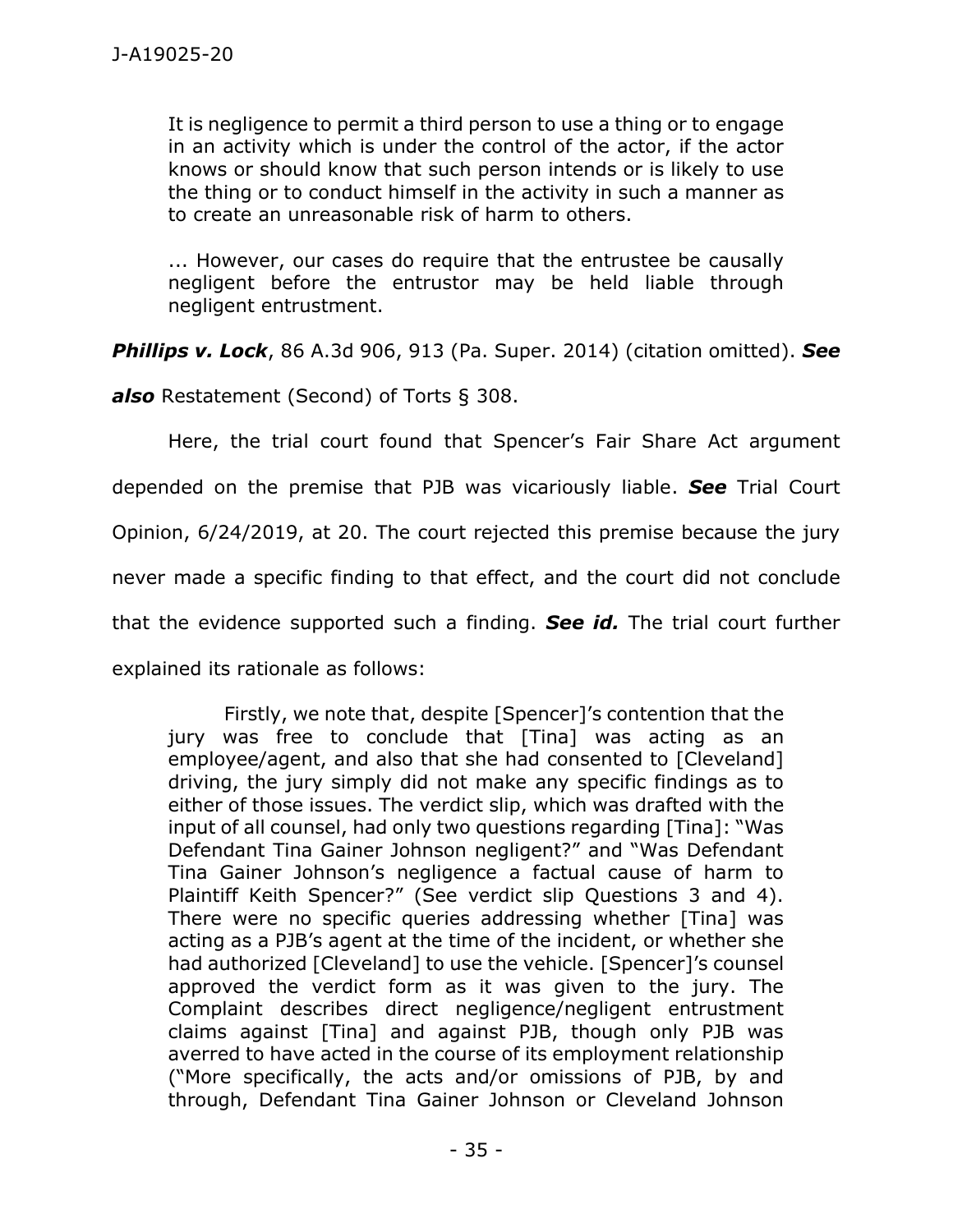which constituted negligence, carelessness, and recklessness ….." [Compl. ¶ 56]). As [Spencer] himself admitted in his Motion to Mold the Verdict, "whether a person acted in the course and scope of their employment is ordinarily a question for the jury." As [Spencer] did not put those specific questions to the jury, the jury did not answer them, and it is not clear from the verdict slip whether they found [Tina] directly liable, directly and vicariously liable, or only vicariously liable. The full sum and substance of the jury's verdict is the verdict as read and affirmed in Court. The jury's verdict simply did not include the factual findings [Spencer] needs to say that, after a trial in which [Tina] and PJB were tried as wholly distinct parties with separate defenses and different legal counsel, the jury intended to hold PJB fully liable for [Tina]'s negligence.

Furthermore, even if it were appropriate for this Court to decide these questions of fact in the place of the jury, we find it highly unlikely [Spencer] could prevail in arguing that [Tina] was acting within the course and scope of her employment during the incident. It is undisputed that [Tina] was making a family visit at the time of the incident, and she admitted that her driving the car to her mother's house was personal, rather than business-related. Furthermore, the visit was for recreational purposes, and [Tina] was not normally required by her job to perform such visits. Furthermore, there was no evidence that her visit was actuated, to any degree, by her performance of her work as a union organizer. Therefore, we do not see that there would have been sufficient basis for the jury to find, if it had been specifically queried, that [Tina] was acting in the course and scope of her employment such that PJB must bear vicarious liability for her negligence in permitting [Cleveland] to use the car.

Trial Court Opinion, 6/24/2019, at 20-22 (some citations and quotation marks

omitted).

We are constrained to disagree with the trial court's rationale based on the following. First, we conclude there was sufficient evidence to support a finding that Tina's acts were committed during the course of and within the scope of her employment. It is uncontested that Tina and Cleveland were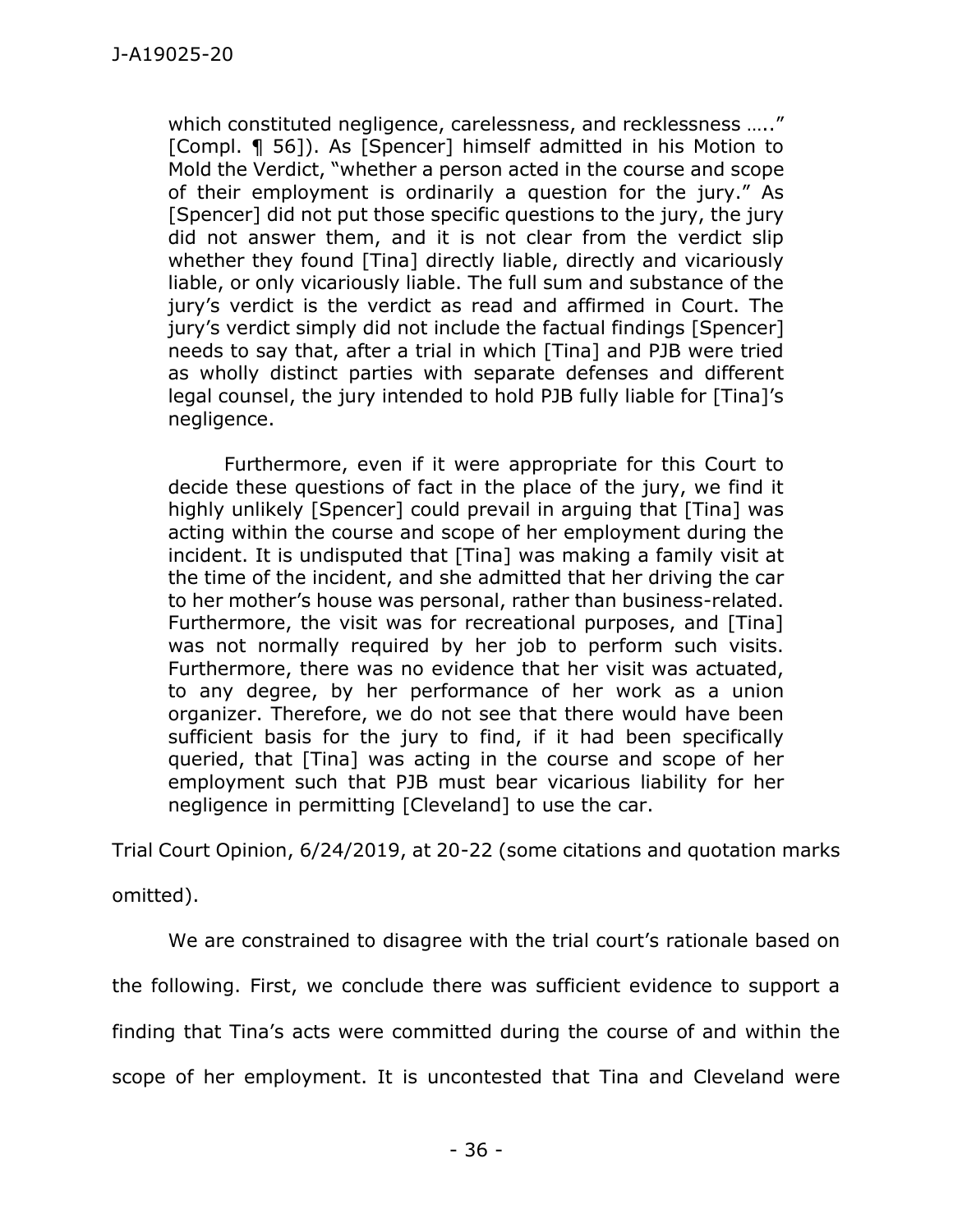attending a family gathering at the time of incident. She testified that the purpose of driving the company car to her mother's house was personal, rather than related to the business of PJB. *See* N.T., 1/23/2019 a.m., at 47. Furthermore, Tina's actions were not of the kind and nature that she was employed to perform, she was not acting substantially within the authorized time and space limits of her employer, and her acts were not actuated, in part, by a purpose to serve PJB. *See Ludwig*, 204 A.3d at 943.

None of these undisputed facts alter another undisputed fact: that Tina was on-call "24/7" for her job with PJB. Here, as summarized by the trial court, PJB considered these vehicles "absolutely essential to the work of organizers and business representatives" since "employees could be required to drive out to job sites at any hour of day or night, twenty-four hours a day." Trial Court Opinion, 6/24/2019, at 5. *See also* N.T., 1/23/2019 a.m., at 17 (Tina testifying that they were "24-hour workers"). Further, it is undisputed that Tina was continuously on-call and that this was the reason PJB supplied her with a company vehicle. Undoubtedly, the vehicle was provided so that while Tina was at home, engaged in personal, not union, business, she could respond immediately by driving directly to a worksite to respond to union needs. However, nothing in the record indicates that Tina was excused from being on-call if she left her home for non-union reasons.

At any time when Tina was not explicitly off-duty (for example, on vacation), she was expected to drive directly from where she was to a

- 37 -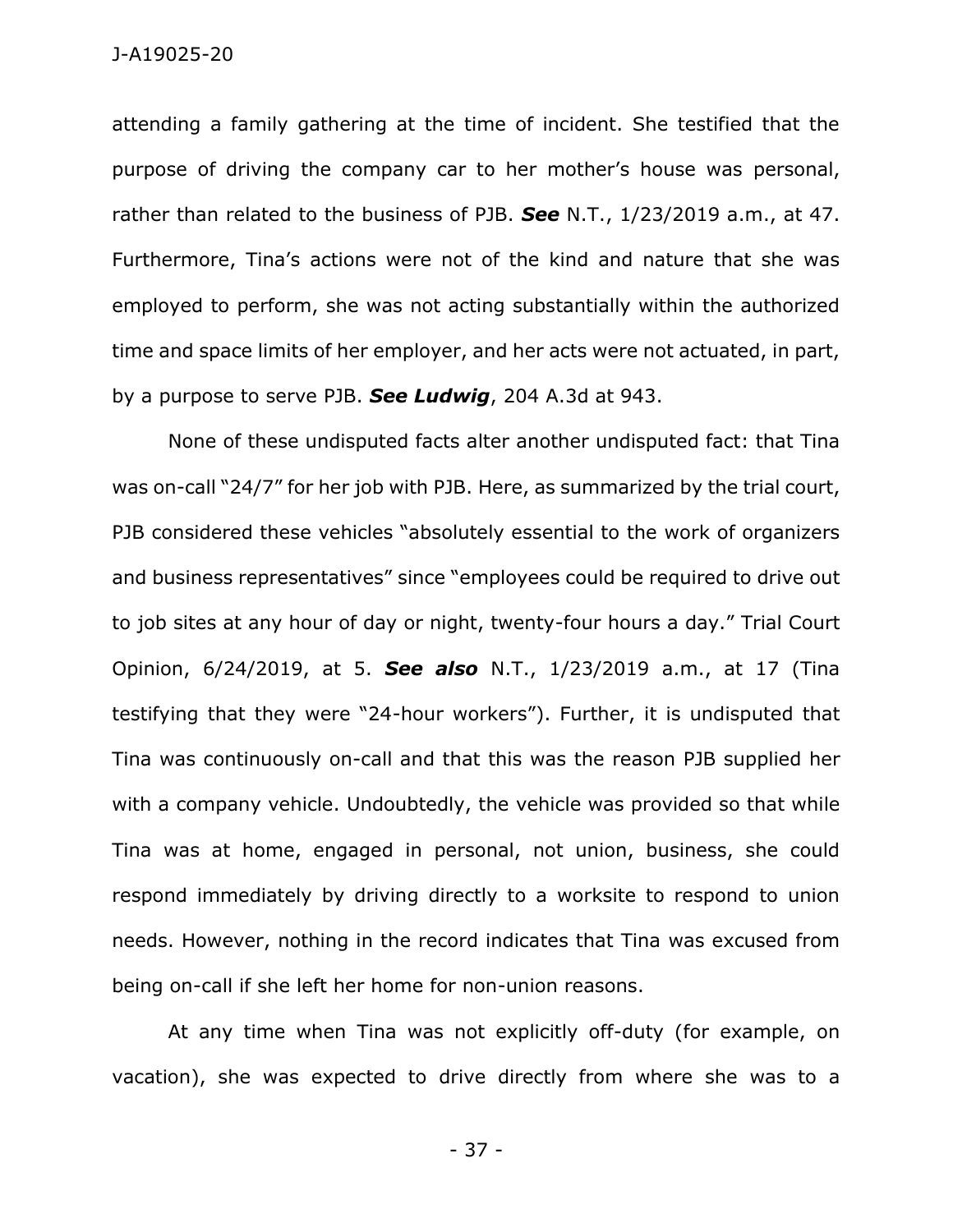worksite. It was expected that she have the company car nearby when she was on-call, and would therefore use the company car while she was on-duty. This is further supported by the undisputed fact that Tina and Cleveland had only the company car for their personal use, having sold their other car when Tina received the company car. As we stated above, the trial court found that PJB supplied the cars because "employees could be required to drive out to job sites at any hour of day or night, twenty-four hours a day." Trial Court Opinion, 6/24/2019, at 5.

Moreover, it is telling that PJB did not have a written employee handbook at that time and did not provide their vehicle usage policy to employees in writing. *See id.*, at 5. Rather, they alleged that at seminars and meetings, they provided verbal instructions to employees that the only permissible personal use of company cars was for commuting to and from work and job sites. *See id.* Nevertheless, there was no written documentation signed by Tina to show that she had ever received the policy, and PJB could not provide any documentation that Tina attended those meetings where the policy was provided. *See id.*, at 5-6; *see also* N.T., 1/22/2019 p.m., at 47. Furthermore, Tina testified that PJB never informed her of the vehicle usage policies. *See* N.T., 1/23/2019 a.m., at 21-22.

Under these circumstances, we agree with Spencer that the jury could have reasonably concluded that Tina was acting in the course and scope of her employment when she drove the company car to her mother's house on

- 38 -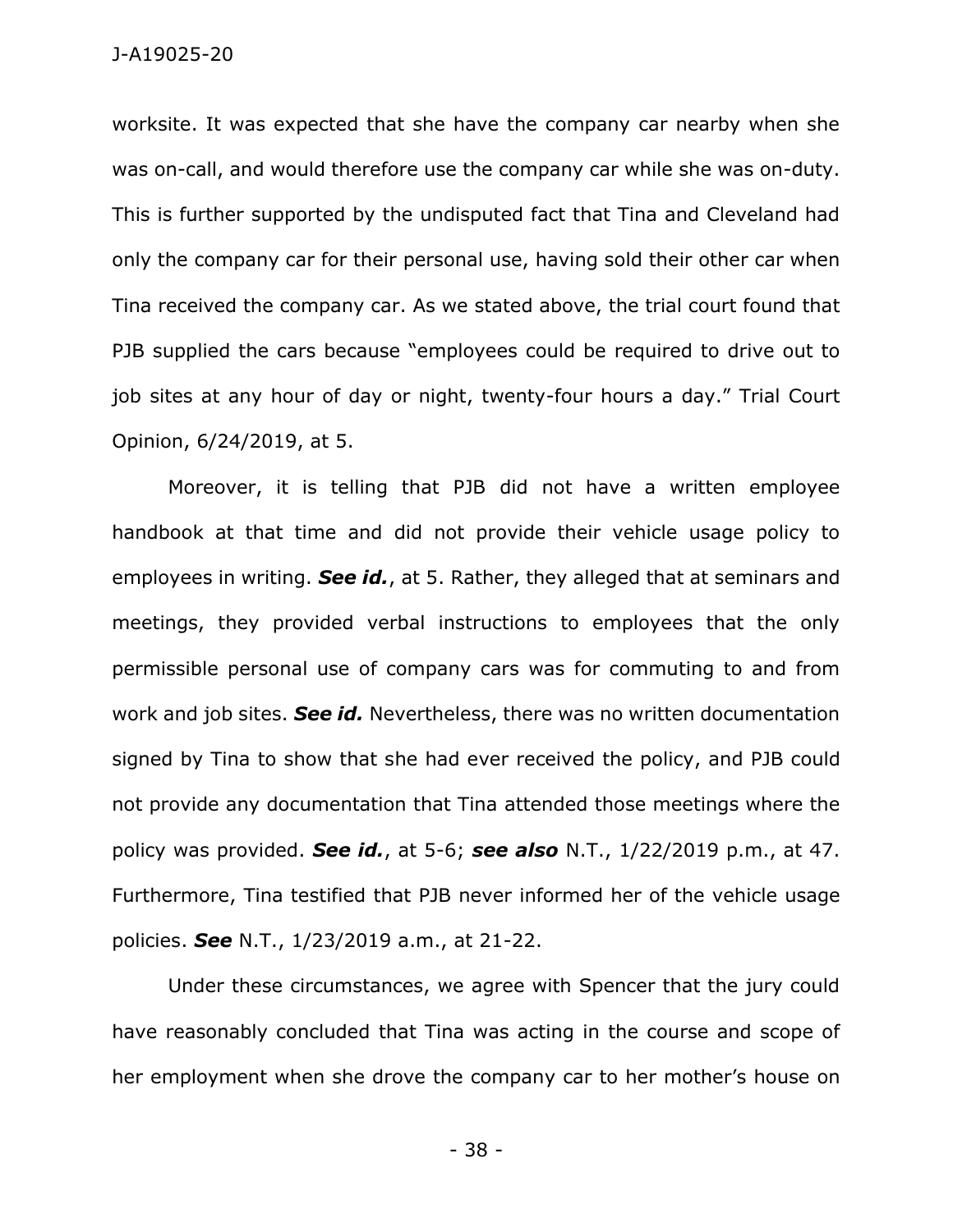the day of the accident. Underscoring the undefined nature of Tina's work obligations, the accident occurred on a Thursday. There was no evidence presented at trial which conclusively disputed that Tina worked the day of the accident. When asked at trial whether she worked on that Thursday, Tina responded that she could not definitively say. *See* N.T., 1/23/2019 a.m., at 19-20. Additionally, the evidence at trial did not decisively establish Tina was aware of the union's motor vehicle policy. Accordingly, the jury could have found that PJB was vicariously liable for the negligent acts of Tina.

Likewise, the jury could have also concluded that PJB negligently entrusted the vehicle to Tina where it failed to conduct to a background check on Tina and failed to monitor her vehicle usage. *See* N.T, 1/22/2019 p.m., at 51-53, N.T., 1/23/2019 p.m., at 17, 21-22. Moreover, the jury could have inferred that because of these failures, PJB should have known that Tina intended to use the car in such a manner as to create an unreasonable risk of harm to others, *i.e.*, allowing her non-licensed husband to drive the company car, the only car that was in the couple's possession. *See Phillips*, 86 A.3d at 913.

This leads us to the verdict slip. Contrary to the trial court's determination, while the verdict slip did not set forth specific findings as to vicarious liability, we cannot conclude the lack of special interrogatories should read to narrow the verdict in favor of Spencer. Instead, our research leads us

- 39 -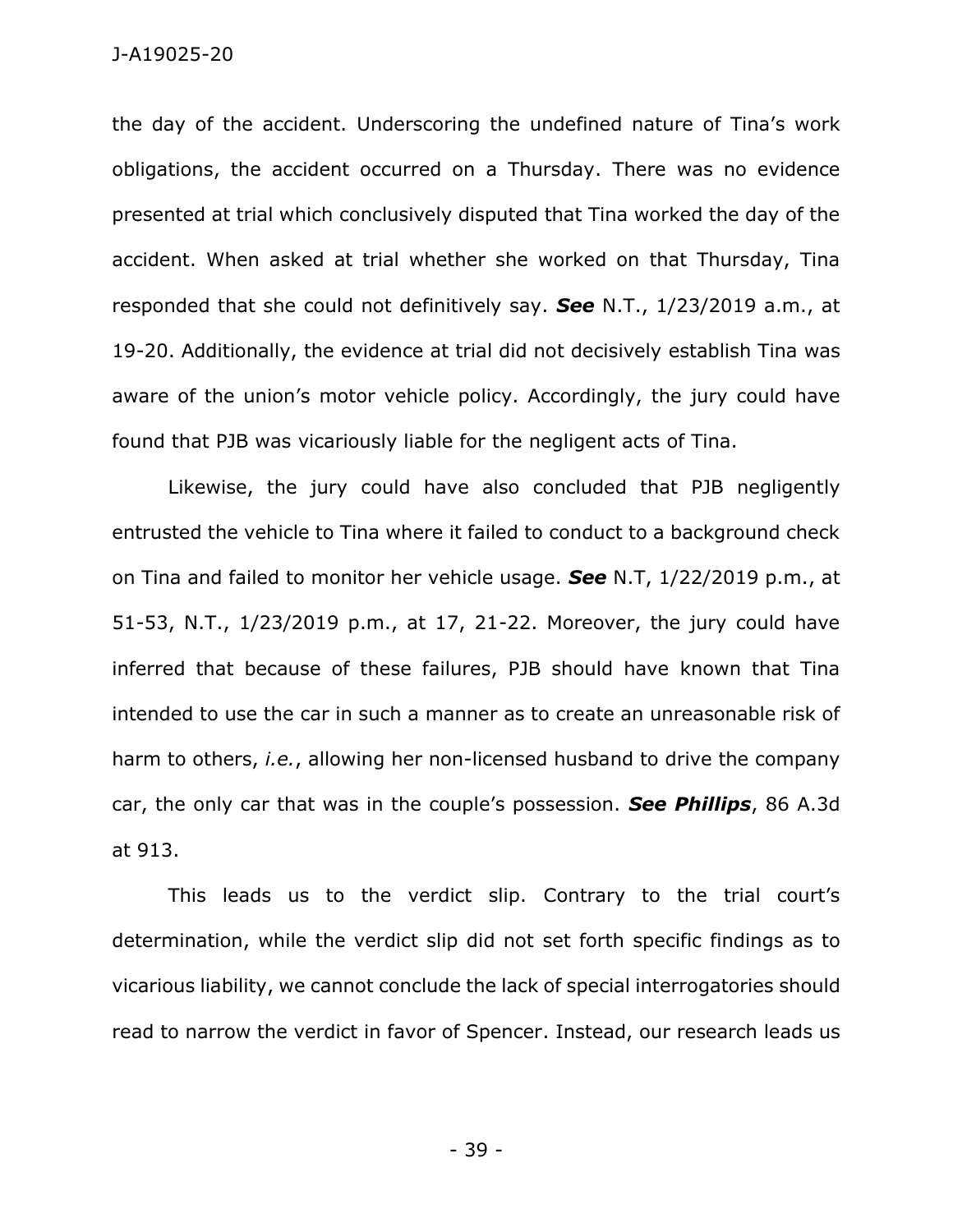to conclude that any ambiguity in the verdict is to be construed in Spencer's favor as the verdict winner.

We begin with the Pennsylvania Supreme Court's decision in *Halper v. Jewish Family & Children's Services*, 963 A.2d 1282 (Pa. 2009). In *Halper*, the plaintiffs filed a civil action against the defendant, alleging two theories of negligence. The jury returned a general verdict finding the defendant was negligent, but the jury was not asked to differentiate between the two theories of negligence. The verdict was problematic because the plaintiff was only able to recover under one of those theories.

In addressing the matter, the *Halper* Court adopted the "general verdict rule," which provides that "when the jury returns a general verdict involving two or more issues and its verdict is supported as to at least one issue, the verdict will not be reversed on appeal." *Id.*, at 1289. It further stated that it adopted and applied the rule because it would not shift the burden to the plaintiffs due to the defendant's failure to request a special verdict slip, and the evidence was clearly sufficient to support at least one of the plaintiffs' two theories of liability. *See id.*

More recently, in *Shiflett v. Lehigh Valley Health Network, Inc.*, 217 A.3d 225 (Pa. 2019) ("*Shiflett II*"), the plaintiff couple sued the hospital for negligence in connection with injuries the wife sustained while in the hospital for knee surgery. The plaintiffs presented three claims of negligence: (1) vicarious liability related to a post-surgical unit ("PSU") nurse-employee;

 $-40-$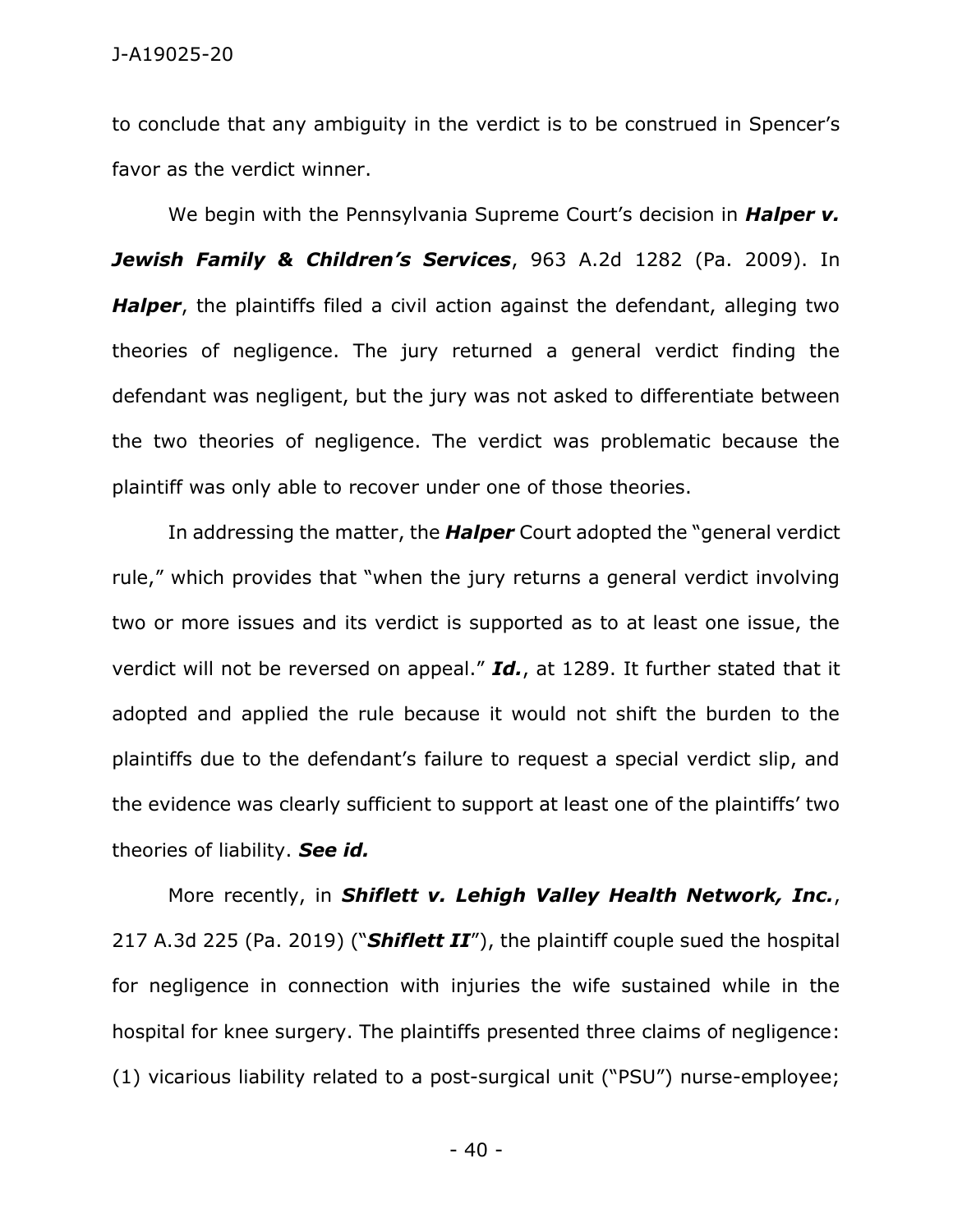J-A19025-20

(2) vicarious liability related to a transitional skills unit ("TSU") nurseemployee, and one for corporate liability associated to events that occurred in the PSU. The verdict sheet included general questions of negligence regarding the nurses and the hospital. *See id.*, at 229-231. The verdict sheet then provided that if the jury find either nurse or the hospital was negligent, then it should determine the amount of damages. *See id.*, at 231. Neither party's counsel raised objections.

The jury found that the TSU nurse and the hospital were negligent and awarded damages of over two million dollars. The hospital filed a post-trial motion, in which it did not challenge the unallocated nature of the damages, but reiterated a claim it had previously raised that the vicarious liability cause of action, relating to the TSU nurse, was improper because it allowed the timebarred claim to be submitted to the jury.<sup>21</sup> *See id.*

A panel of this Court agreed and determined that the vicarious liability (as to the TSU nurse) claim was time-barred and should not have been submitted to the jury. *Shiflett v. Lehigh Valley Health Network, Inc.*, 174 A.3d 1066, 1086 (Pa. Super. 2017) ("*Shiflett I*"). The panel then addressed the question of whether the case would have to be remanded. The panel determined that because the verdict sheet did not itemize the award of

\_\_\_\_\_\_\_\_\_\_\_\_\_\_\_\_\_\_\_\_\_\_\_\_\_\_\_\_\_\_\_\_\_\_\_\_\_\_\_\_\_\_\_\_

 $21$  The plaintiffs raised the claim regarding the TCU nurse for the first time in their second amended complaint, which was filed more than two years after the incident occurred, thereby invoking the statute of limitations.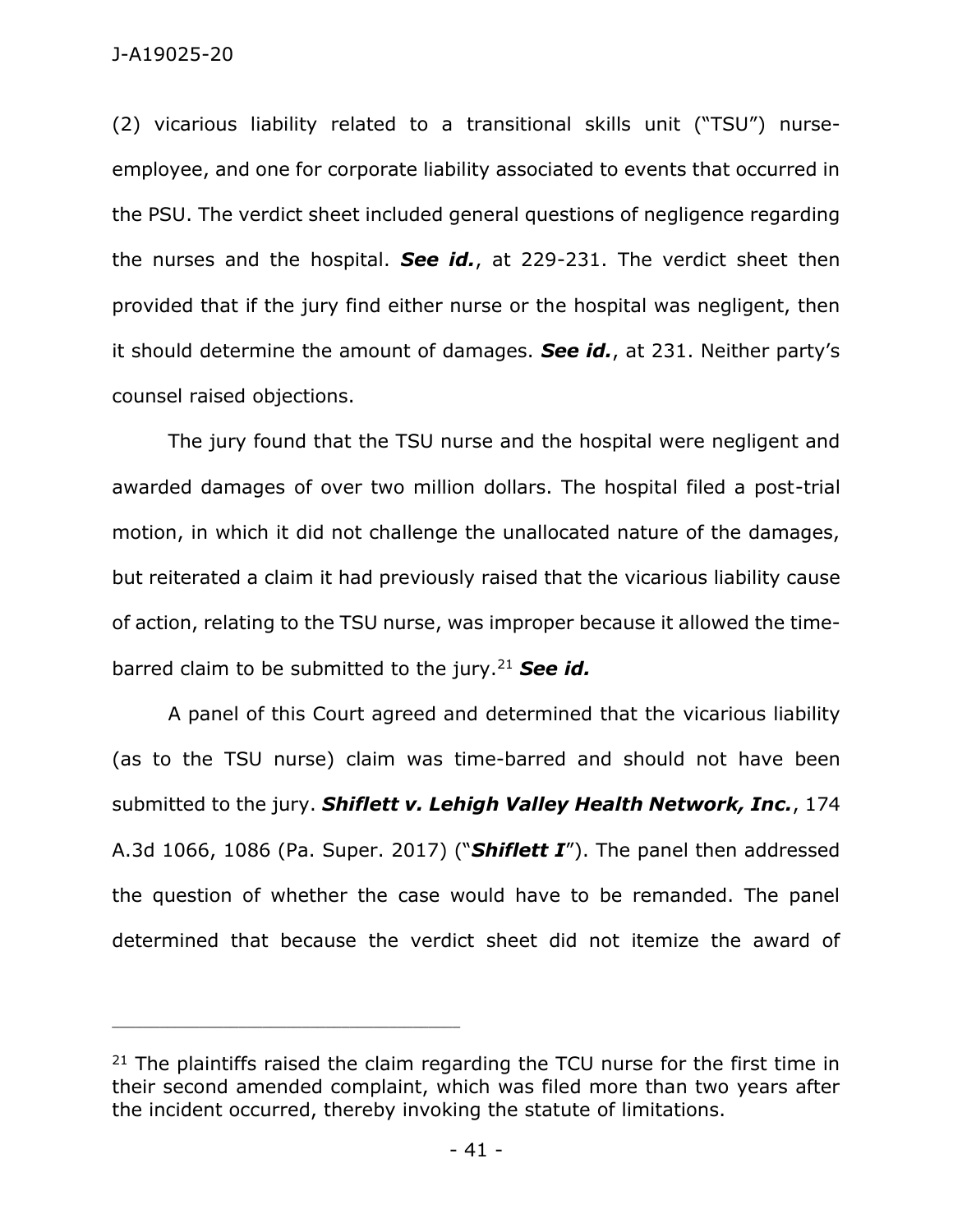damages by claim, it was impossible to ascertain whether a portion of the award was attributable to the finding of negligence on the time-barred claim. **See id.**, at 1092. The panel then concluded that "[i]t is impossible to determine from the verdict sheet (which did not break down damages by claim) whether all of the damages awarded by the jury were caused by [the wife's] fall in the PSU, or whether some portion of those damages was the result of the negligence found to have taken place in the TSU." *Id.*

Finding "the general verdict rule" in *Halper* governed, the Supreme Court reversed the panel's decision and held that "[w]here a plaintiff has at least one viable theory of recovery supported by competent evidence, a new trial will not be awarded where the issue complained of on appeal would have been avoided but for the defendant's failure to request a special interrogatory on the verdict sheet that would have resolved the issue." *Shiflett II*, 217 A.3d at 234.

The *Shiflett II* Court further stated:

As the Superior Court itself recognized in its parenthetical remark, a special interrogatory on the verdict sheet allocating damages by claim would have eliminated this quandary, as it would have clarified whether the jury's award of damages was for the [h]ospital's corporate negligence in the PSU, the [h]ospital's vicarious liability for [nurse-employee]'s negligence in the TSU, or some combination of both. The [h]ospital's failure to request a special interrogatory allocating damages by claim, despite multiple opportunities to do so, results in a waiver of any right to a new trial.

*Id.*, at 235 (footnote omitted).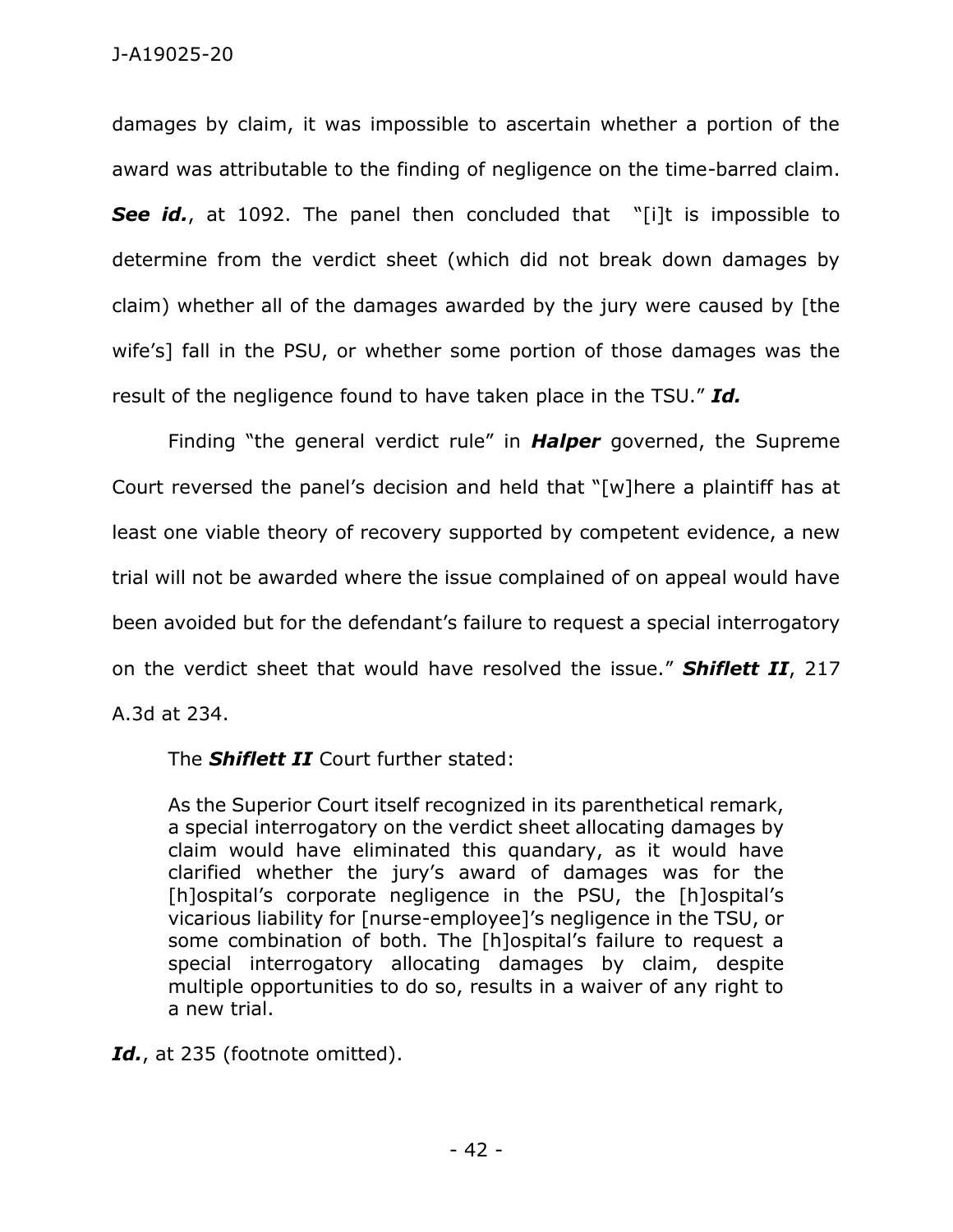The Supreme Court noted that the Superior Court panel's decision to grant a retrial on damages was based on an assumption that the plaintiffs suffered separate and distinct injuries from the hospital's corporate negligence in the PSU and its vicarious liability in the TSU. *See id.* However, the Supreme Court determined that the evidence at trial was "entirely consistent" with a finding that the plaintiffs suffered a single injury caused by the hospital's corporate negligence in the PSU. *Id.* Moreover, the Court stated that the hospital "never introduced any evidence at trial to support a determination that the [plaintiffs] suffered separate and distinct injuries from its alleged negligence in the PSU and in the TSU." *Id.* The Court concluded:

As such, it was within the jury's province, based upon the abovereferenced evidence, to find that while [the nurse-employee] was negligent in the TSU, this negligence did not result in any additional damages not already caused by the [h]ospital's corporate negligence in the PSU. Because the [plaintiffs] have a remaining viable theory of liability (corporate negligence) and a damage award that may be fully attributable to that theory of liability, the jury's verdict must stand.

*Id.*, at 235–236. Lastly, the Court reiterated that like in *Halper*, it "will not shift to a plaintiff the burden of a new trial based upon a defendant's failure to request a clarifying special interrogatory." *Id.*, at 236 (footnote and citation omitted).

While the issue here does not include a request for a new trial, we find the same principles in *Halper* and *Shiflett II* can be applied. As noted above, Spencer pursued multiple theories of negligence against PJB and Tina, including, but not limited to, negligent entrustment and vicarious liability.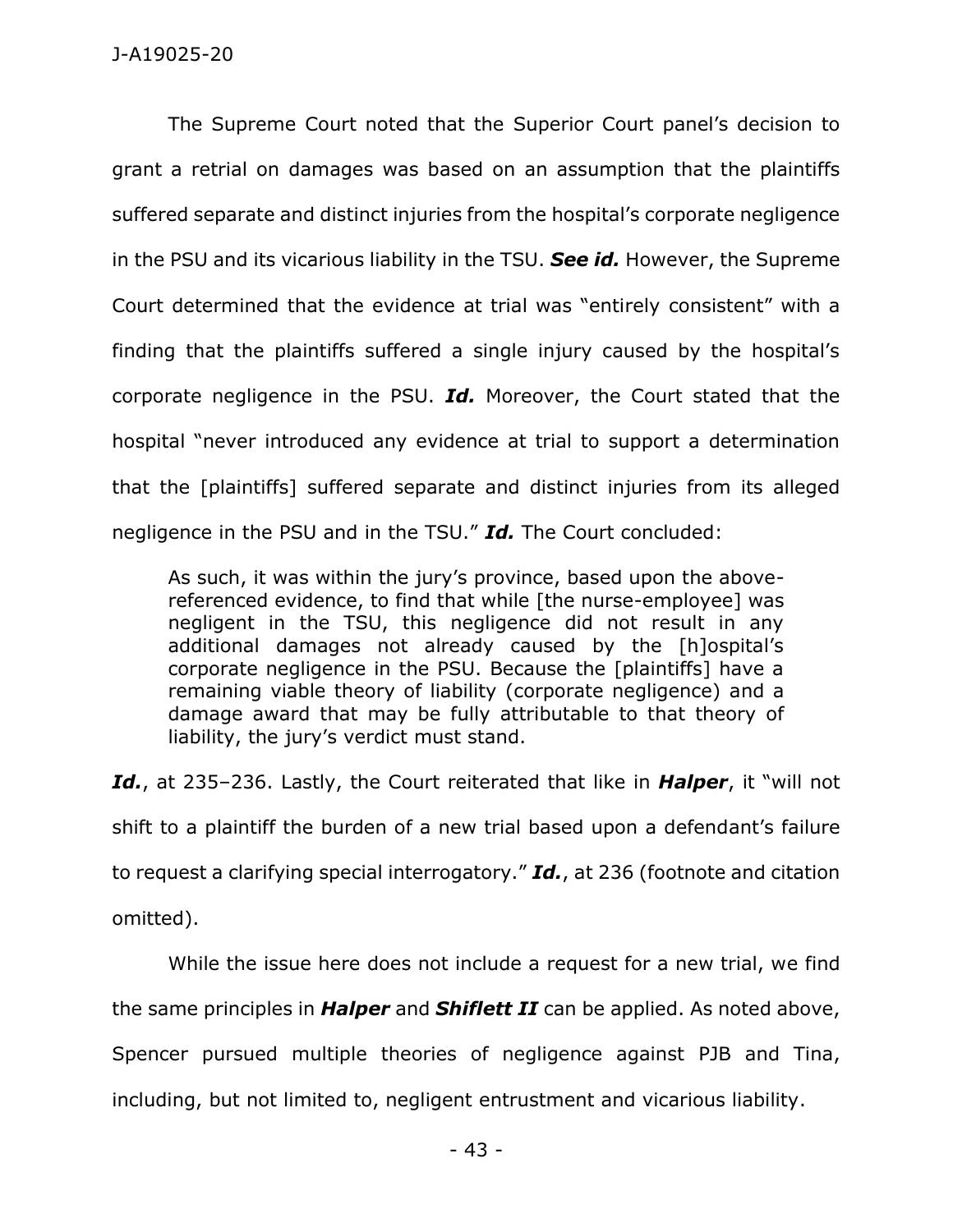At trial, the court charged the jury, in relevant part, as follows:

I will now explain what negligence is. A person, meaning [Tina] and also [PJB] when I say person, must act in a reasonably, careful manner to avoid injuring or harming others. The care required varies according to the circumstances and the degree of danger at a particular time. You must decide how a reasonably, careful person would act under the circumstances established by the evidence in this case.

A person or entity who does something that a reasonably, careful person would not do under the circumstances is negligent. A person also can be negligent by failing to act. A person who fails to do something that a reasonably, careful person would do under the circumstances is negligent.

In order for [Spencer] to recover in this case, a defendant's negligent conduct must have been a factual cause in bringing about harm. Conduct is a factual cause of harm when the harm would not have occurred absent the conduct.

To be a factual cause the conduct must have been the actual real factor in causing the harm, even if the result is unusual or unexpected. A factual cause cannot be an imaginary or a fanciful fact having no connection or only an insignificant connection with the harm. To be a factual cause a defendant's conduct need not be the only factual cause. The fact that some other causes concur with the negligence of a defendant in producing an injury does not relieve a defendant from liability as long as its own negligence is a factual cause of the injury.

Sometimes a person's negligent conduct combined with other circumstances or other people's conduct can cause an injury. When a defendant's negligent conduct combined with other circumstances or the conduct of other persons, the defendant is legally responsib[le] if his or her conduct was one of the factual causes of the harm. In such a case a defendant is fully responsible for the harm suffered by the plaintiff regardless of the extent to which a defendant's conduct contributed to the harm.

Pennsylvania law presumes that the driver of a vehicle has the vehicle owner's permission to drive the vehicle. In this case [Tina and PJB] offered evidence that they did not give [Cleveland] permission to drive the vehicle. If you find this testimony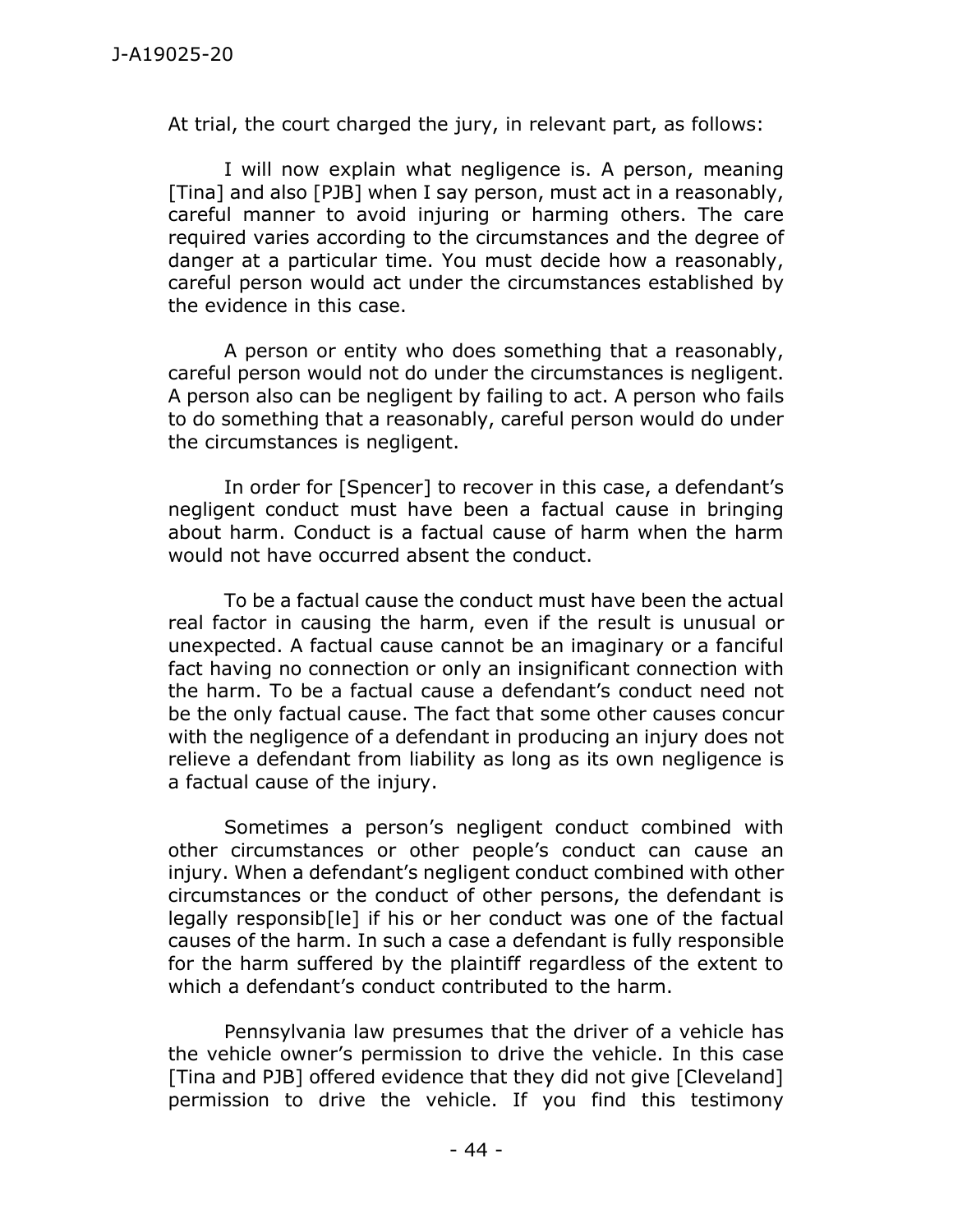believable, then you may find that one or both did not give [Cleveland] permission to drive the vehicle.

A person should not authorize or permit his or her vehicle to be driven by someone he or she knows or should have known would create a [un]reasonable risk of harm to others while operating the vehicle or was not licensed to drive the vehicle.

The defendant [PJB] is a corporation and can only act through its officers, agents, and employees. Any act or admission of an officer, agent, or employee of the corporation performed within the scope of his or her employment is chargeable to the corporation.

The issue here for you to decide is whether [Tina] as a union representative of the defendant corporation was acting as an employee of the corporation and within the scope of her agency or authority. If you find her acts and the situation here involved were such as are customarily performed by one holding a possession of a similar nature and that they … pertain to the ordinary business of the corporation, you may conclude that she was authorized to perform such acts and that the corporation is liable for the consequences of such acts.

If you find that she acted without the authority or beyond the scope of her authority but find that her acts were later ratified by the corporation either expressly or either by accepting and retaining the benefits of such acts, you may find the corporation responsible for the consequences of such acts.

A person, that is the [PJB], conducting activ[ity] through servants or other agents is liable for harm to others if the person is either negligent or reckless. First, an employee, an improper person in work involving risk of harm to others. And second, supervising the activity. Or third, in permitting or failing to prevent negligence or other wrongful conduct by a person whether or not his or her servants or agents or people is under her or her control.

In determining whether the [PJB] was negligent or reckless in hiring, supervising, or retaining [Tina], you should consider whether the [PJB] knew or should have known that [Tina] possessed certain characteristics or propensities in behavior or conduct that rendered her unfit or incompetent to work in a position with the [PJB].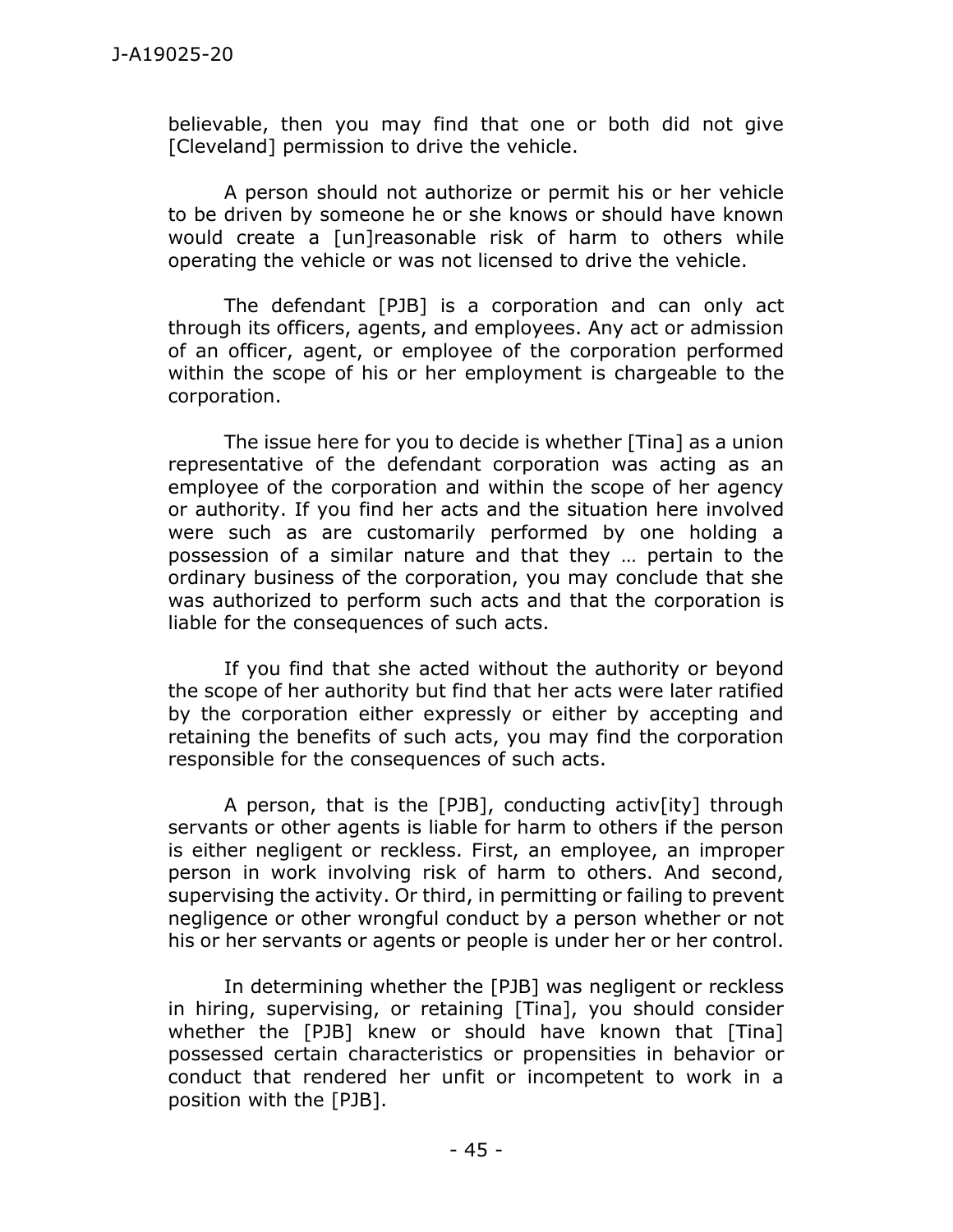As I've told you, in order to recover in this case against one or more of the defendants, you must find that the conduct of the defendant whom you have found negligent was a factual cause in bringing about the plaintiff's damages. If you find that a defendant cause distinct damage from those of another defendant, you must decide what percentage of the plaintiff's damages was caused by that defendant's negligence.

…

N.T., 1/28/2019, at 100-104, 109. No one objected to these jury instructions.

Notably, the instructions informed the jury that the jury was to decide the issue of whether Tina was acting as an employee of PJB and within the scope of her agency or authority. Furthermore, the instructions imparted that PJB could be found responsible even if Tina's acts were not within the course and scope of employment if the jury found that PJB subsequently ratified her actions. Likewise, the court's instructions touched upon both cumulative and independent theories of negligence regarding PJB and Tina. Accordingly, the jury could infer PJB's and Tina's negligence based on individual or vicarious liability theories.

The verdict slip form revealed a generalized jury determination. The verdict slip had only two special interrogatories regarding Tina: "Was Defendant, Tina Gainer Johnson negligent?" and if so, "Was Defendant, Tina Gainer Johnson's negligence a factual cause of harm to Plaintiff Keith Spencer?" Jury Verdict Form, 1/31/2019, at 1. Likewise, the slip asked the jury the same two questions regarding PJB– "Was Defendant Philadelphia Joint Board negligent?" and if so, "Was Defendant, Philadelphia Joint Board's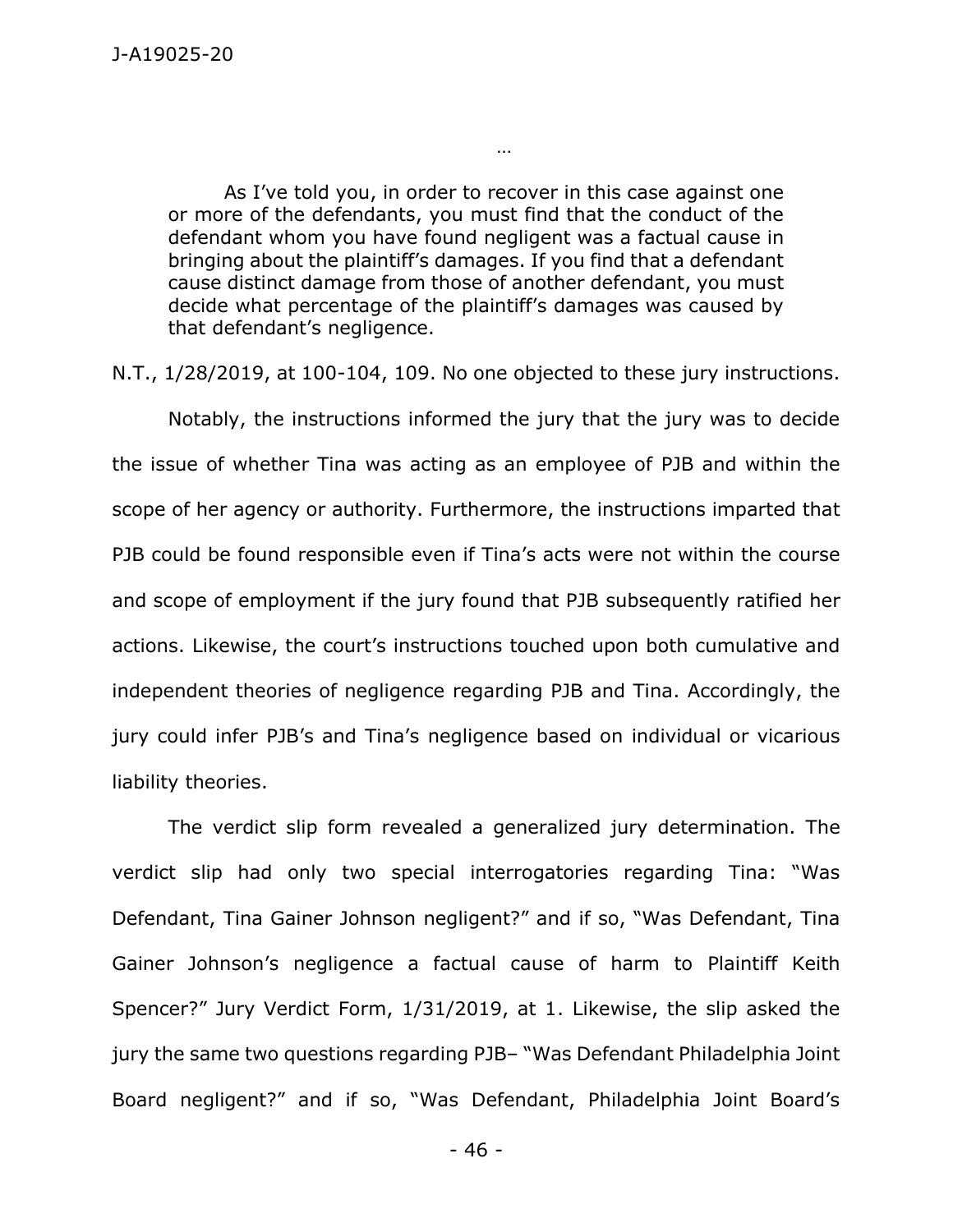negligence a factual cause of harm to Plaintiff Keith Spencer?" *See id.*, at 2. We reiterate that the verdict slip was drafted with the consultation of all counsel. Moreover, once the jury's verdict was read in open court, the parties did not request a clarification or ask for any additional special interrogatories. Given the inherent ambiguity in the verdict slip, the issue is which party suffers from the failure to take steps to clarify the verdict slip.

Pursuant to *Halper* and *Shiflett II*, we cannot agree with the trial court that Spencer should be precluded from recovery under the theory of vicarious liability simply because the jury was not asked to make specific findings that Tina was acting as an employee/agent. The jury returned a general verdict in favor of Spencer. A special interrogatory on the verdict sheet indicating whether Tina was acting within the course and scope of her employment would have eliminated the predicament we are now faced with, as it would have clarified whether the jury's award of damages was for PJB's vicarious liability for Tina's negligence or its own negligence. However, we cannot disregard the fact that Spencer was the verdict winner and he receives the benefit of doubt in terms of these ambiguities in the verdict sheet. PJB's failure to request a special interrogatory allocating damages based on individual or vicarious liability, despite several opportunities to do so, constitutes waiver. As indicated in *Halper* and *Shiflett II*, we will not shift the burden based upon PJB's failure to request a clarifying special interrogatory.

- 47 -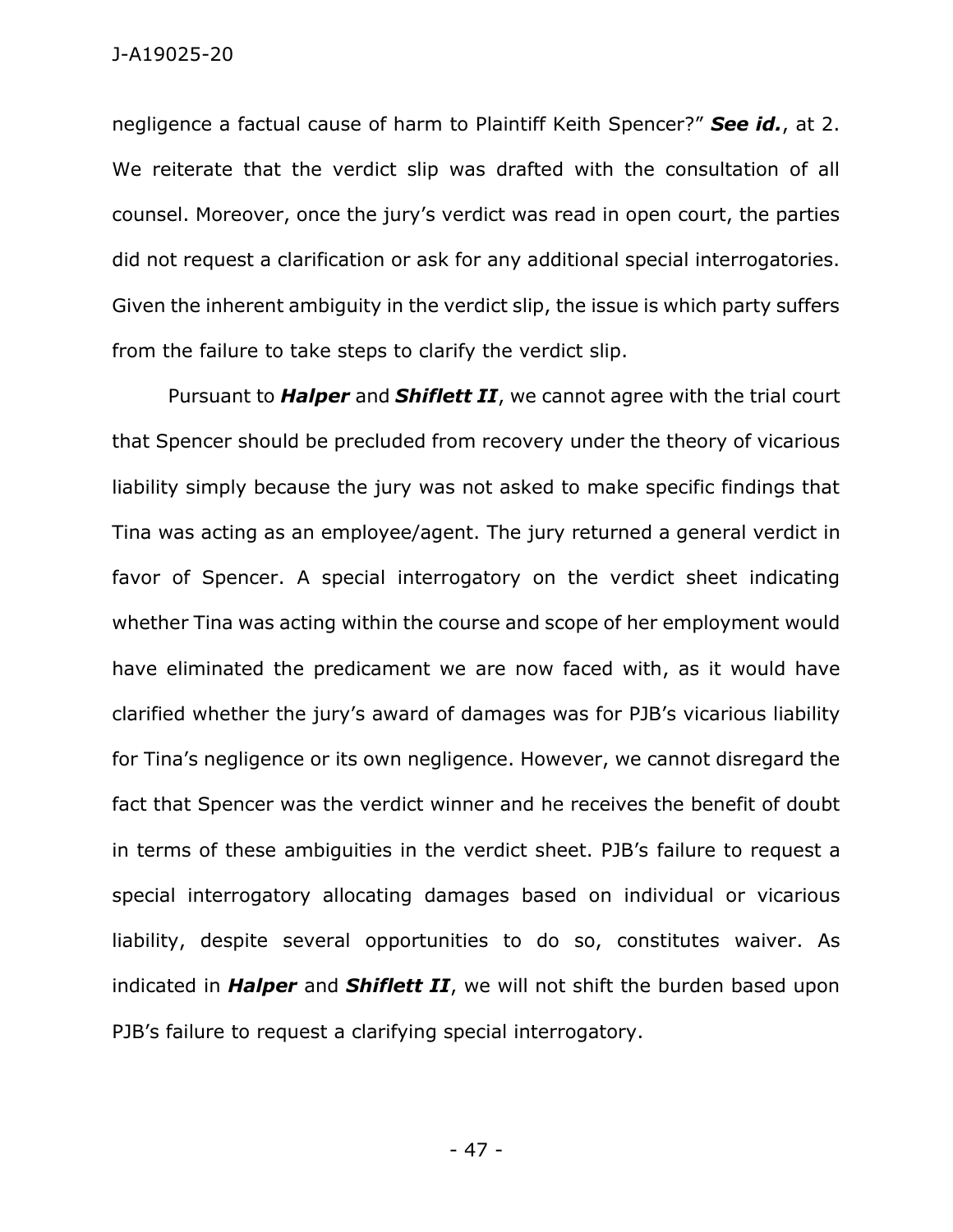Therefore, we constrained to conclude the trial court erred in failing to grant Spencer's motion to mold the verdict pursuant to the Fair Share Act, as the jury's general verdict warranted a finding that PJB was vicariously liable for Tina's negligence and therefore, the theory of joint and several liability applied. PJB's and Tina's combined liability exceeded the 60% liability threshold. *See* 42 Pa.C.S.A. § 7102(a.1)(3)(iii). Accordingly, we reverse the court's denial of Spencer's post-trial motion and remand for further proceedings as PJB and Tina remain jointly and severally liable for Spencer's injuries.

Nevertheless, assuming *arguendo* that the jury's verdict did not demonstrate PJB was vicariously liable, we would have found the court erred in failing to grant the motion to the mold the verdict as the question of whether the Fair Share Act applies to the present matter remains.

In determining the scope of the Fair Share Act, we must always remember that "[t]he object of all interpretation and construction of statutes is to ascertain and effectuate the intention of the General Assembly. Every statute shall be construed, if possible, to give effect to all its provisions." 1 Pa.C.S. § 1921(a). *See also Green v. Pa. Prop. & Cas. Ins. Guar. Ass'n*, 158 A.3d 653, 662 (Pa. Super. 2017). "The best indication of legislative intent is the plain language of the statute." *Roverano v. John Crane, Inc.*, 226 A.3d 526, 535 (Pa. 2020) (quotation marks and citations omitted). Moreover, "[w]e review a question of statutory interpretation *de novo*, and the scope of

- 48 -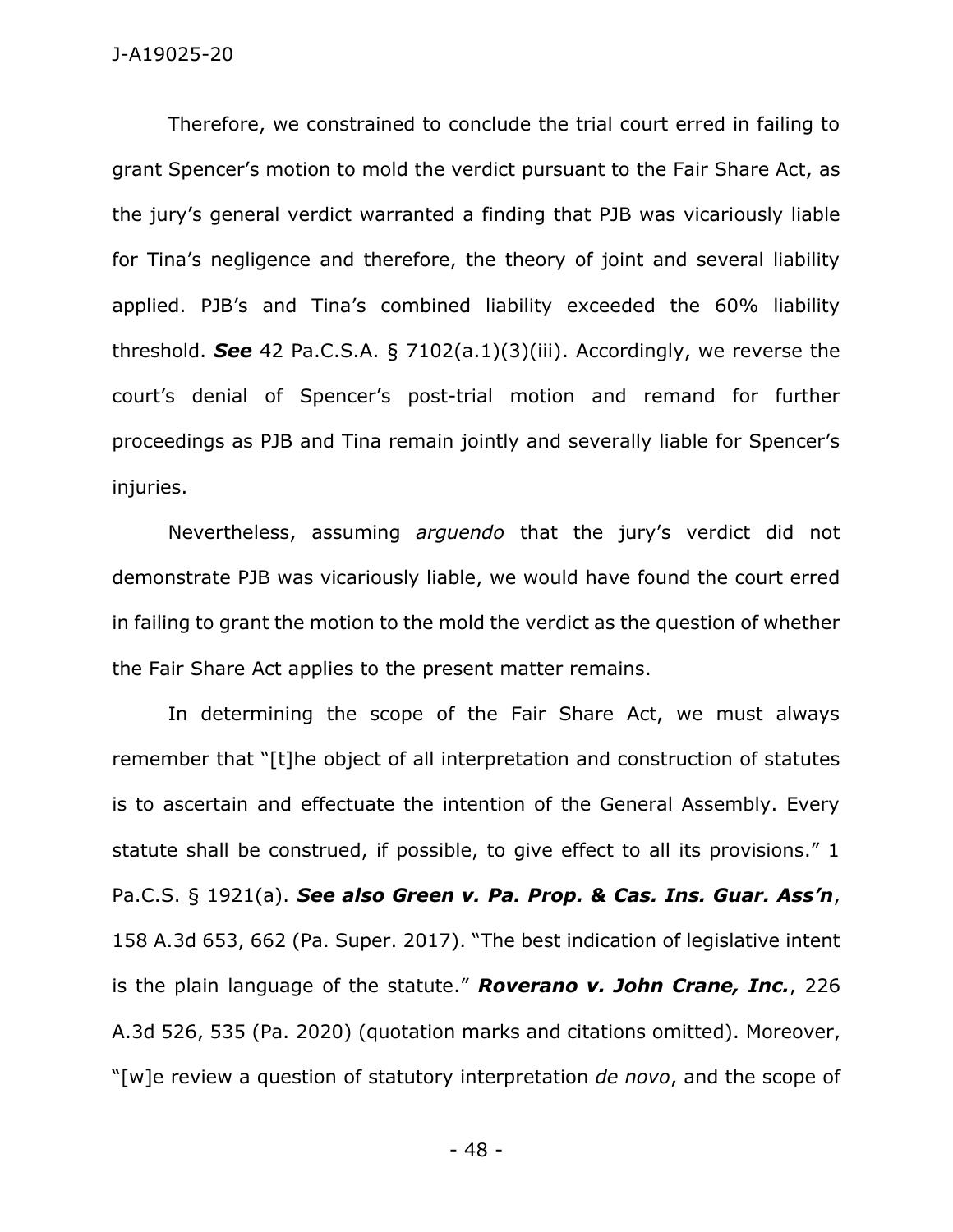our review is plenary." *Frempong v. Richardson*, 209 A.3d 1001, 1009 (Pa. Super. 2019).

To understand the intent behind the Fair Share Act, we must understand what motivated the legislature to enact it. For most of the history of this Commonwealth, our courts adhered to the legal doctrine that if a plaintiff's negligence contributed even one percent to his injuries, the plaintiff was completely barred from holding any other party liable. *See Elder v. Orluck*, 515 A.2d 517 (Pa. 1986).

The Fair Share Act's predecessor, the Comparative Negligence  $Act^{22}$ replaced the harsh common law doctrine of contributory negligence. The comparative negligence statute "provide[d] a more reasonable approach to issues of liability and insure[d] that an injured plaintiff will recover against a negligent defendant or defendants even though plaintiff's negligence contributed to the accident in an equal or lesser way[,] "but the plaintiff's recovery was reduced based on his negligence. *See id.*, at 524. Moreover, the former statute provided that, under the rule of joint and several liability, the plaintiff may recover the full amount of the allowed recovery from any defendant against whom the plaintiff is not barred from recovery. *See Jazbinsek v. Chang*, 611 A.2d 227, 230 (Pa. Super. 1992).

\_\_\_\_\_\_\_\_\_\_\_\_\_\_\_\_\_\_\_\_\_\_\_\_\_\_\_\_\_\_\_\_\_\_\_\_\_\_\_\_\_\_\_\_

<sup>22</sup> *See* July 9, 1976, P.L. 855, No. 152.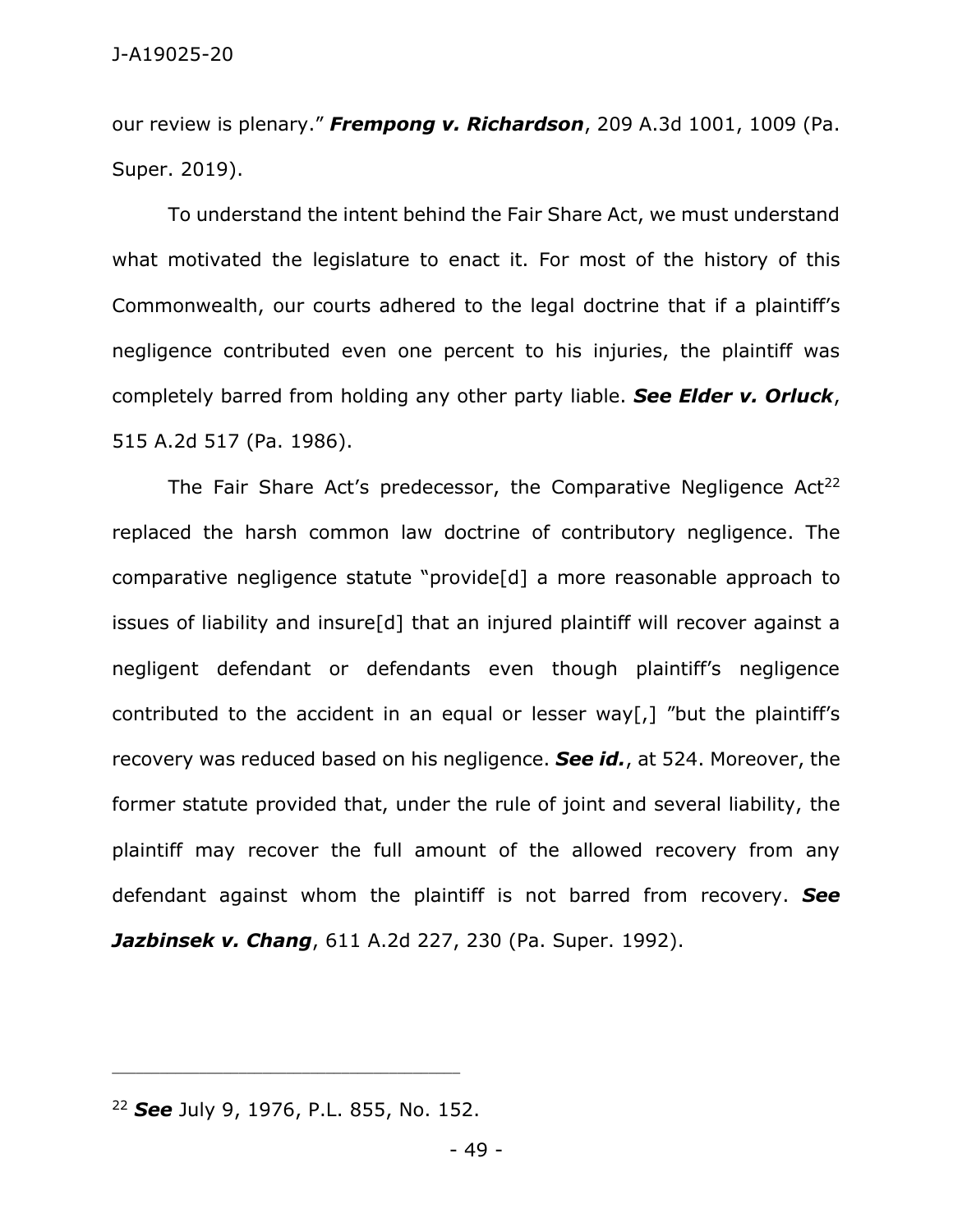In 2002, the legislature amended the Comparative Negligence Act to modify its expansion of joint and several liability into cases involving contributory negligence. *See Harsh v. Petroll*, 887 A.2d 209, 218 n.19 (Pa. 2005). *See also* Act of June 19, 2002, P.L. 394. However, the amendment was subsequently found to be unconstitutional as violative of the singlesubject rule. *See DeWeese v. Weaver*, 880 A.2d 54 (Pa. Cmwlth. 2005).

The statute was thereafter re-enacted as the Fair Share Act, effective

June 28, 2011.

We now turn to the relevant language of Fair Share Act:

**(a)** *General rule.* **—**In all actions brought to recover damages for negligence resulting in death or injury to person or property, the fact that the plaintiff may have been guilty of contributory negligence shall not bar a recovery by the plaintiff or his legal representative where such negligence was not greater than the causal negligence of the defendant or defendants against whom recovery is sought, but any damages sustained by the plaintiff shall be diminished in proportion to the amount of negligence attributed to the plaintiff.

# *(a.1) Recovery against joint defendant; contribution.*

(1) Where recovery is allowed against more than one person, including actions for strict liability, and where liability is attributed to more than one defendant, each defendant shall be liable for that proportion of the total dollar amount awarded as damages in the ratio of the amount of that defendant's liability to the amount of liability attributed to all defendants and other persons to whom liability is apportioned under subsection (a.2).

(2) Except as set forth in paragraph (3), a defendant's liability shall be several and not joint, and the court shall enter a separate and several judgment in favor of the plaintiff and against each defendant for the apportioned amount of that defendant's liability.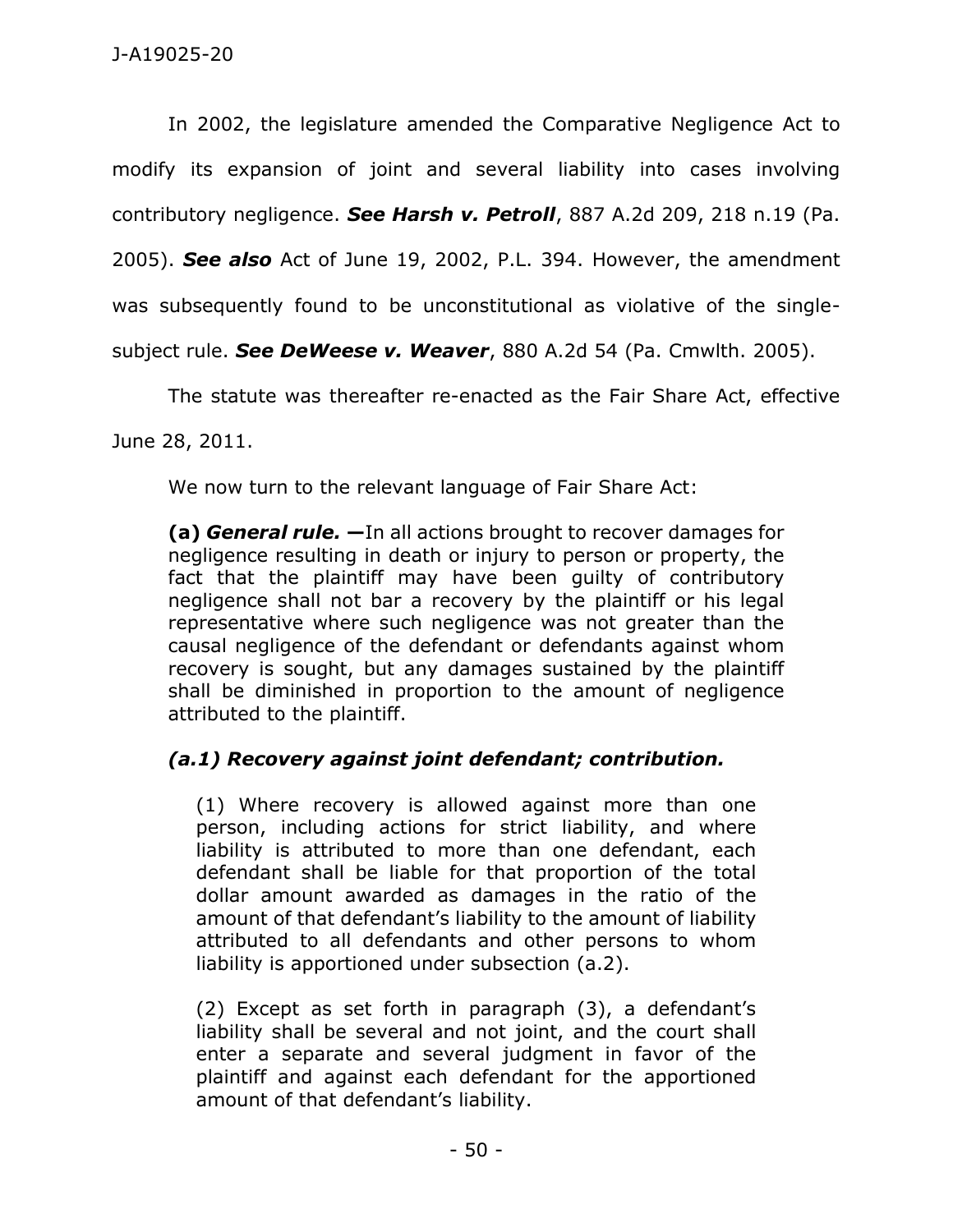42 Pa.C.S.A. § 7102 (emphasis added).

Immediately, we note the structure of the statute. Subsection (a) provides the "general rule" that a plaintiff's contributory negligence is not a complete bar to recovery. Instead, the "general rule" provides for two scenarios based upon comparing the plaintiff's negligence with that of the defendants. First, if the plaintiff's negligence was a greater cause of her injuries than the defendants' negligence, then the plaintiff's recovery is barred. Second, if the defendants' negligence was a greater cause of the plaintiff's injuries than the plaintiff's own negligence, then the plaintiff's recovery against the defendant will be reduced in proportion to the amount of the plaintiff's negligence. Importantly, neither scenario deals with the circumstances present here, where there has been no allegation of a plaintiff's own negligence, let alone no jury finding of contributory negligence.

The statute then proceeds to subsection (a.1). Read in context, this subsection only applies when the plaintiff has overcome the obstacles to recovery set forth in section (a). Significantly, subsection (a.1) begins with the phrase, "[w]here recovery *is allowed* against more than one person …" (emphasis added).

This limited construction is also supported by the history of the Comparative Negligence Act. "Joint and several liability as a principle of recovery for an indivisible injury caused by multiple tortfeasors lies at the very heart of the common law of tort, and also has a solid foundation in

- 51 -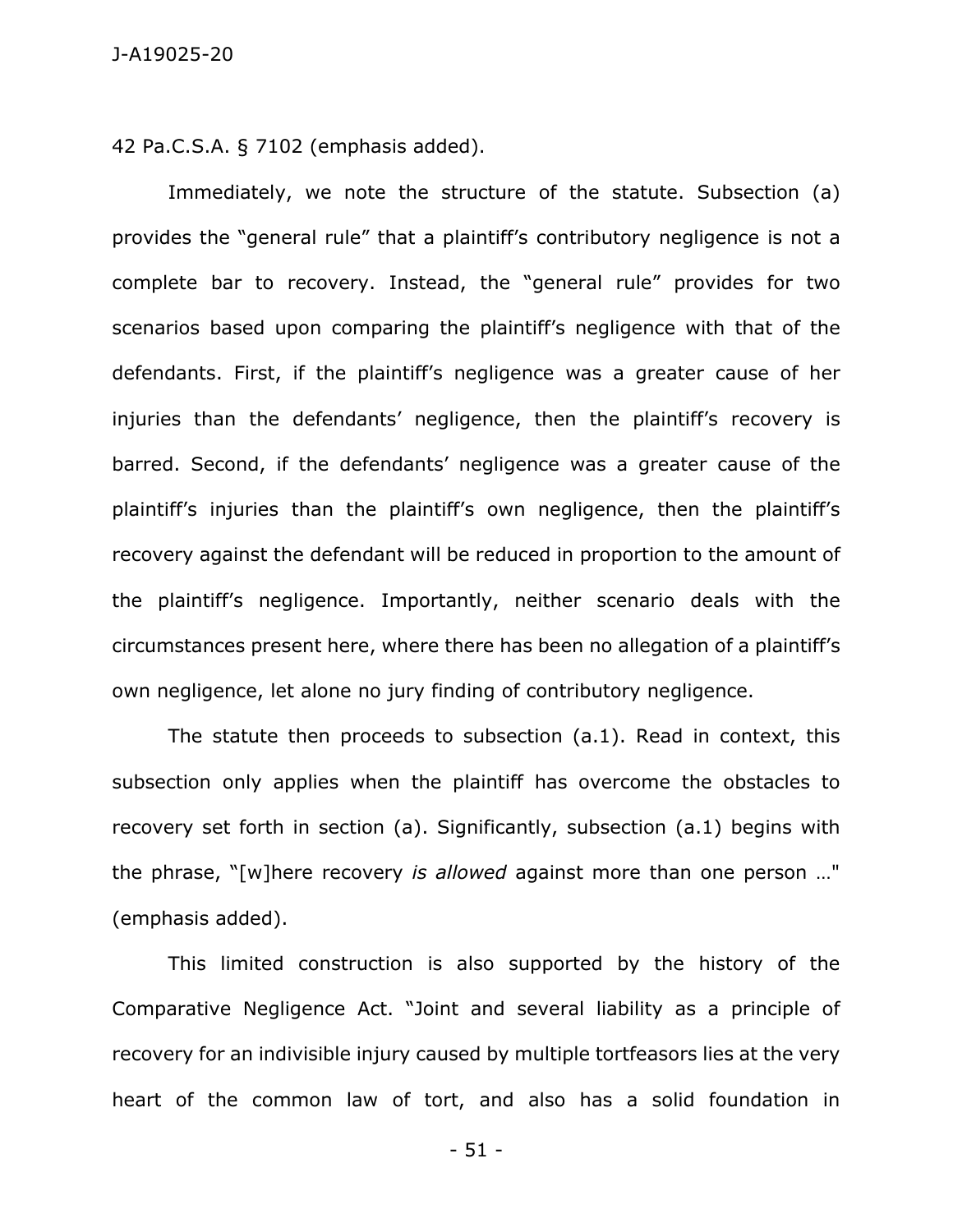Pennsylvania's statutory law." *Carrozza v. Greenbaum*, 916 A.2d 553, 565 (Pa. 2007) (citations omitted). "The policy justification for allocating 100 percent liability (from the plaintiff's perspective) to one who bears only, say, 40 percent of the responsibility is that, as between an innocent injured party and a culpable defendant, the defendant should bear the risk of additional loss." *Maloney v. Valley Med. Facilities, Inc.*, 984 A.2d 478, 489 (Pa. 2009) (citation omitted). The Comparative Negligence Act provided "a method for determining how much responsibility should be allocated to the defendant *in light of the plaintiff's conduct*." *Krentz v. Consol. Rail Corp.*, 910 A.2d 20, 28 (Pa. 2006) (emphasis added). Therefore, the legislature, in enacting the Comparative Negligence Act, merely sought to modify which parties bear the risk of additional losses in cases where the plaintiff was not wholly innocent.

In contrast, there is no indication the legislature intended to make universal changes to the concept of joint and several liability outside of cases where a plaintiff has been found to be contributorily negligent. "We should be and are reluctant to disturb the elemental doctrine of joint and several liability in the absence of express direction from the legislature." *Carrozza*, 916 A.2d at 565–566 (citation omitted).

The subsequent enactment of the Fair Share Act does not alter our conclusion. As noted, the "general rule" of the Fair Share Act continues to be focused on cases where a plaintiff is found to have negligently contributed to her own injuries. The addition of subsection (a.1) does not clearly or explicitly

- 52 -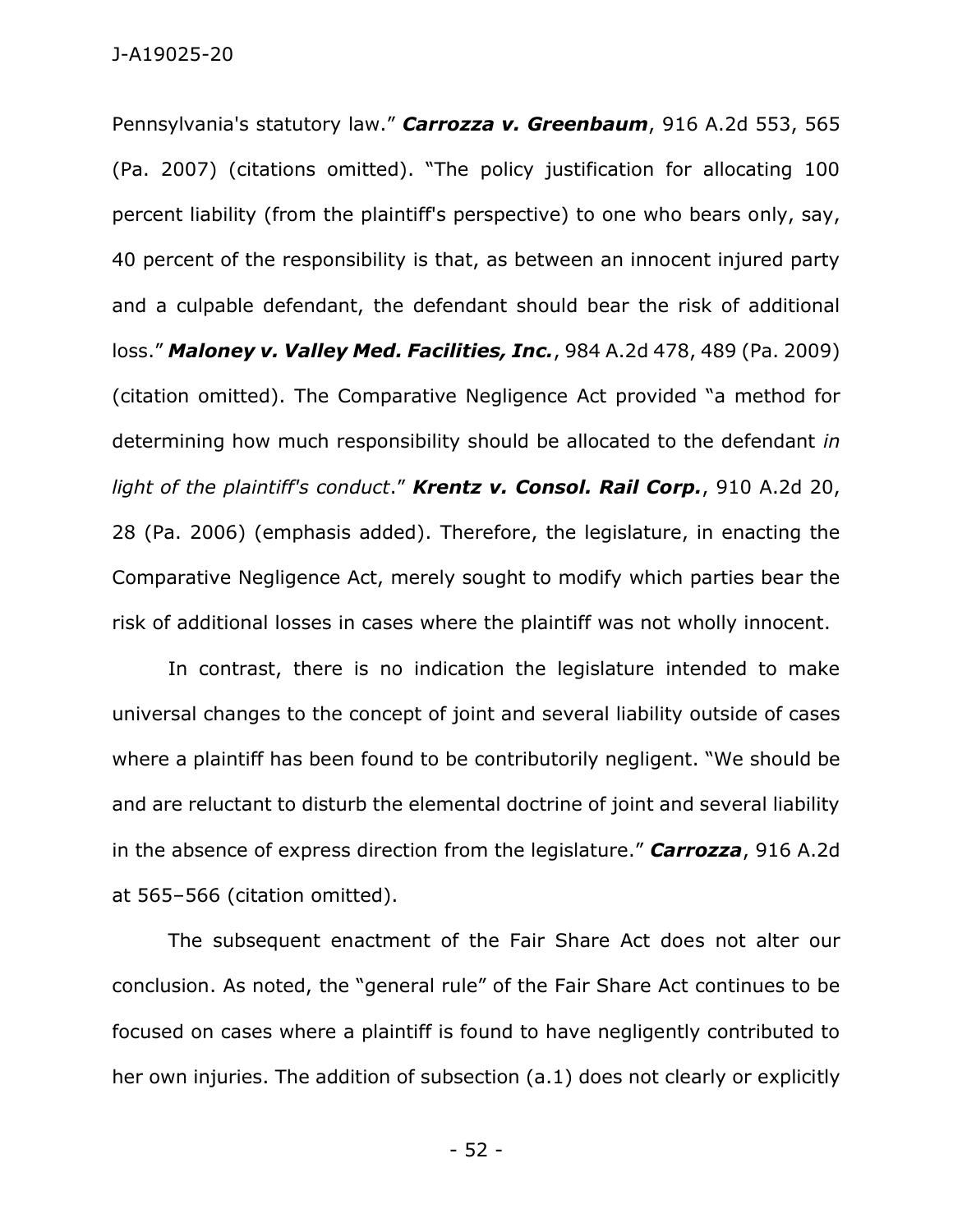expand the scope of the Fair Share to include cases where the plaintiff has not been found to be contributorily negligent. Therefore, for the Fair Share Act to apply, the plaintiff's negligence must be an issue in the case.

Here, as noted above, Spencer's fault was never alleged or raised during litigation, an instruction was not provided to the jury on the matter, nor was a question about Spencer posed to the jury on the verdict form. Rather, it was an undisputed fact that Spencer was "lawfully walking in the crosswalk at the time of the accident[,]" and his actions were not a contributing factor to the incident. Trial Court Opinion, 6/24/2019, at 3. Moreover, Tina and PJB never raised a defense at trial that Spencer may have contributed to his injuries.

As such, we decline to disregard the plain language of the statute. The Fair Share Act concerns matters where a plaintiff's own negligence may have or has contributed to the incident; that set of circumstances does not apply to the present matter. While this case involved multiple tortfeasors, it would have been improper to apply a statute that addresses the scenarios where a claimant may have contributed to the accident and the possible preclusion of recovery based on a plaintiff's own negligence.

Therefore, as an alternative basis, we would have concluded the trial court erred in applying the Fair Share Act to the present matter because Spencer was never alleged or found to have contributed to the accident. Accordingly, PJB and Tina would still be jointly and severally liable for Spencer's injuries. *See Baker v. ACandS*, 755 A.2d 664, 669 (Pa. 2000)

- 53 -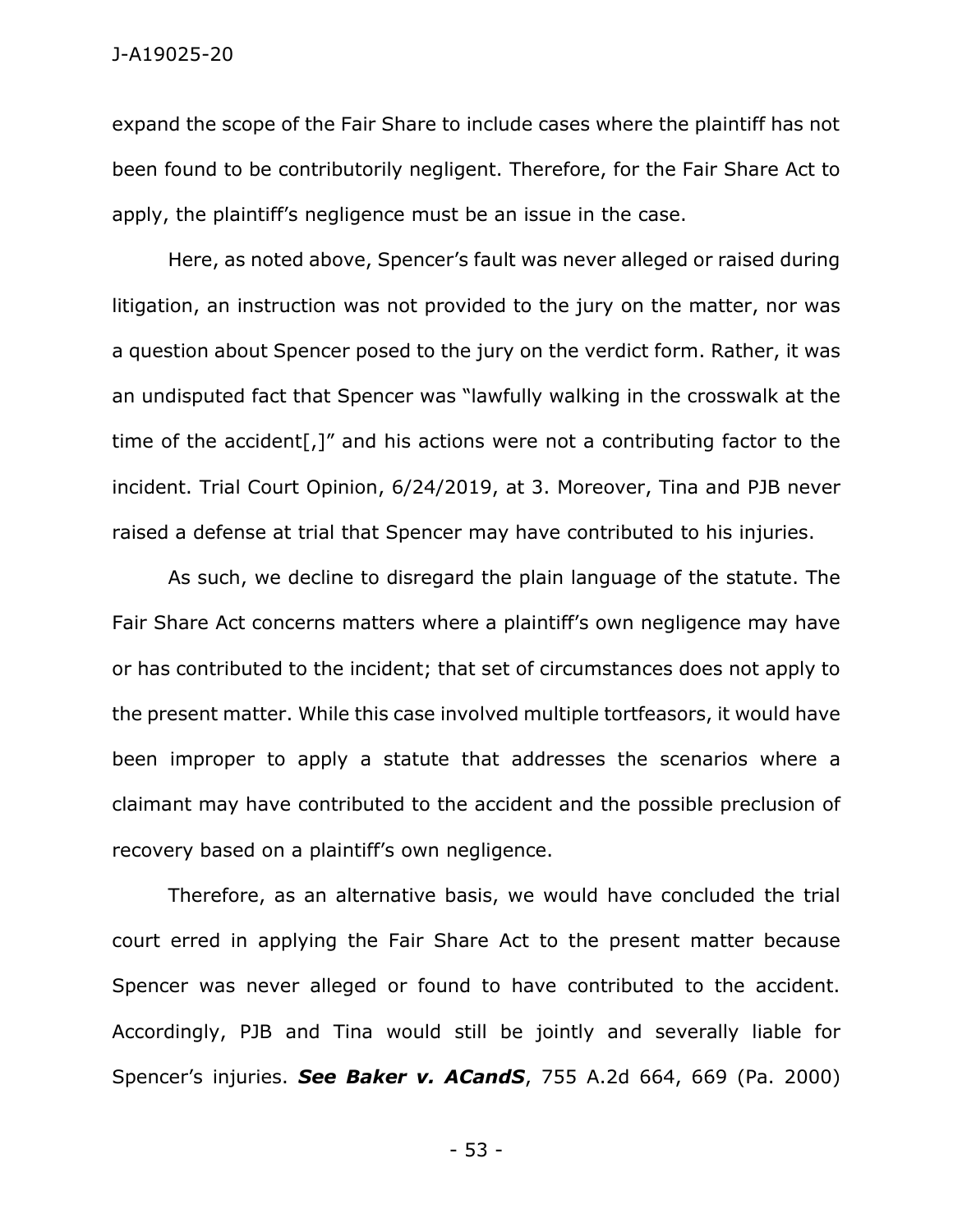(under the theory of joint and several liability, a plaintiff "may recover the entire damages award from only one of the joint tortfeasors.").

## **II. Section 1547 Argument**

As an alternative argument, Spencer claims the court erred in failing to mold the entire verdict against PJB because it is jointly and severally liable pursuant to a section of the Pennsylvania Motor Vehicle Code, 75 Pa.C.S.A. § 1574.<sup>23</sup> *See* Brief of Appellant, at 37. Spencer points to *Shomo v. Scribe*, 686 A.2d 1292 (Pa. 1996), for the principle that Section 1574 imputes joint and several liability on someone who commits a Section 1574 violation with the driver for any damages caused by the driver's negligence. *See* Brief of Appellant, at 38. *Shomo* provides that "for effective enforcement of the summary offense provision of [S]ection 1574(a), it must be shown that the owner or controller knew, or had reason to know, at the time he entrusted his vehicle to another, that the driver he was authorizing or permitting to drive

75 Pa.C.S.A. § 1574.

\_\_\_\_\_\_\_\_\_\_\_\_\_\_\_\_\_\_\_\_\_\_\_\_\_\_\_\_\_\_\_\_\_\_\_\_\_\_\_\_\_\_\_\_

<sup>&</sup>lt;sup>23</sup> Section 1574 of the Pennsylvania Motor Vehicle Code provides:

<sup>(</sup>a) General rule. — No person shall authorize or permit a motor vehicle owned by him or under his control to be driven upon any highway by any person who is not authorized under this chapter or who is not licensed for the type or class of vehicle to be driven.

<sup>(</sup>b) Penalty. — Any person violating the provisions of subsection (a) is guilty of a summary offense and shall be jointly and severally liable with the driver for any damages caused by the negligence of such driver in operating the vehicle.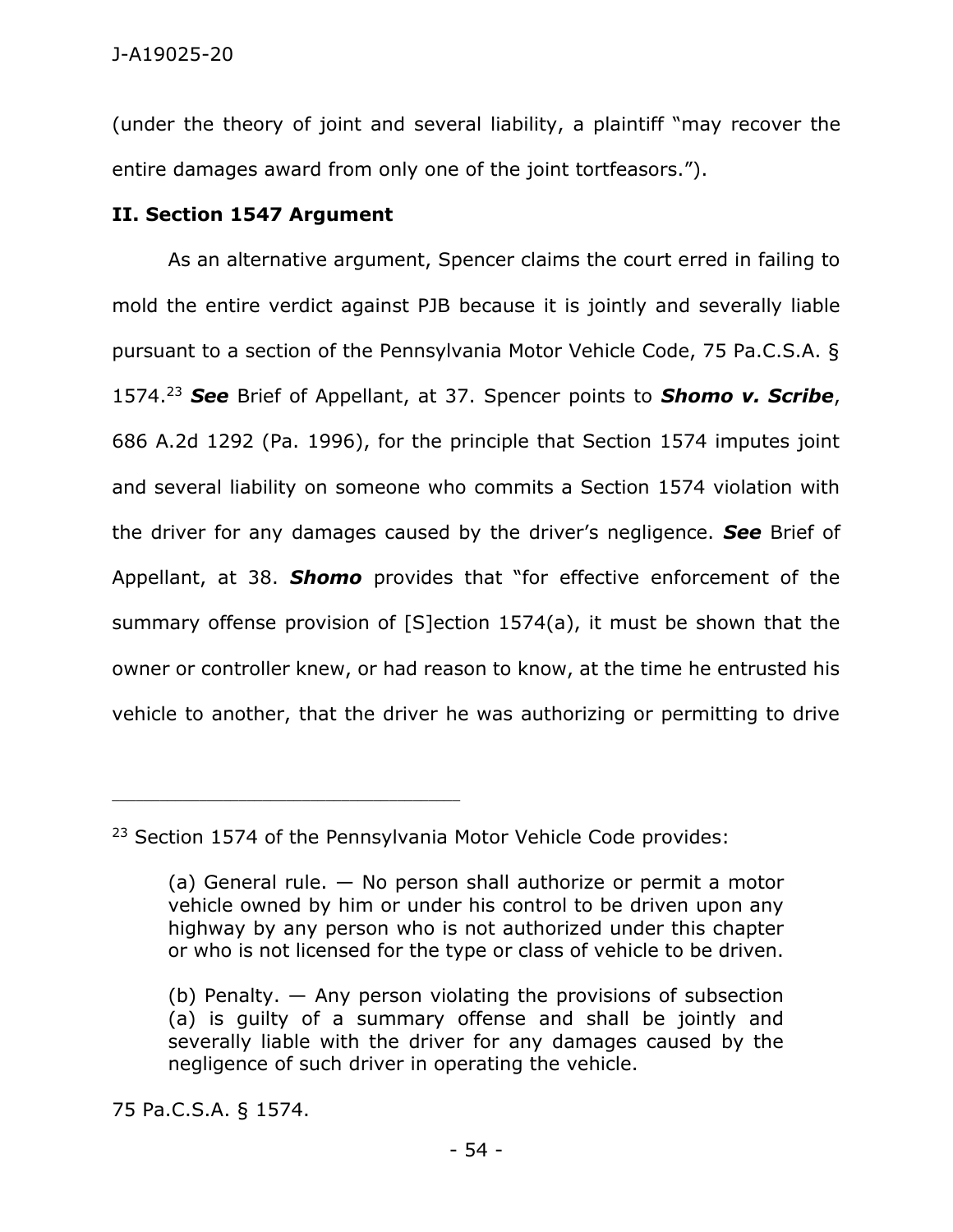his vehicle was unlicensed." *Shomo*, 686 A.2d at 1295 (citations omitted). Spencer states both PBJ and Tina are jointly and severally liable because: (1) Tina either directly or indirectly permitted Cleveland to drive the car while intoxicated and without a license; and (2) PJB permitted Cleveland to operate the vehicle by not enforcing its policies and failing to supervise Tina's use of the car. *See* Brief of Appellant, at 39.

PJB responds by claiming Section 1574 does not apply to the case because the union and Tina offered evidence that they did not give Cleveland permission to drive the car. *See id.*, at 24. Moreover, PJB states that evidence established that it provided the vehicle for the sole use of Tina and she was aware that she was prohibited from allowing any other individual to use the car. *See id.* PJB asserts that as a result, there cannot be a finding that it was in violation of Section 1574. Furthermore, PJB contends the Fair Share Act specifically sets forth the limited exceptions where joint and several liability apply, and those exceptions do not include Section 1574. *See id.*, at 25-26.

As previously stated, we concluded that the jury's general verdict necessitated a finding that PJB was vicariously liable for Tina's negligence, and therefore, the theory of joint and several liability applied pursuant to the Fair Share Act. Accordingly, it would be redundant to decide whether the imputation of joint and several liability under Section 1574 applies to the present matter. Therefore, we need not address this claim further.

### **III. Delay Damages Argument**

- 55 -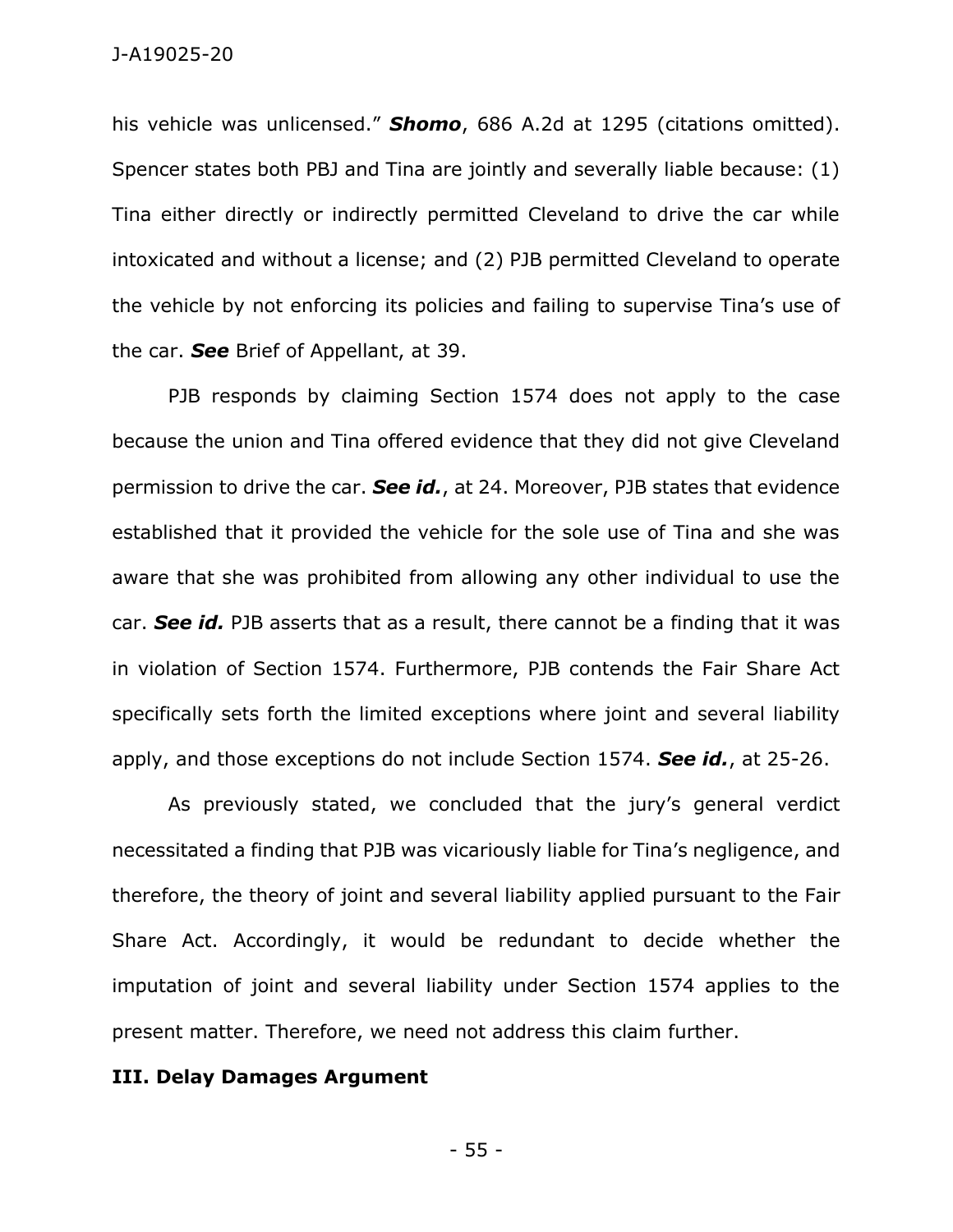#### J-A19025-20

In Spencer's final argument, he contends the court erred in failing to award him the full measure of delay damages pursuant to Pennsylvania Rule of Civil Procedure 238. *See* Brief of Appellant, at 40. He notes that original process was first served on August 17, 2016 and August 20, 2016 and the defendants did not make any settlement offer until shortly before closing arguments on January 28, 2019. *See id.*, at 41. Spencer states that if we determine that PJB is jointly and severally liable for any reason, then the court committed an abuse of discretion in failing to award the entire measure of delay damages. *See id.*, at 42.

PJB counters Spencer's argument and states that the trial court properly determined that he was only entitled to delay damages from each defendant in accordance with the percentage of liability for each defendant as determined by the jury. *See* Brief of Appellee/Cross-Appellant, Philadelphia Joint Board Workers United, SEIU, at 27.

Our standard of review concerning a motion for delay damages under Rule 238 is whether the court committed an abuse of discretion. *See Roth v. Ross*, 85 A.3d 590, 592 (Pa. Super. 2014). "An abuse of discretion is not merely an error of judgment, but if in reaching a conclusion the law is overridden or misapplied, or the judgment exercised is manifestly unreasonable, or the result of partiality, prejudice, bias or ill-will, as shown by the evidence or the record, discretion is abused." *Id.*, at 592-593.

The rule in question, Rule 238, provides, in relevant part, as follows:

- 56 -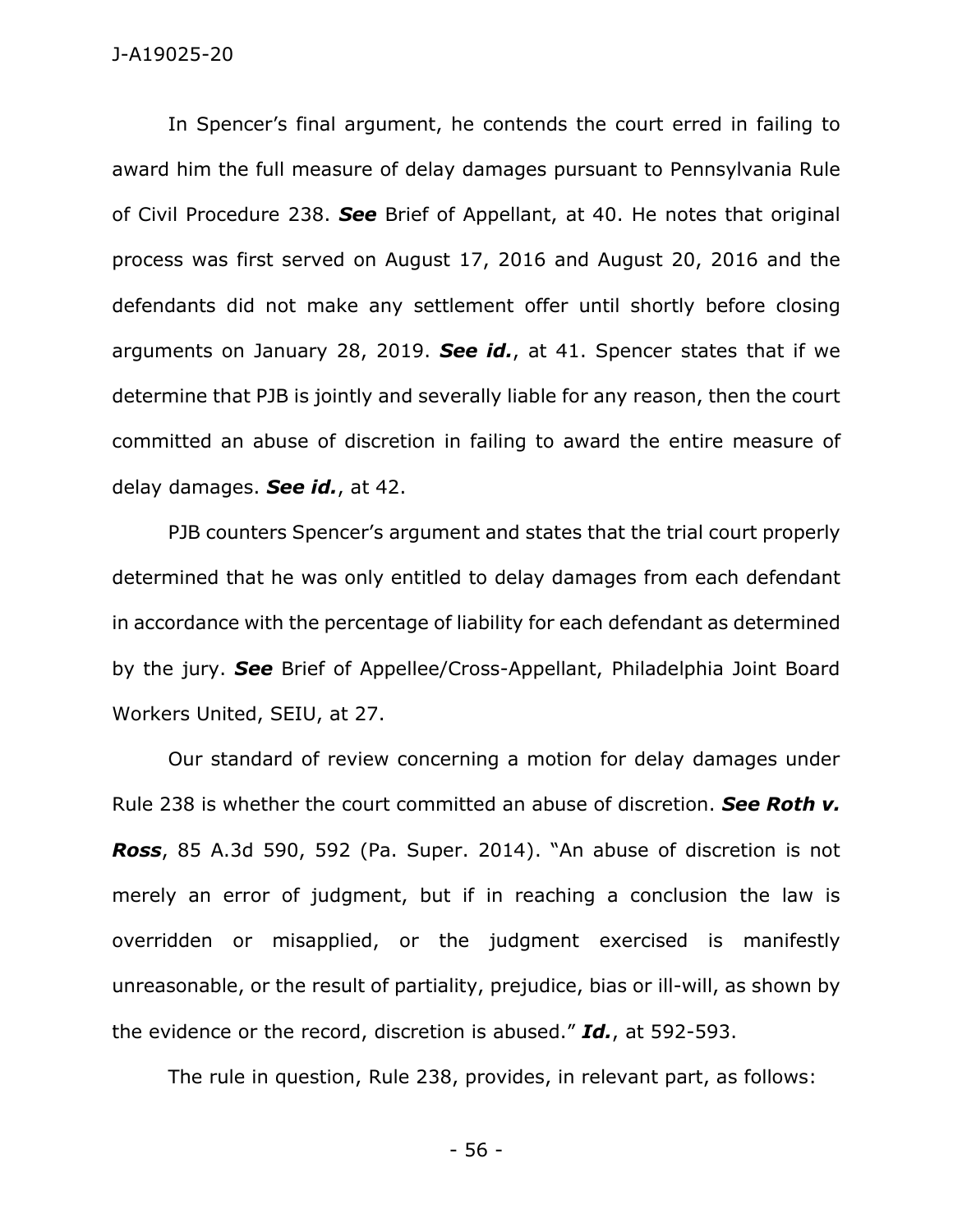At the request of the plaintiff in a civil action seeking monetary relief for bodily injury, … damages for delay shall be added to the amount of compensatory damages awarded against each defendant or additional defendant found to be liable to the plaintiff in the verdict of a jury, in the decision of the court in a nonjury trial … and shall become part of the verdict, decision or award.

Pa.R.C.P. 238(a)(1)

As noted above, the court denied in part and granted in part Spencer's

motion for delay damages. Specifically, the court found he was entitled to

delay damages only as calculated from August 17, 2017 to January 28, 2019,

and only as calculated on the compensatory damages for which PJB was

deemed liable – 45%. The total amount of delay damages assigned to PJB was

\$453,872.69. The trial court explained its computation as follows:

As stated in the Order, the denial was directed towards [Spencer]'s arguments that delay damages should be calculated on the full verdict amount, since (as [Spencer] argued in his Motion to Mold the Verdict) PJB would be liable for the entirety of the damages amount. The Court disagreed, stating that each defendant was only liable for delay damages on the amount of compensatory damages attributed to each based on the jury's apportionment of liability. Hence, PJB would only be liable for delay damages calculated on 45% of the total verdict amount, rather than 100%. As the Court read the Motion to only request delay damages against PJB and [Tina] (apparently an oversight), it did not award delay damages against [Cleveland]. [Spencer]'s Amended Delay Damages Motion sought to recover delay damages against him as well, but as explained above, the Court was not able to rule on this Motion before the Notice of Appeal was filed and our jurisdiction over the case was removed pursuant to Pa. R.A.P. 1701.

Trial Court Opinion, 6/24/2019, at 11 n.9.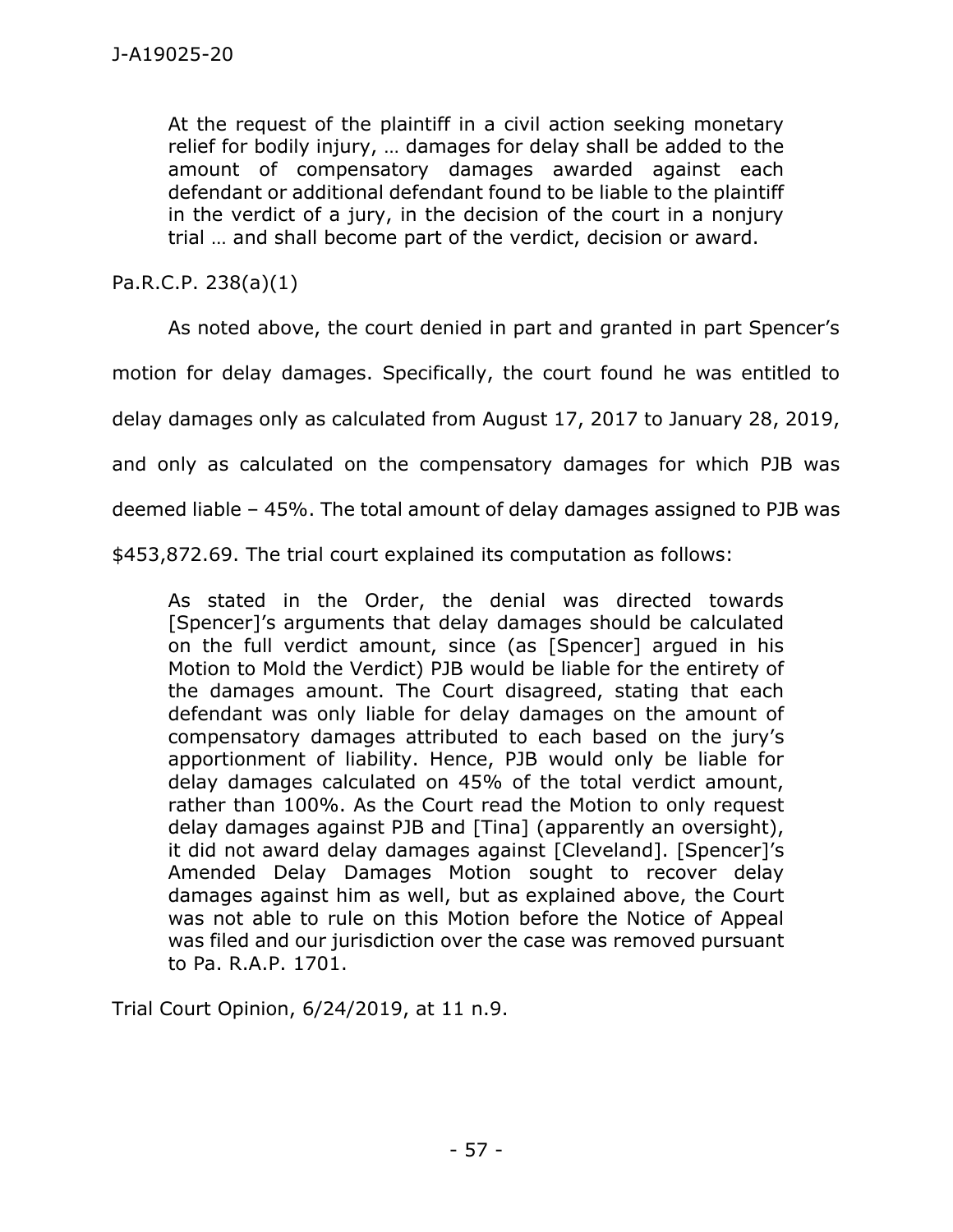Based on our conclusion that PJB was joint and severally liable, we are constrained to disagree with the court's determination. We are guided by the following:

[A]s a general precept[,] Rule 238 damages awarded against all defendants in a negligence action are properly aggregated with the verdict such that the defendants are jointly and severally liable for the aggregated delay damages. The fact that delay damages under Rule 238 may be calculated in the first instance on an individualized basis before being aggregated with the general liability verdict does not alter the analysis.

*Allen v. Mellinger*, 784 A.2d 762, 766 (Pa. 2001).

Accordingly, we are compelled to reverse that portion of the trial court's order that apportioned delay damages to each defendant, and remand for the recalculation of damages.

**IV. Tina's Sufficiency Arguments**

In her first, second, and third arguments, Tina contends the trial court erred in failing to grant her post-trial motion for JNOV because there was insufficient evidence to support *prima face* cases of negligence or negligent entrustment against her. *See* Brief for Designated Cross-Appellant/Appellee, Tina Gainer Johnson, at 22, 30, 36. Tina has a high hurdle to clear to get the trial court's order reversed: "We will reverse a trial court's grant or denial of a JNOV only when we find an abuse of discretion or an error of law." *Reott v. Asia Trend, Inc.*, 55 A.3d 1088, 1093 (Pa. 2012).

When reviewing the propriety of an order granting or denying judgment notwithstanding the verdict, we must determine whether there is sufficient competent evidence to sustain the verdict. We must view the evidence in the light most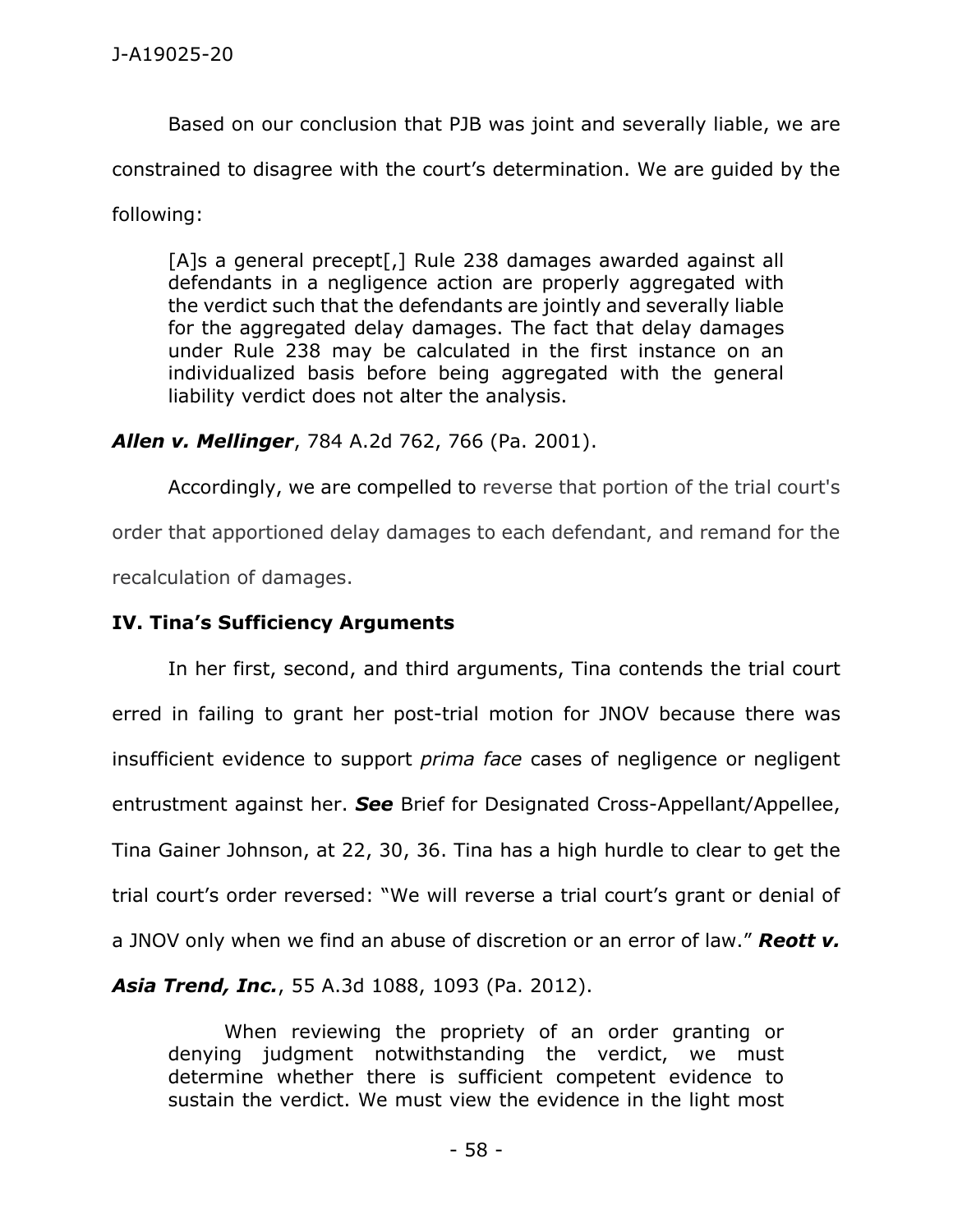favorable to the verdict winner and give the verdict winner the benefit of every reasonable inference arising therefrom while rejecting all unfavorable testimony and inferences. We apply this standard in all cases challenging the grant of a motion for J.N.O.V.

Pennsylvania law makes clear that a judgment notwithstanding the verdict is proper only in clear cases where the facts are such that no two reasonable minds could disagree that the verdict was improper. Questions of credibility and conflicts in evidence are for the fact-finder to resolve. This Court will not substitute its judgment based upon a cold record for that of the fact-finder where issues of credibility and weight are concerned.

*Dubose v. Quinlan*, 125 A.3d 1231, 1237-1238 (Pa. Super. 2015) (quotation

and internal citations omitted).

We begin our analysis by noting that all three of Tina's challenges to the

sufficiency of the evidence are premised on accepting her trial testimony as

true, while ignoring contradictory testimony. These arguments ignore our

standard of review. Further, as we will demonstrate, the record amply

supports the jury's verdict.

Tina first focuses on the pure negligence verdict. A negligence cause of

action has several elements:

To establish a cause of action sounding in negligence, a party must demonstrate they were owed a duty of care by the defendant, the defendant breached this duty, and this breach resulted in injury and actual loss.

[T]he determination of whether an act or failure to act constitutes negligence, of any degree, in view of all the evidence has always been particularly committed to determination by a jury. It is an issue that may be removed from consideration by a jury and decided as a matter of law only where the case is entirely free from doubt and there is no possibility that a reasonable jury could find negligence.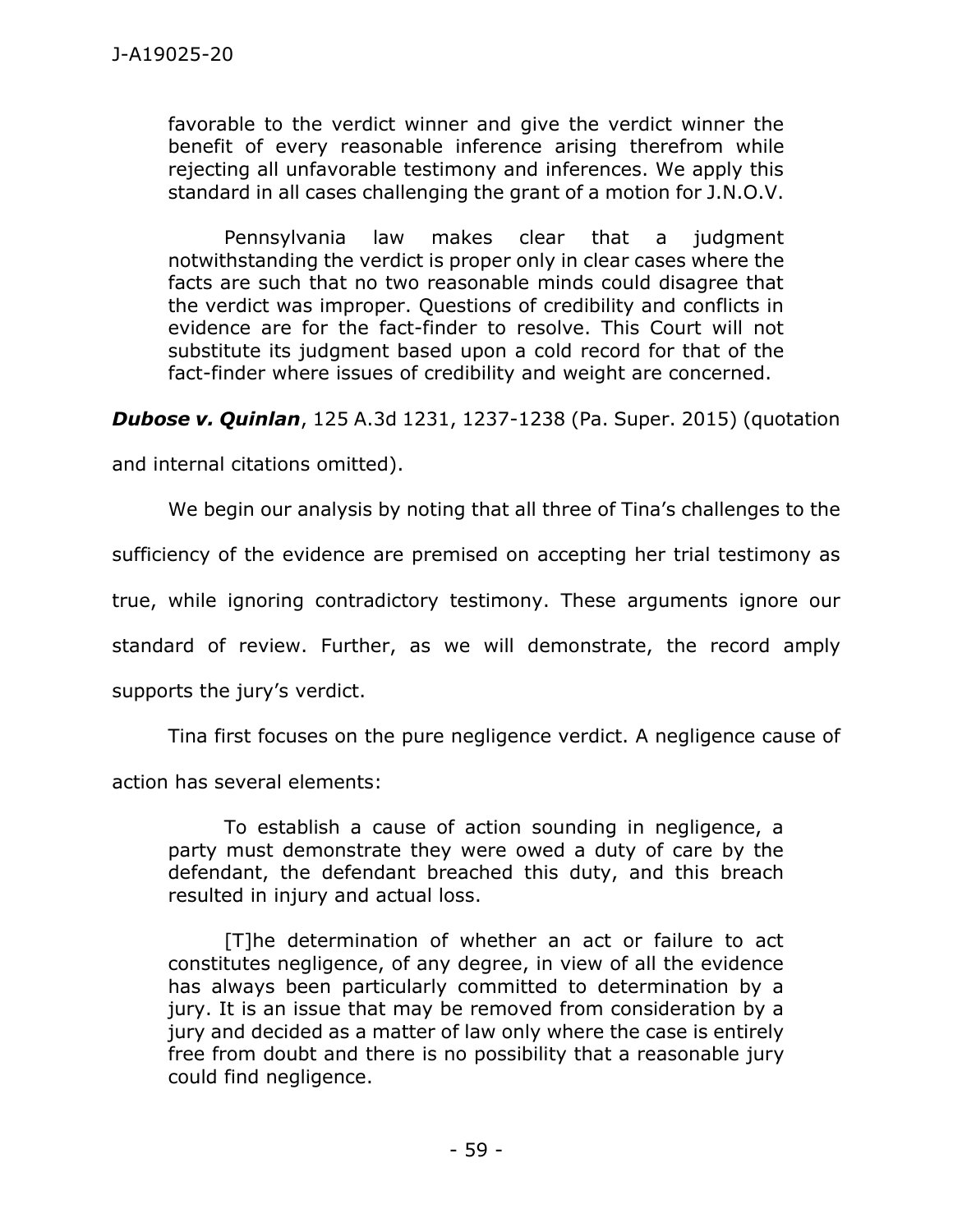*Snead v. SPCA*, 929 A.2d 1169, 1183 (Pa. Super. 2007) (citations omitted; brackets in original).

Tina argues the uncontroverted evidence established that she was not the driver of the PJB car at the time of the accident. Rather, she continues to assert that Cleveland took the keys and drove the company car without her knowledge or permission and his negligent driving was the sole cause of Spencer's harm. *See* Brief for Designated Cross-Appellant/Appellee, Tina Gainer Johnson, at 23. Tina claims that based on the facts, she did not have a duty nor did she breach any duty. *See id.*, at 24. In support of her argument, Tina relies on her own testimony at trial as well as Cleveland's statements concerning his procurement of the keys without her knowledge or permission, his intoxication at the time of the accident, and his admission at trial that he was at fault. *See id.*, at 25-29.

While Tina's trial testimony certainly supports her argument, the jury was not required to find it credible. The jury was entitled to find that Tina's self-interest affected this testimony. Further, it is undisputed that Tina was not immediately truthful with PJB about the circumstances of the accident. Tina explained that she was not intentionally deceitful, but again, the jury was not required to credit this exculpatory testimony.

There was also significant testimony that directly contradicted Tina's testimony. Tina admitted that she and Cleveland had only one car – the company car. *See* N.T., 1/23/2019 a.m., at 114. Cleveland's willingness to

- 60 -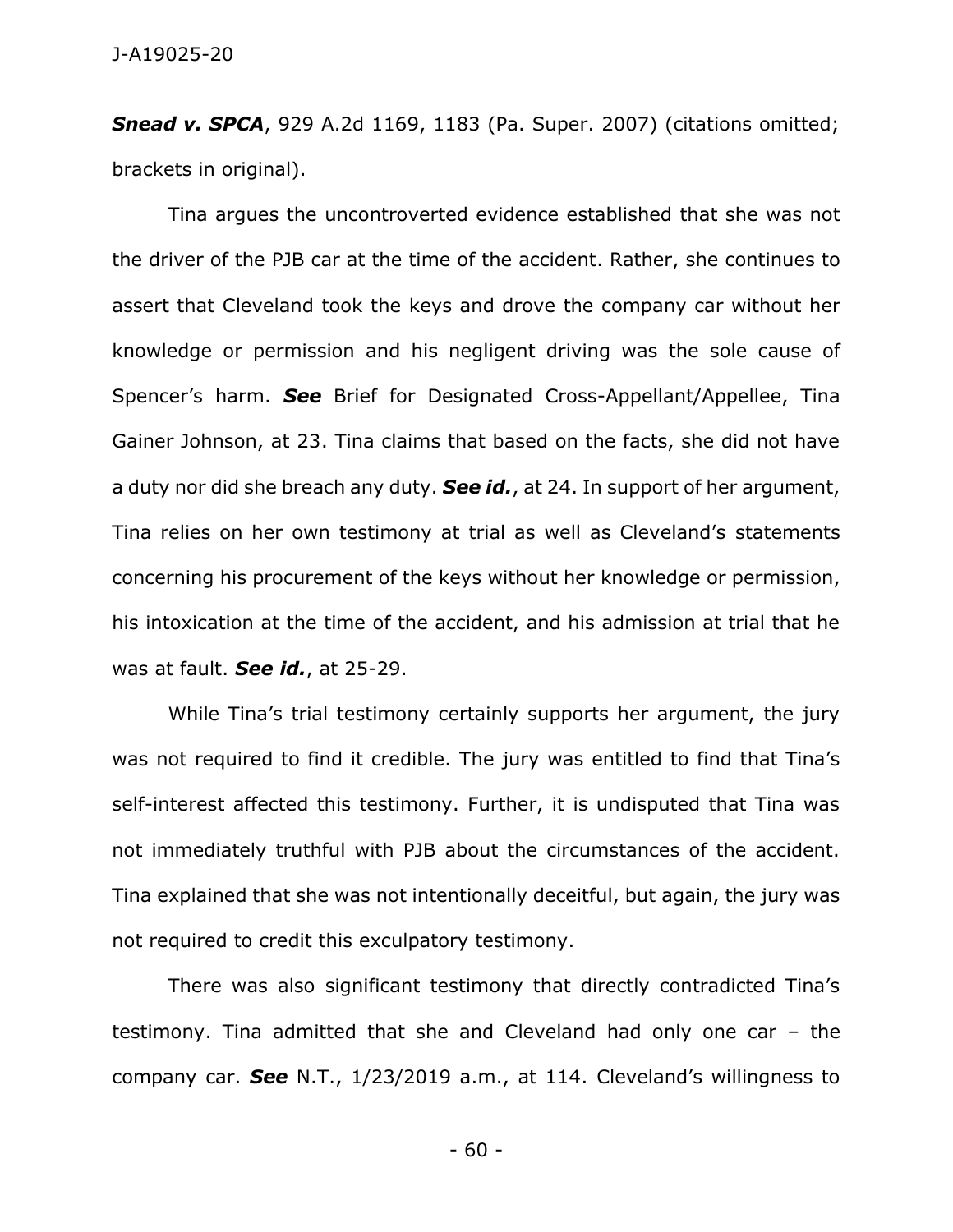move the car for a minor reason on the night of the incident also implies a history of permissiveness in using the car. Finally, Cheryle Spencer testified that she had often observed Cleveland driving the car in the past. *See* N.T., 1/23/2019 a.m., at 78, 82. Under these circumstances, we cannot conclude that the trial court erred in refusing to grant Tina JNOV on the pure negligence verdict.

In her second argument, Tina challenges the negligent entrustment verdict. The tort of negligent entrustment is set forth in Section 308 of the Restatement (Second) of Torts:

§ 308 Permitting Improper Persons to Use Things or Engage in Activities

It is negligence to permit a third person to use a thing or to engage in an activity which is under the control of the actor, if the actor knows or should know that such person intends or is likely to use the thing or to conduct himself in the activity in such a manner as to create an unreasonable risk of harm to others.

Restatement (Second) of Torts § 308 (1965).

"Under a theory of negligent entrustment, liability is imposed upon a defendant because of his or her own actions in relation to the instrumentality or activity under his or her control. The entrustor's liability is not dependent on, derivative of, or imputed from the entrustee's actual liability for damages." *Ferry v. Fisher*, 709 A.2d 399, 403 (Pa. Super. 1998) (citations omitted). "However, our cases do require that the entrustee be causally negligent before the entrustor may be held liable through negligent entrustment."

*Christiansen v. Silfies*, 667 A.2d 396, 400 (Pa. Super. 1995).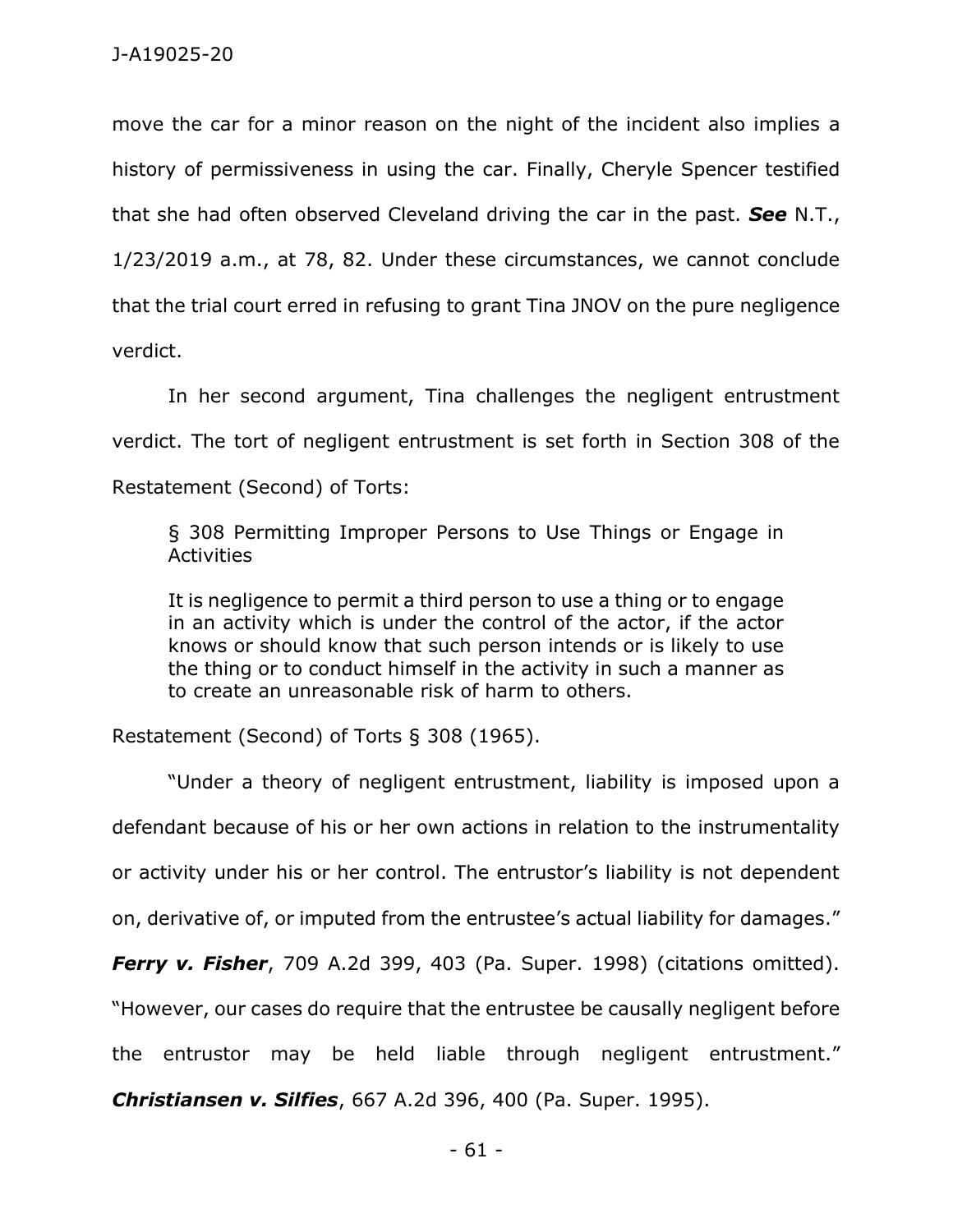Tina claims that even if "the jury did find that Tina Johnson permitted her husband to drive the vehicle, simply allowing him to drive was insufficient to find that she negligently entrusted him with the car and that such negligence was the cause of the harm." *See id.*, at 31. She relies on *Gibson v. Bruner*, 178 A.2d 145 (Pa. 1961), to support her claim.

Tina alleges the court opined that there was evidence Cleveland "often drove the car" with her "knowledge, if not her permission." Brief for Designated Cross-Appellant/Appellee, Tina Gainer Johnson, at 33. Tina contends that assuming the jury ignored the evidence that Cleveland did not have permission and believed his wife allowed him to drive, "there was no evidence that she entrusted the vehicle to [Cleveland] when he took the vehicle at the date and time of the accident" and "that she knew or should have known that [Cleveland] was incompetent to drive the vehicle on that date, or at any time, by reason of intoxication or otherwise." Brief for Designated Cross-Appellant/Appellee, Tina Gainer Johnson, at 33-34 (quotations marks omitted).

She relies on her own testimony that at the family gathering, she and Cleveland "exchanged a few words at most[,]" "she did not know how many drinks he had before arriving at her mother's house, and was not with him long enough to know if he was intoxicated." *Id.*, at 34. Moreover, she points to Cleveland's testimony, in which he stated that "he drank his last beer before he went into the house, that no one was drinking at the gathering, that at

- 62 -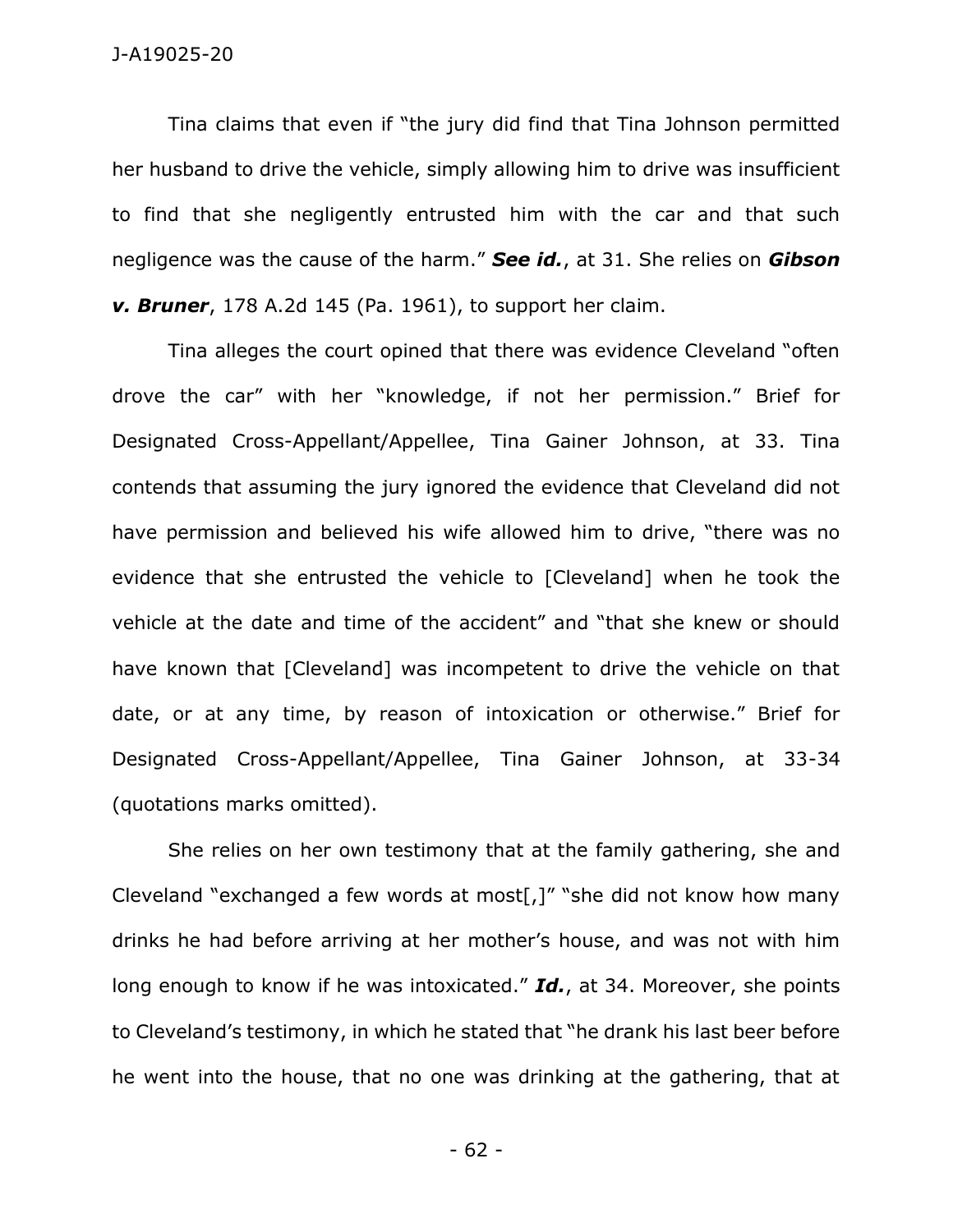most he exchanged a word with his wife, and there is no evidence that anyone was aware of his state when he took the car." *Id.*

She further contends the mere fact that his "license had been suspended years ago was insufficient to support a negligent entrustment claim," and the accident was caused by his drunk driving, and not his lack of driving privileges. **See id.** Tina concludes that as a result, the trial court erred in failing to grant her motions for JNOV and a new trial. *See id.*, at 35-36.

Viewing the evidence in the light most favorable to Spencer as the verdict winner, we concur with the trial court that there was sufficient evidence to support a finding that Tina had negligently entrusted Cleveland to drive her work car. A negligent entrustment cause of action required proof that: (1) Tina was the operator of the work vehicle, (2) Tina permitted Cleveland to use the car, and (3) Tina knew or had reason to know Cleveland intended to or was likely to use the car in a manner which would create an unreasonable risk of harm to others. *See* Restatement (Second) of Torts § 308.

Applying the elements to this case, we note the following: (1) the work vehicle was issued to Tina and she testified she used it for employment and personal reasons; (2) as explained by the trial court, there was ample circumstantial evidence that Cleveland serially drove the car with Tina's explicit or implicit knowledge despite the fact that he did not have a proper license; and (3) one can reasonably infer that the jury disbelieved Tina's testimony that she did not know her husband was intoxicated at the time of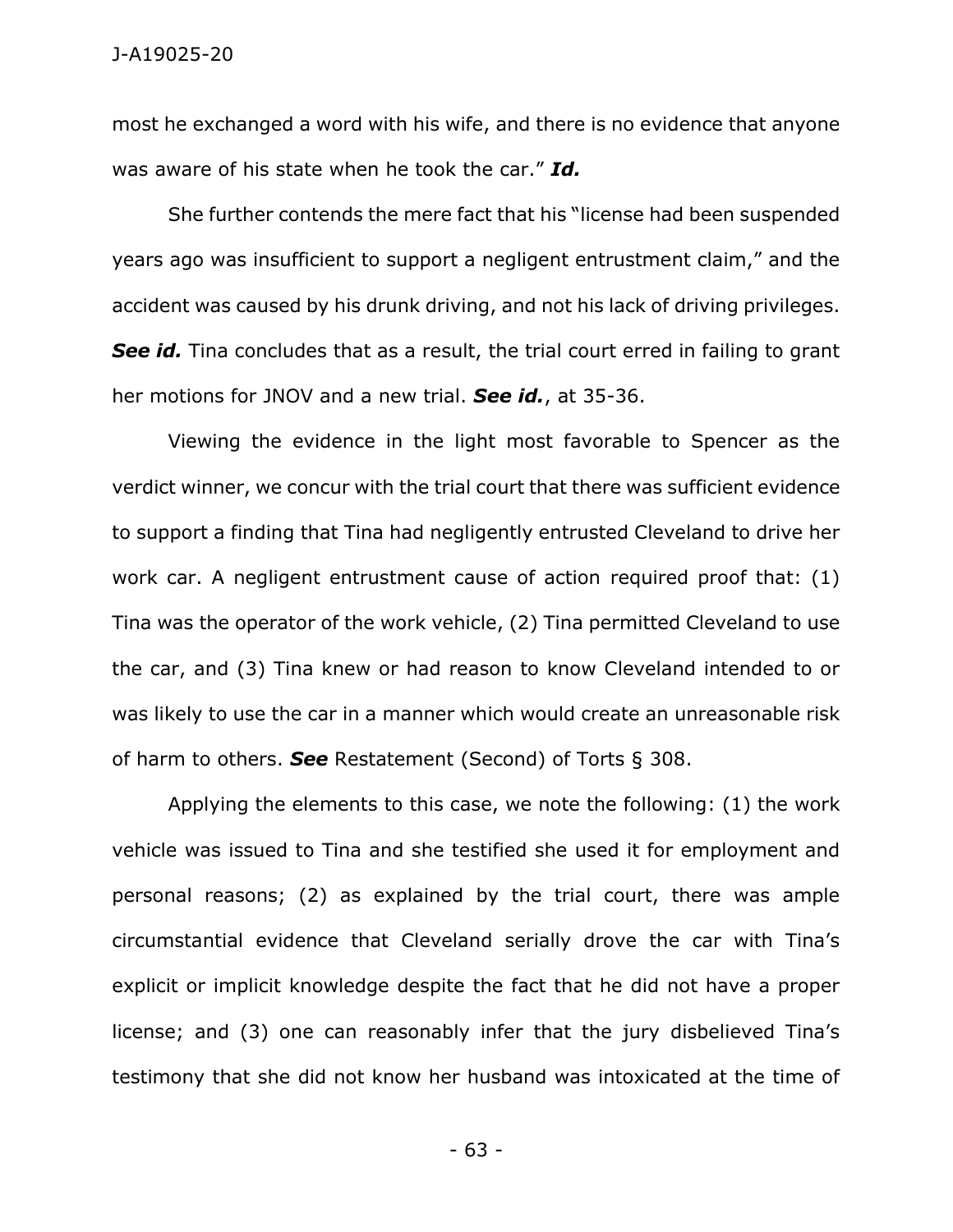the family gathering, and therefore, she had reason to know he would use the car in a manner which would create an unreasonable risk of harm to others. *See id.* Lastly, Cleveland was causally negligent for Spencer's injuries. *See Christiansen*, 667 A.2d at 400.

In her third challenge to the sufficiency of the evidence, Tina returns to the negligence cause of action and claims the trial court erred by denying JNOV because the jury's verdict that was based on a novel theory of negligence: the "keys on the counter or purse" or "accessibility" theory of negligence was invalid as a matter of law, and therefore, the verdict was supported by insufficient evidence. *See id.*, at 36. She states she did not leave the keys in the ignition or at a public place; rather, she left them in her mother's home during a private family get-together.

Tina asserts the court erred in denying JNOV because Spencer's theory of negligence on this basis is not recognized in Pennsylvania. *See id.* Tina contends that Pennsylvania law "does not impose a duty, nor permit a finding of negligence based on the allegation that Tina Johnson/any other person left car keys in a private, family home, where they could be accessed by a spouse or any other competent adult in these circumstances." *Id.*, at 37. She states that under Spencer's theory, every vehicle owner would have to keep his or her car keys on their person or inaccessible at all times, which would be an "absurd result." *Id.*, at 38. Tina further states that case law has held that "the mere fact that a vehicle owner leaves the vehicle accessible to a family

- 64 -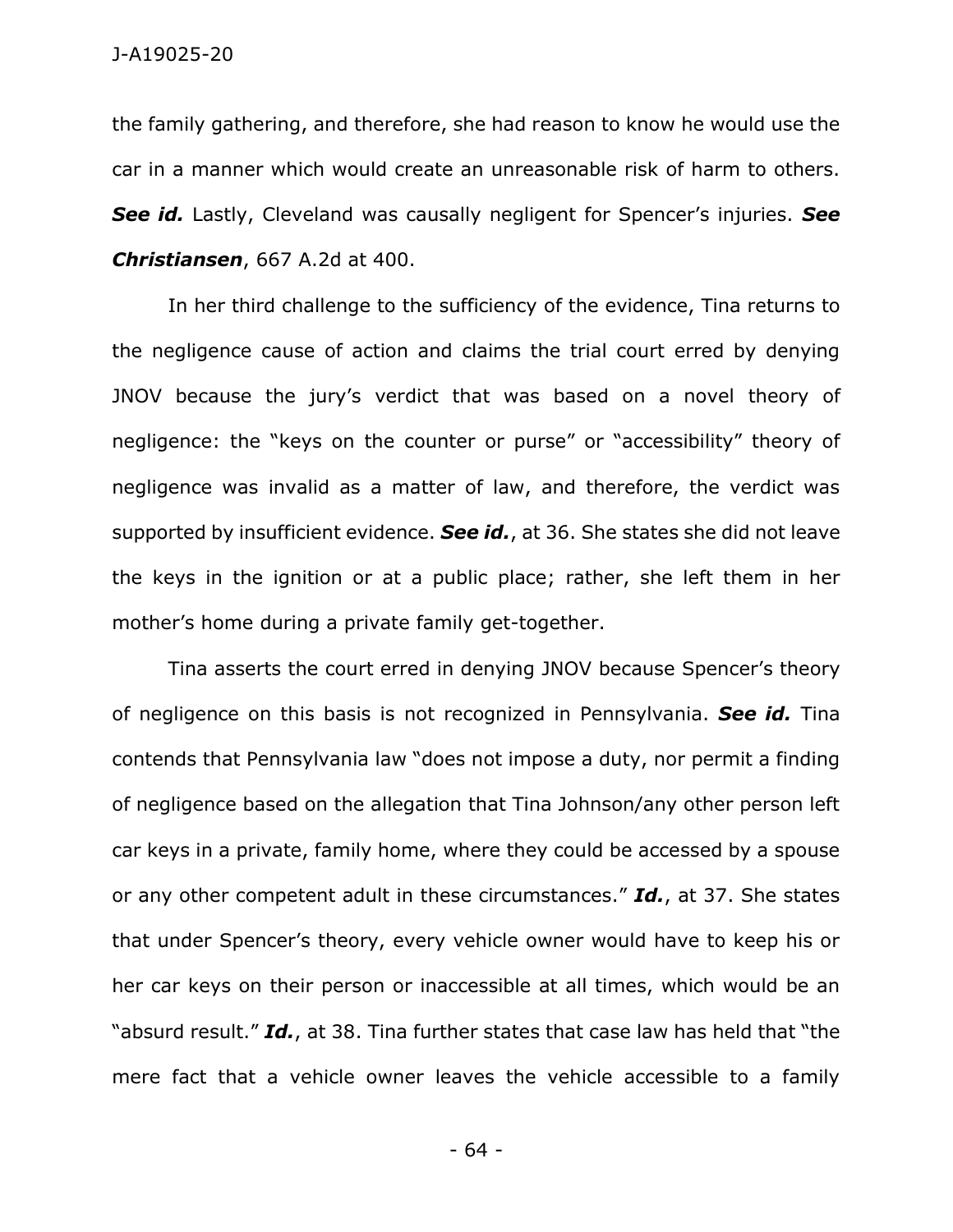members or friend does not impose liability for harm caused by that driver." Id., at 38-39. She asserts she did not owe or breach a duty on this basis, and there was no evidence supporting a finding that her conduct in leaving the keys was a cause of Spencer's harm. *See id.*, at 40. Lastly, Tina argues the jury's acceptance of "keys on the counter or purse" theory rendered a verdict that was against the weight of the evidence. *See id.*, at 40-42.<sup>24</sup>

We agree with the trial court's conclusion. In her post-trial motion for JNOV, Tina alleged the jury's finding of liability was not supported by sufficient evidence because "Pennsylvania law does not and should not permit a finding of negligence based on the allegation that [Tina] or any other person left car keys where they could be accessed by a spouse or any other competent adult[,]" and in the present matter, "the trial testimony unequivocally established that Cleveland Johnson took the keys without the knowledge or permission of [Tina] (his wife) and [Tina] had made clear that [Cleveland] was not permitted to drive the car at any time." Motion for Post-Trial Relief of Defendant, Tina Gainer Johnson, 2/15/2019, at ¶ 3. However, as the court correctly points out, the verdict slip did not explain the exact theory the jury relied on to form its verdict, and Tina did not solicit the jury's rationale on the record or request special interrogatories on the matter. The parties were

\_\_\_\_\_\_\_\_\_\_\_\_\_\_\_\_\_\_\_\_\_\_\_\_\_\_\_\_\_\_\_\_\_\_\_\_\_\_\_\_\_\_\_\_

 $24$  To the extent Tina raises weight arguments, we will address these assertions in the next section, which involves both Tina's and PBJ's weight claims.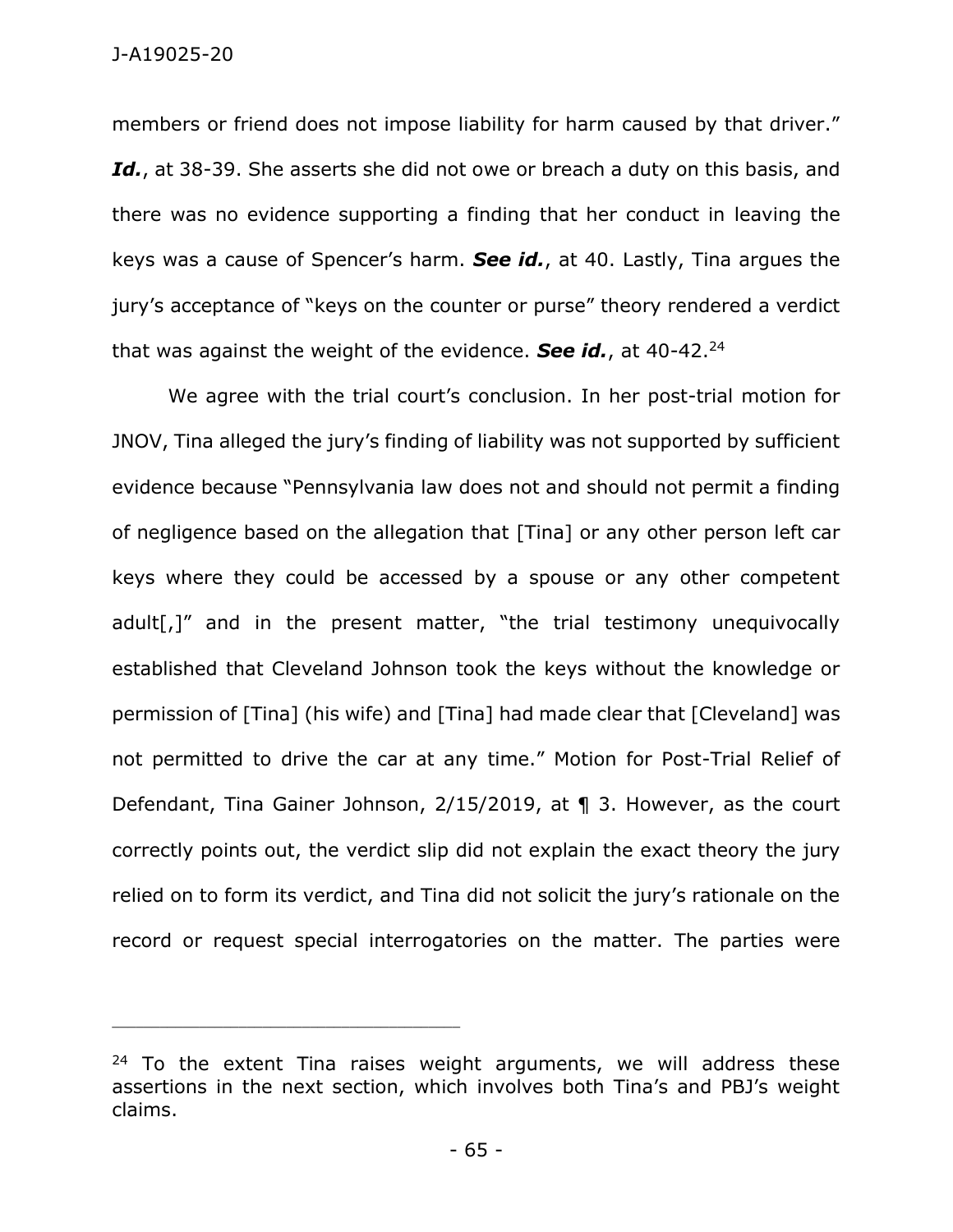disputing numerous theories of negligence. Therefore, contrary to Tina's assertion, the jury's verdict was not clearly based on a novel "accessibility" theory of negligence.

As such, we conclude the trial court did not err in denying Tina's posttrial motion for JNOV because the facts are such that no two reasonable minds could disagree that the verdict was improper. *See Dubose*, 125 A.3d at 1237- 1238.

#### **V. PJB's and Tina's Weight Argument**

Both Tina and PJB contend that the trial court improperly denied their motions for post-trial relief based on the assertion that the verdict was against the weight of the evidence. *See* Brief of Appellee/Cross-Appellant, Philadelphia Joint Board Workers United, SEIU, at 20; *see also* Brief for Designated Cross-Appellant/Appellee, Tina Gainer Johnson, at 42. PJB alleges "the percentage of liability apportioned to [PJB] when compared to the percentage of liability apportioned to co-defendant, [Cleveland], is against the weight of the evidence and resulted in a miscarriage of justice." Brief of Appellee/Cross-Appellant, Philadelphia Joint Board Workers United, SEIU, at 20. PJB states that it was an error for the jury to allocate greater liability to it based upon a purported lack of oversight of the use of its vehicle than to Cleveland, who was drunk and took his wife's keys without her knowledge and permission and hit Spencer. *See id.*, at 21.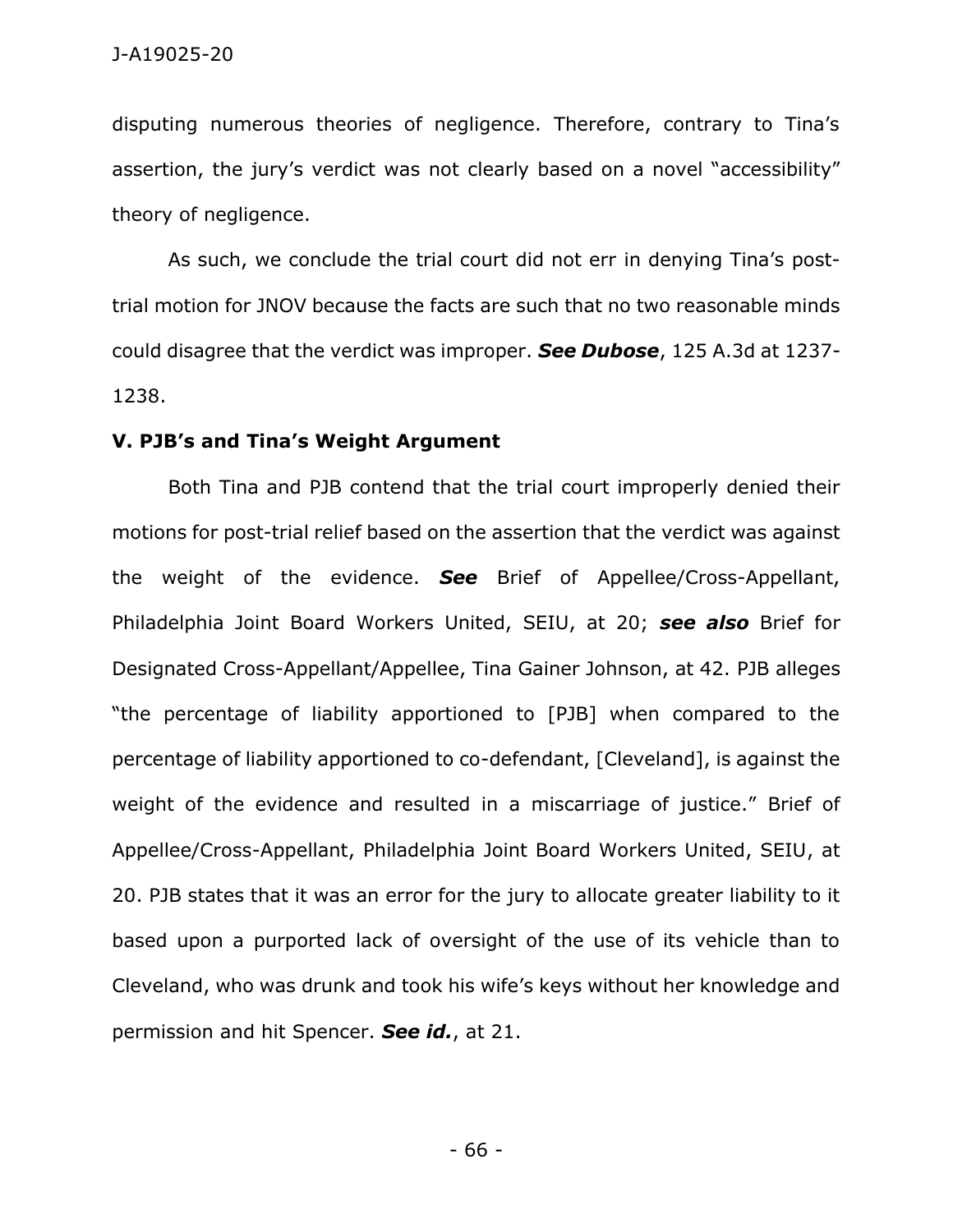Similarly, Tina contends the court erred by denying her a new trial because the jury's apportionment of only 36% liability to Cleveland was against the weight of the evidence given the record and his admissions that he took the car without Tina's knowledge or permission. *See* Brief for Designated Cross-Appellant/Appellee, Tina Gainer Johnson, at 42-48. Tina states the court merely speculated that the jury found she had negligently authorized Cleveland to drive the PJB car and that he used the car with her express and implied permission, and such a finding was against the weight of the evidence. *See id.*, at 43.

When presented with a challenge to weight of the evidence claim, our

standard of review is well-settled.

Initially, we note the following relevant legal precepts:

Appellate review of a weight claim is a review of the [trial court's] exercise of discretion, not of the underlying question of whether the verdict is against the weight of the evidence. Because the trial judge has had the opportunity to hear and see the evidence presented, an appellate court will give the gravest consideration to the findings and reasons advanced by the trial judge when reviewing a trial court's determination that the verdict is against the weight of the evidence. One of the least assailable reasons for granting or denying a new trial is the lower court's conviction that the verdict was or was not against the weight of the evidence and that a new trial should be granted in the interest of justice.

The factfinder is free to believe all, part, or none of the evidence and to determine the credibility of the witnesses. The trial court may award a judgment notwithstanding the verdict or a new trial only when the jury's verdict is so contrary to the evidence as to shock one's sense of justice. In determining whether this standard has been met,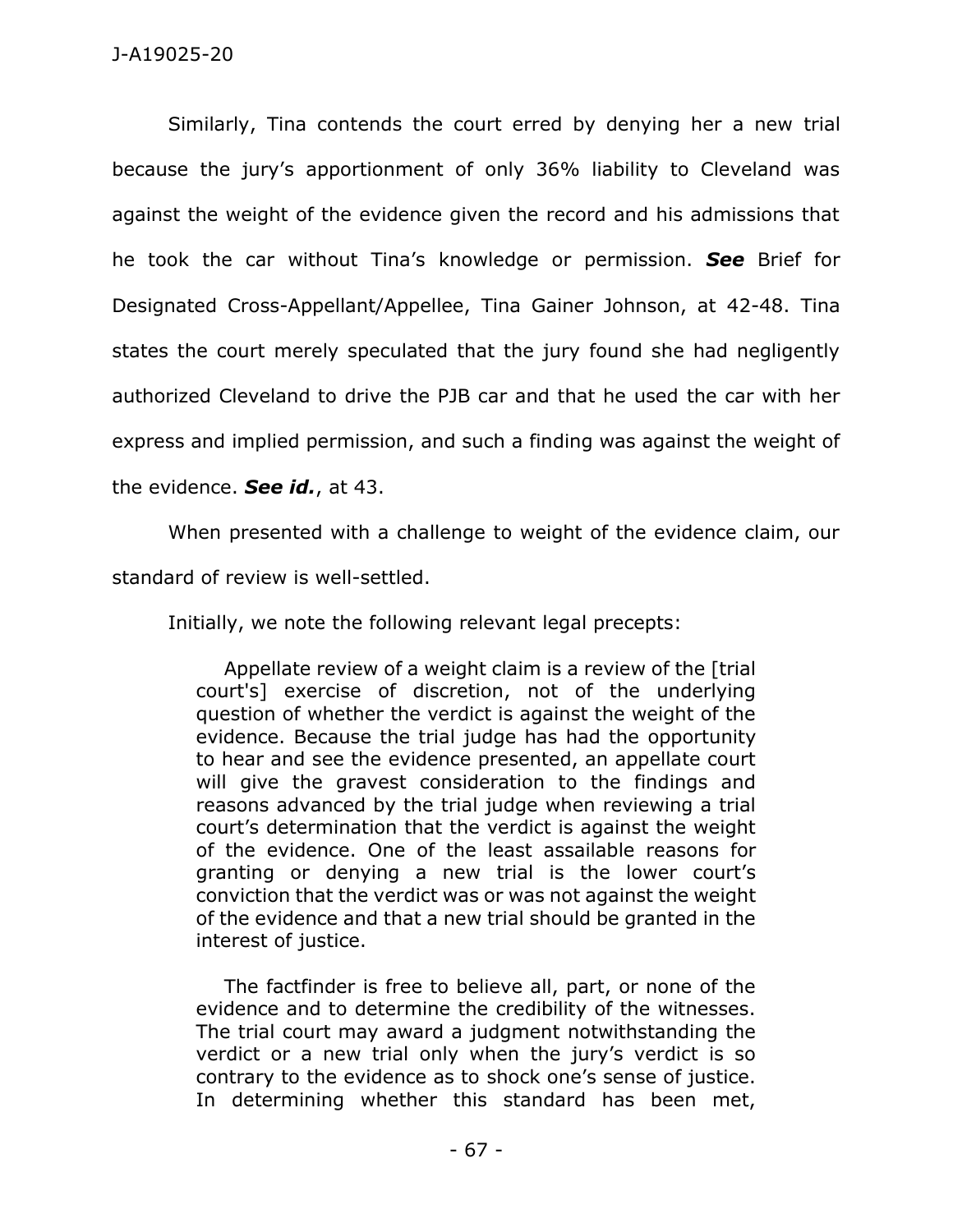appellate review is limited to whether the trial judge's discretion was properly exercised, and relief will only be granted where the facts and inferences of record disclose a palpable abuse of discretion. When a fact finder's verdict is so opposed to the demonstrative facts that looking at the verdict, the mind stands baffled, the intellect searches in vain for cause and effect, and reason rebels against the bizarre and erratic conclusion, it can be said that the verdict is shocking.

However, [i]f there is any support in the record for the trial court's decision to deny the appellant's motion for a new trial based on weight of the evidence, then we must affirm. An appellant is not entitled to a new trial where the evidence presented was conflicting and the fact-finder could have decided in favor of either party.

*McFeeley v. Shah*, 226 A.3d 582, 594 (Pa. Super. 2020) (citations and

quotation marks omitted).

In support of their weight arguments, PJB and Tina point to the following facts: at the time of the accident, Cleveland was the sole driver of the vehicle, he was intoxicated, he did not possess a license, and he was not authorized by PJB to drive the vehicle. In addition, they note Cleveland's assertions at trial that he was the only one at fault, and that the others should bear no blame.

Moreover, both PJB and Tina rely on *Thompson v. City of Philadelphia*, 493 A.2d 669 (Pa. 1985), in an attempt to bolster their argument that the jury's apportionment of liability was against the weight of the evidence, and warranted a new trial. *See* Brief of Appellee/Cross-Appellant, Philadelphia Joint Board Workers United, SEIU, at 21; *see also* Brief for Designated Cross-Appellant/Appellee, Tina Gainer Johnson, at 45.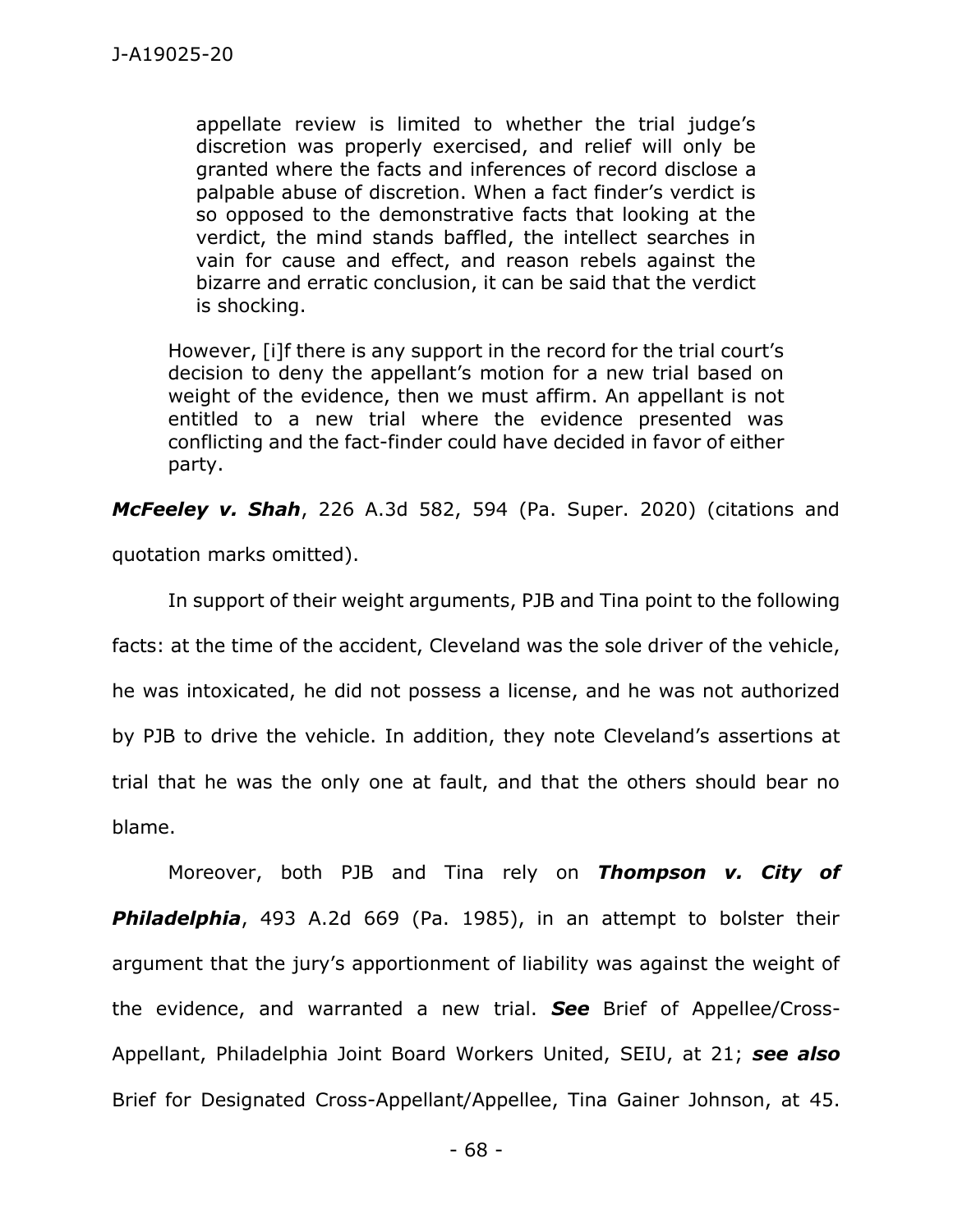Tina and PJB also argue that *Thompson* stands for the theory that the driver of a vehicle that causes an accident should bear more liability than any other party that is involved in the matter. Turning to the present matter, since Cleveland did not bear the greatest percentage of liability, PJB and Tina contend that the jury's verdict was against the weight of the evidence.

In disposing of PJB's and Tina's weight arguments, the trial court held that the jury had properly considered the evidence when they imputed greater liability on PJB than on Cleveland. The court highlighted the following evidence: (1) PJB had given Tina a company vehicle without first checking her background; (2) PJB provided all employees vehicles unless specifically given reason not to do so; (3) Cleveland was known to frequently drive Tina's company vehicle; and (4) PJB did not conduct mileage tracking or auditing and instead relied on "the honor system" for enforcing vehicle use. Trial Court Opinion, 6/24/2019, at 15-16.

Additionally, the trial court pointed to evidence which showed that PJB did not implement any safety measures aside from "periodic reminders of the usage policies and instructions that employees should wear their seatbelts and use other basic road safety practices." *Id.*, at 16. The trial court further elaborated that this complete lack of oversight regarding vehicle allocation and usage stemmed from PJB's belief that "they would find out" about any misuse because Philadelphia was "a small town." *Id.*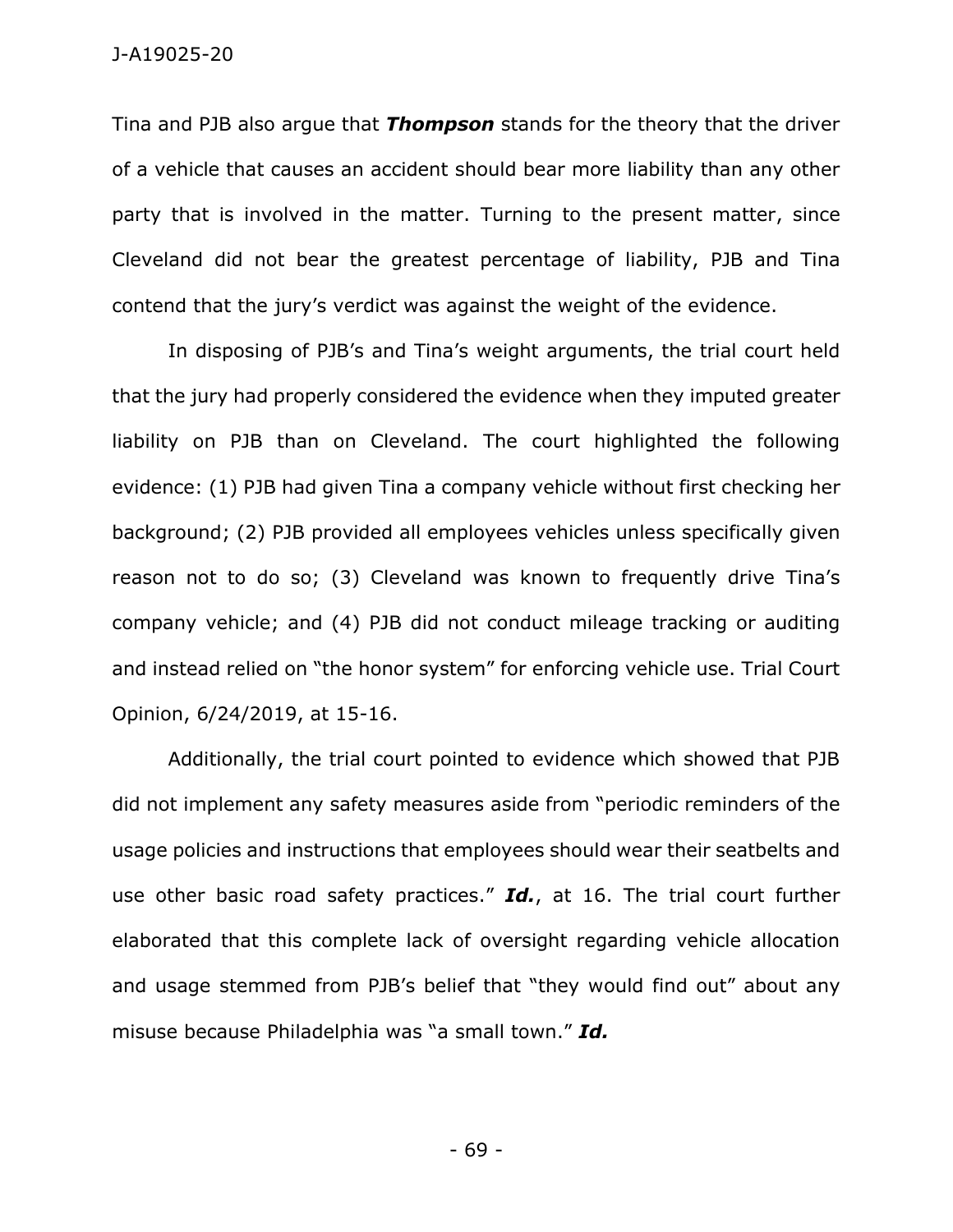#### J-A19025-20

Lastly, the court opined that "overturning a jury's verdict is a drastic measure" and should not be done unless "an egregious error is manifest or palpably apparent." *Id.*, at 15 (internal quotation marks omitted). In considering PJB's lack of enforcement of company car policies and safety measures, the trial court held that the jury's decision that PJB shared the greatest percentage of fault was supported by evidence and was reasonable. Therefore, it concluded it did not abuse its discretion by denying PJB's and Tina's motions for a new trial.

As noted above, both PJB and Tina cite *Thompson* in support of their argument that the driver who causes an accident should bear more liability than any other party. However, contrary to their assertion, *Thompson* does not stand for the notion that a new trial must be granted when the driver does not bear the largest share of liability.

By way of background, *Thompson* arose from an automobile accident, where a furniture truck driver negligently exited an interstate. Unable to stop, the driver barreled through a guardrail, and toppled off an overpass onto the highway below, crushing and killing the decedent. The plaintiff, the administratrix of the estate of the decedent, subsequently brought suit against the truck driver, his employer, the City of Philadelphia, and the Commonwealth of Pennsylvania. After a jury trial, the Commonwealth and the

- 70 -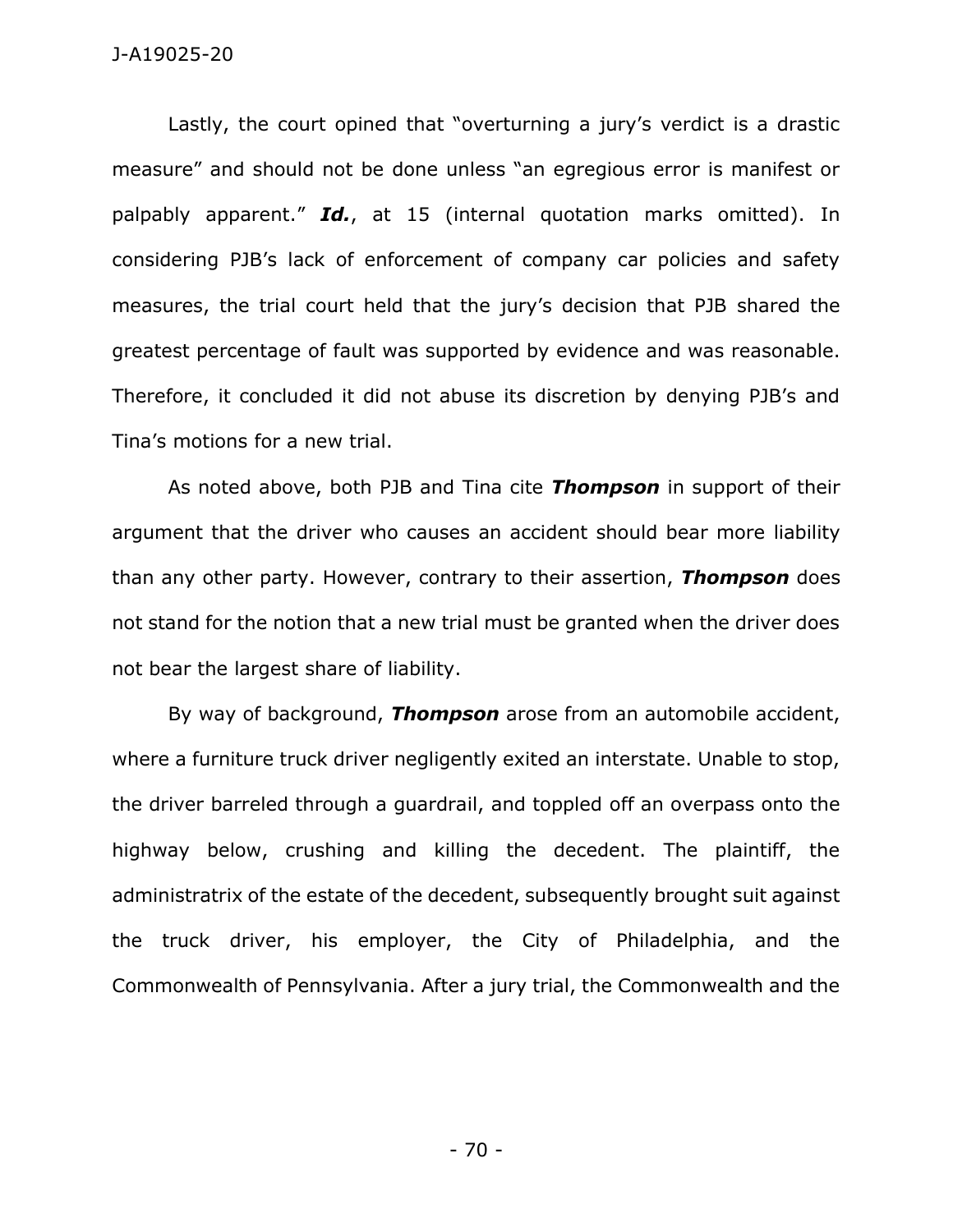City were each found 35% liable, while the driver and his employer, together, were found only 30% liable.<sup>25</sup>

The trial court granted a new trial on apportionment of liability alone. The court held that the jury's apportionment of liability was against the weight of the evidence where the driver failed to notice or follow the clearly visible directional signs, traffic speed signs, and multiple stop signs.

On direct appeal, a panel of this Court reversed, explaining that expert testimony at trial proved the intersection's poor design, and justified the jury's verdict. The panel "determined that the trial court's order exceed[ed] the limited standards for the grant of a new trial because of the weight of the evidence." *Thompson*, 493 A.2d at 672 (citation and quotation marks omitted).

On allocator review, the Pennsylvania Supreme Court explained the differences between the standard of review applied by this Court and how it interpreted the standard of review. It agreed with this Court "that the power to grant a new trial is as inherent in a trial court for the apportionment of liability as the power exists for all the traditional reasons for granting a new trial." *Id.* However, the Supreme Court determined that in measuring whether

 $25$  At trial, the plaintiff averred that the Commonwealth had failed to exercise reasonable care when posting traffic signs on the interstate, which resulted in the driver being confused, and ultimately caused the accident. Although there were numerous traffic signs posted on the exit ramp, expert testimony at trial helped show that poor design may have resulted in the driver not seeing the signs.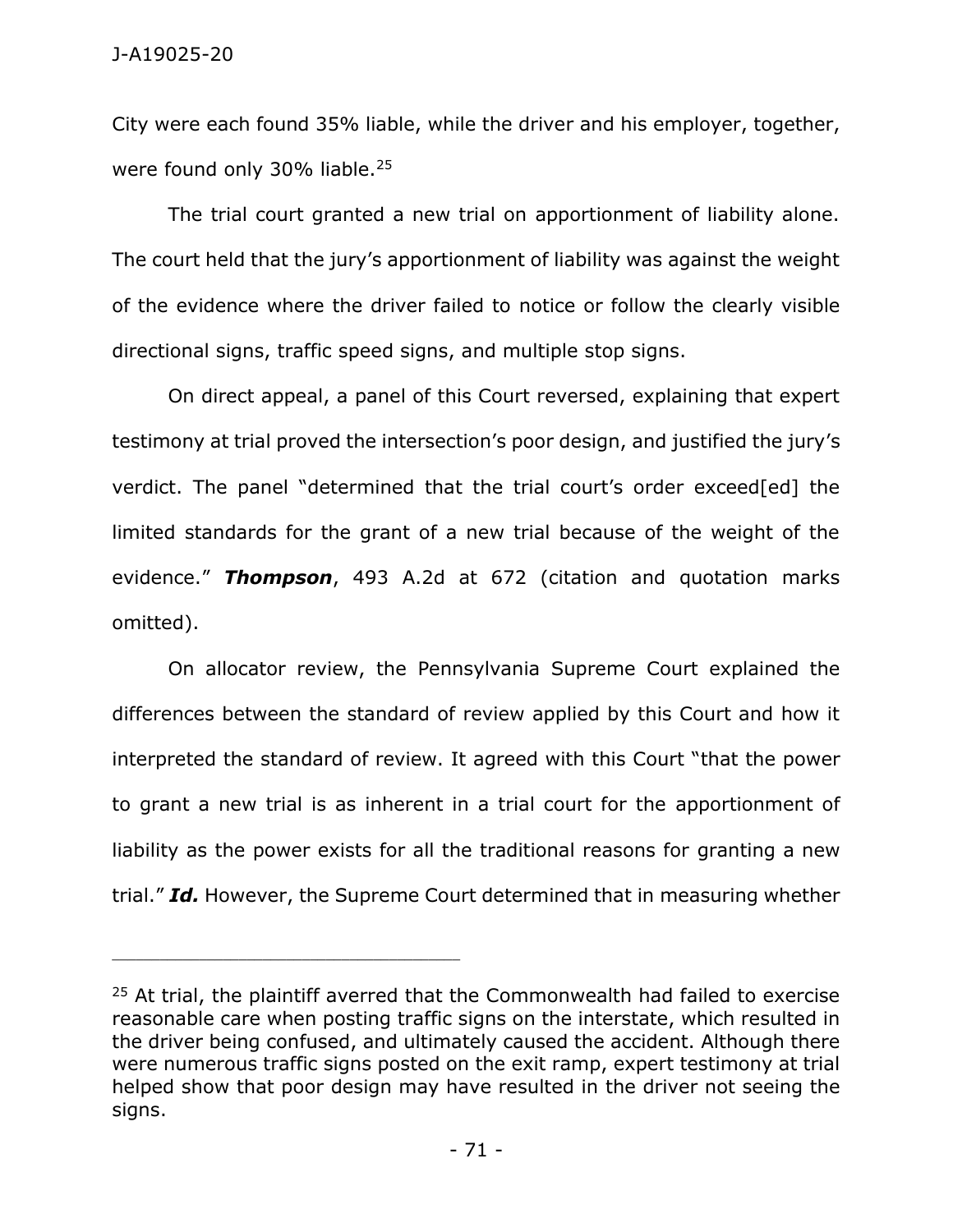a new trial should be granted, the Superior Court panel erroneously "adopted the view that a grant is a most unusual judicial act and if there is any credible evidence which under any reasonable view supports the jury's findings the verdict should be sustained." *Id.* The Supreme Court held:

In reviewing the entire record to determine the propriety of a new trial, an appellate court must first determine whether the trial judge's reasons and factual basis can be supported. Unless there are facts and inferences of record that disclose a palpable abuse of discretion, the trial judge's reasons should prevail. It is not the place of an appellate court to invade the trial judge's discretion any more than a trial judge may invade the province of a jury, unless both or either have palpably abused their function.

*Id.*, at 673.

The Supreme Court then cited to the evidence and rationale offered by the trial court for granting a new trial. *See id.,* at 673-674 ("this court refuses to accept the jury's apportionment of damages to the defendant [driver] where he failed to follow posted traffic directional signs, ignored posted traffic speed signs, and states that he did not see either one of two stop signs even though the evidence clearly establishes that he should have seen those signs.").

In reversing the Superior Court panel's decision, the Supreme Court opined:

The Superior Court panel did not find that these facts were not of record or that if true they would not support a conscious shocking paradigm. The Superior Court instead, countered the argument by finding that expert testimony suggested that the highway junction was ill designed and therefore the jury could find justification for their apportionment of liability. The jury could and did do exactly that. That, however, begs the question before us; the question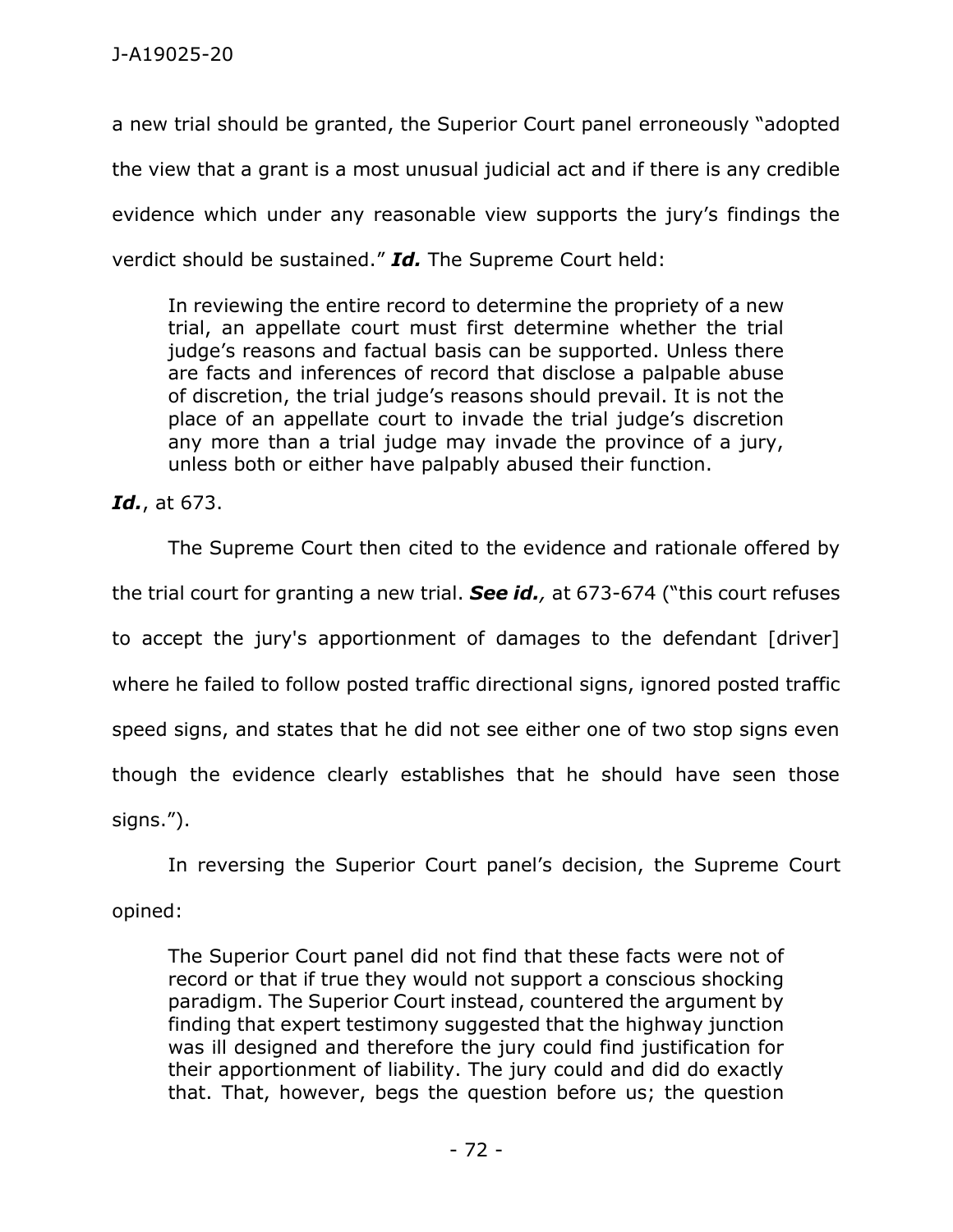being whether the trial judge's reasons for his act in granting a new trial were justified. If he was supported by facts of record, the very point of his grant is that, notwithstanding all the facts, certain facts are so clearly of greater weight that to ignore them or to give them equal weight with all the facts is to deny justice. We cannot find it wrong to believe that an inattentive driver barreling into a marked exist ramp at 40-45 miles an hour, who did not stop for a clearly visible stop sign because he did not see it, and who was unable to control his vehicle at the intersection, is more at fault than those who maintain the road he was not sure he was on.

## *Id.***,** at 674 (quotation marks omitted).

Turning to the present matter, although both cases concern a motor vehicle accident, it is evident that *Thompson* is distinguishable based on the procedural posture of this case. Here, unlike in *Thompson*, the trial court denied the motions for a new trial, finding that the jury's apportionment of fault was not manifestly and palpably against the weight of the evidence. As noted above, the court concluded the verdict reasonably flowed from the actions and omissions of both PJB and Tina, which resulted in Cleveland driving the vehicle on the night in question. As a result, the court found it was not unreasonable for a jury to decide that if PJB would have enforced stricter supervision of the company vehicle, Husband would not have been in control of the vehicle on the night in question.

We are reminded that it is not the place of this Court to invade the trial judge's discretion any more than a trial judge may invade the province of a jury, unless both or either have palpably abused their function. *Id.*, at 673.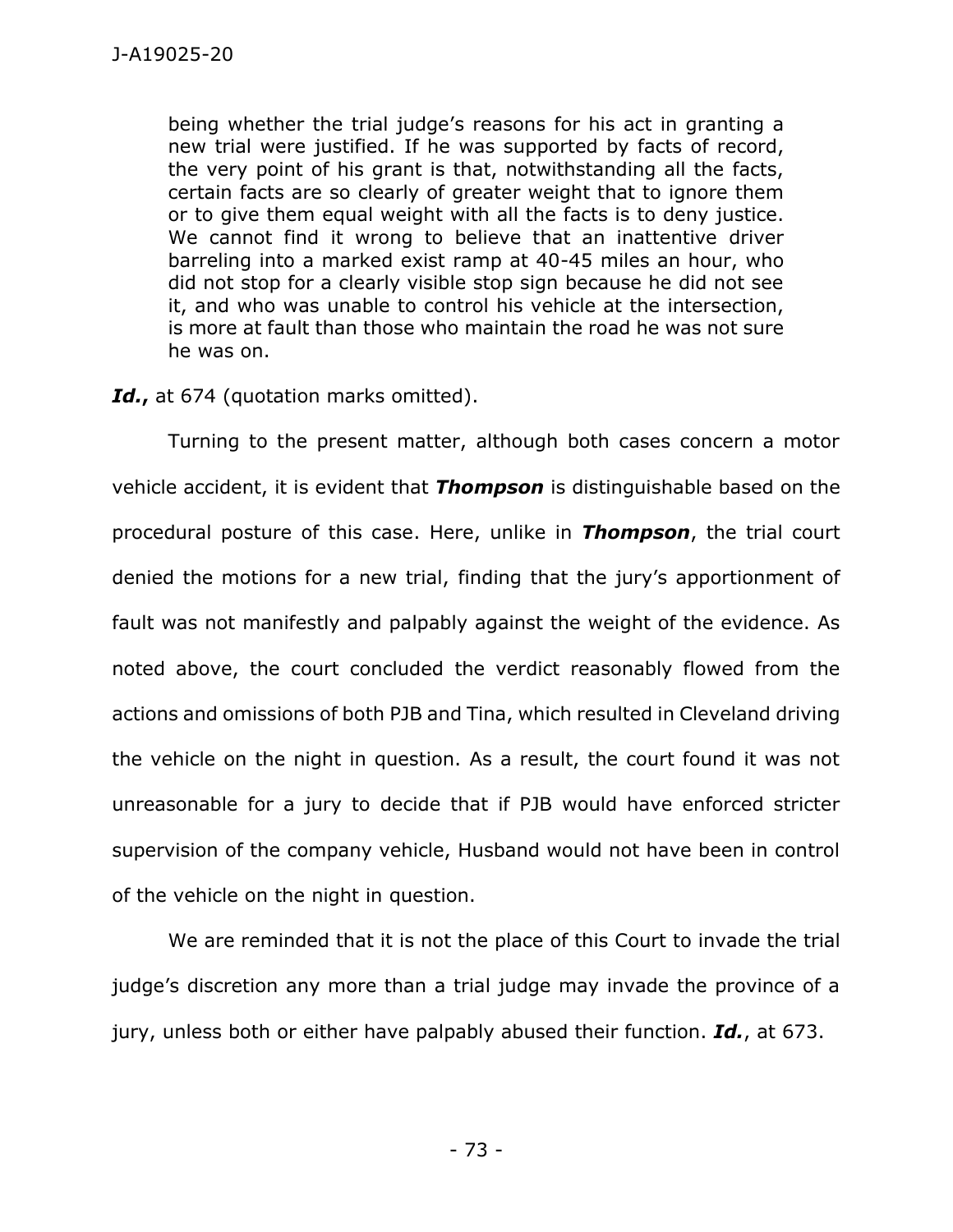We now turn to the record, which reveals the following. At trial, Spencer presented evidence of PJB's complete lack of oversight over Tina's fitness as a possessor of a company vehicle. Through questioning, Spencer demonstrated that PJB's policies surrounding the employee vehicles were extremely lax in nature. Aside from making sure an employee had a valid driver's license, PJB did little to no investigation into the employee's prior record as a driver or overall suitability for having control over a vehicle. Rather, according to PJB's manager, Fox, the company vehicles were simply given to all employees as a right unless they somehow proved otherwise unfit to have one. *See* N.T., 1/22/2019 p.m., at 51. Moreover, Fox indicated that whether an employee already had a personal car was "irrelevant" to the company's decision to give someone a car. N.T., 1/22/2019 p.m., at 67.

Fox further described the only true requirements for an employee getting a vehicle as follows: "what their work product is like, what members say about them, what results they produce, what their work ethic is, if we have any issues, if there are any complaints." N.T., 1/22/2019 p.m., at 49. As a result of this organization's approach, PJB did not evaluate Tina's fitness for having a company car, and thus failed to discover that she had previously had her license suspended, and that providing her with a vehicle may have been a risk.

Additionally, once employees were provided with company vehicles, they were allowed to possess the vehicle at all times, but were not supposed

- 74 -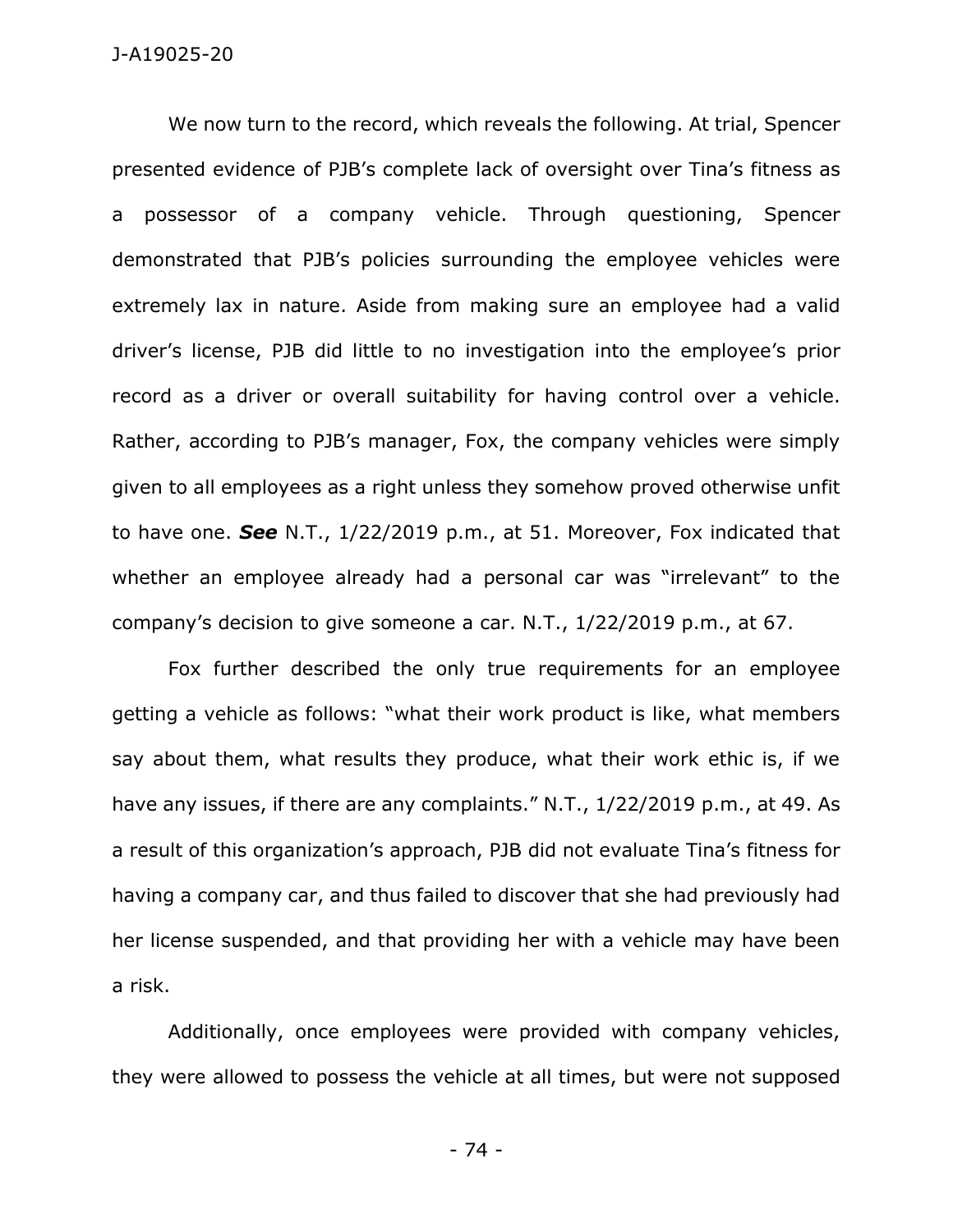to drive the cars for personal reasons. However, PJB administered minimal oversight of vehicle usage by employees. For example, PJB did not record or audit mileage usage, or even conduct any sort of periodic or surprise inspections. Rather than attempting to ensure that employees only drove their vehicles for work purposes, PJB simply used "the honor system," and hoped that employees would follow the rules. N.T.,  $1/22/2019$  a.m., at  $107<sup>26</sup>$ 

Moreover, PJB held regular meetings as well as retreats where all "policies and procedures are gone over and thoroughly given[.]" N.T., 1/25/2019 a.m., at 23.<sup>27</sup> However, PJB had no employee handbook or manual, and gave little to no vehicular safety training. PJB had a two-page vehicle policy document, drafted by Saldana and Fox, that was reviewed orally with employees when they received the car and at meetings. *See* N.T., 1/22/2019 a.m., at 90-91. PJB failed to produce any documentation at trial that Tina had

<sup>26</sup> Fox testified:

We don't monitor our employee's use of the vehicles. No one gets shadowed. No one gets followed. We know what their work is. We would know very quickly if someone was not doing the work, if they were not showing up where they were supposed to be showing up…. So we never had a program. I mean, that's the general, reasonable protocol that all unions use. If you don't trust your rep to drive your car, you certainly don't trust your rep to service your members.

N.T., 1/22/2019 p.m., at 53.

\_\_\_\_\_\_\_\_\_\_\_\_\_\_\_\_\_\_\_\_\_\_\_\_\_\_\_\_\_\_\_\_\_\_\_\_\_\_\_\_\_\_\_\_

 $27$  Minter testified the retreats were mandatory, but employees were excused if they had a personal health crisis or were "caught up in negotiations[.]" N.T., 1/25/2019 a.m., at 23.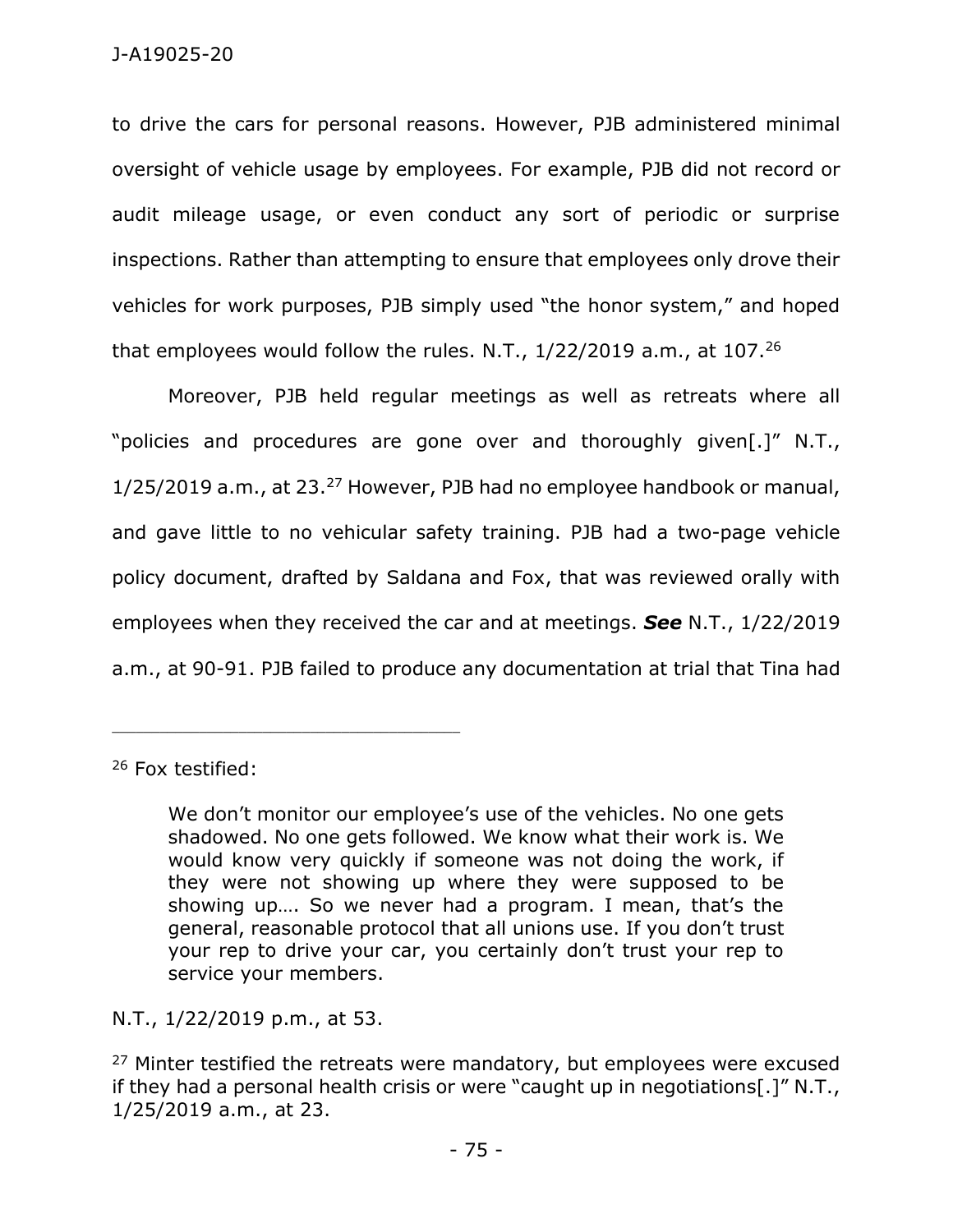## J-A19025-20

signed acknowledging the policy, or even indicated that she had attended any of those meetings when the vehicle policy was discussed. *See id. See also* N.T., 1/25/2019 a.m., at 46-47; N.T., 1/28/2019, at 13.

Furthermore, rather than focusing on any of these safety measures, the company instead concentrated on complying with IRS and DOL regulations, and stood behind the creed that because Philadelphia is "a small city," PJB simply would find out "sooner or later" about any misuse of the vehicles, including unauthorized use by a family member. N.T., 1/22/2019 p.m., at 57.

Under these circumstances, we cannot conclude the trial court abused its discretion in refusing to grant a new trial. The jury could reasonably find that PJB's failure to manage Tina led to her allowing Cleveland to regularly driving the company vehicle without their knowledge or authorization. It even resulted in Tina's failure to report to PJB that the company vehicle was impounded after the accident because, as Tina testified, "there was no need to notify [PJB] for that." N.T., 1/22/2019 a.m., at 74.<sup>28</sup>

As for Tina's liability, an examination of the record not only explains how a jury could have found her negligent, but also overwhelmingly justifies the jury's apportionment of liability to her. First, there was the evidence

 $28$  It also merits mentioning that after the accident, PJB did not terminate Tina's employment with the union, but merely suspended her for two weeks and revoked her company car privileges. Additionally, PJB did not press charges against Cleveland for theft of the vehicle even in light of Tina's explanation that she did not give me permission to drive the car.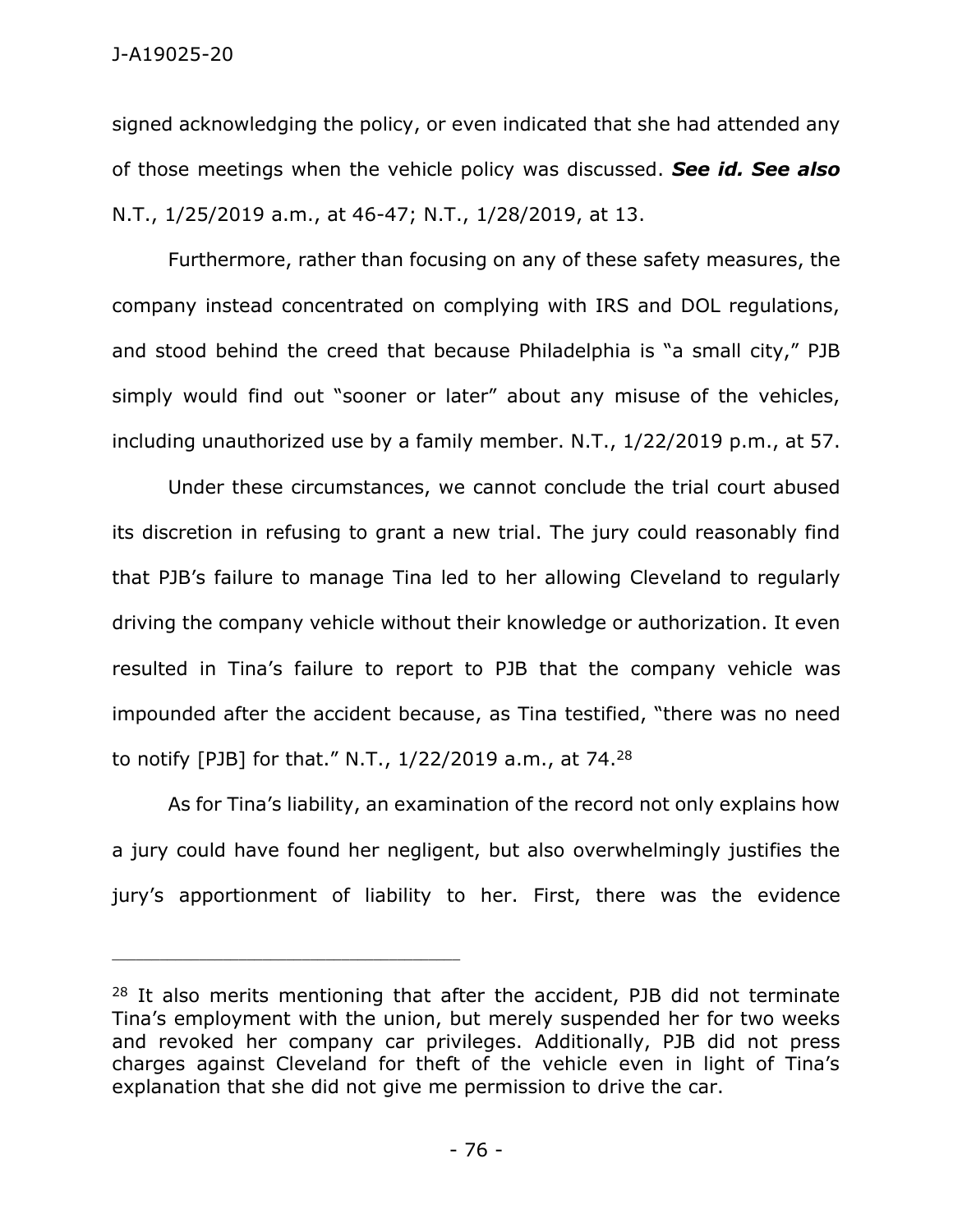demonstrating Cleveland's extensive usage of the vehicle. While Cleveland and Tina both admitted that he did have her permission to drive the vehicle in the past, they maintained that this permission only applied to rare occasions for unidentified emergency situations. *See* N.T., 1/23/2019 a.m., at 38; N.T., 1/24/2019 a.m., at 24-28. Nevertheless, their portrayal of his use of the vehicle was contradicted by Spencer's sister. Cheryle testified that she had personally seen Cleveland driving the car "[a]ll the time[,]" both with and without Tina in the vehicle. N.T., 1/2/2019 p.m., at 78.<sup>29</sup> The jury was free to accept or reject the testimony by these witnesses, and it is obvious the jury found Cheryle's testimony more credible than Cleveland's and Tina's statements.

Second, there was the evidence of Tina's attempt to hide the accident from PJB. The accident occurred on a Thursday night. Tina did not immediately contact PJB to inform them about the accident. The following day, Tina tried to cover-up the incident to PJB by telling Saldana that the vehicle had been impounded due to unpaid parking tickets. *See* N.T., 1/22/2019 p.m., 16-20. Tina also went into the office without telling anyone in order to obtain a second copy of the car registration that she kept in her office. She needed the car registration to get the car released from the impound lot. *See* N.T., 1/23/2019

\_\_\_\_\_\_\_\_\_\_\_\_\_\_\_\_\_\_\_\_\_\_\_\_\_\_\_\_\_\_\_\_\_\_\_\_\_\_\_\_\_\_\_\_

<sup>29</sup> Cheryle Spencer provided an affidavit in response to a pleading. *See* N.T., 1/23/2019 p.m., at 85-86. In the affidavit, she averred she observed Cleveland and/or Cleveland and Tina driving the car at least 100 times. *See id.*, at 90.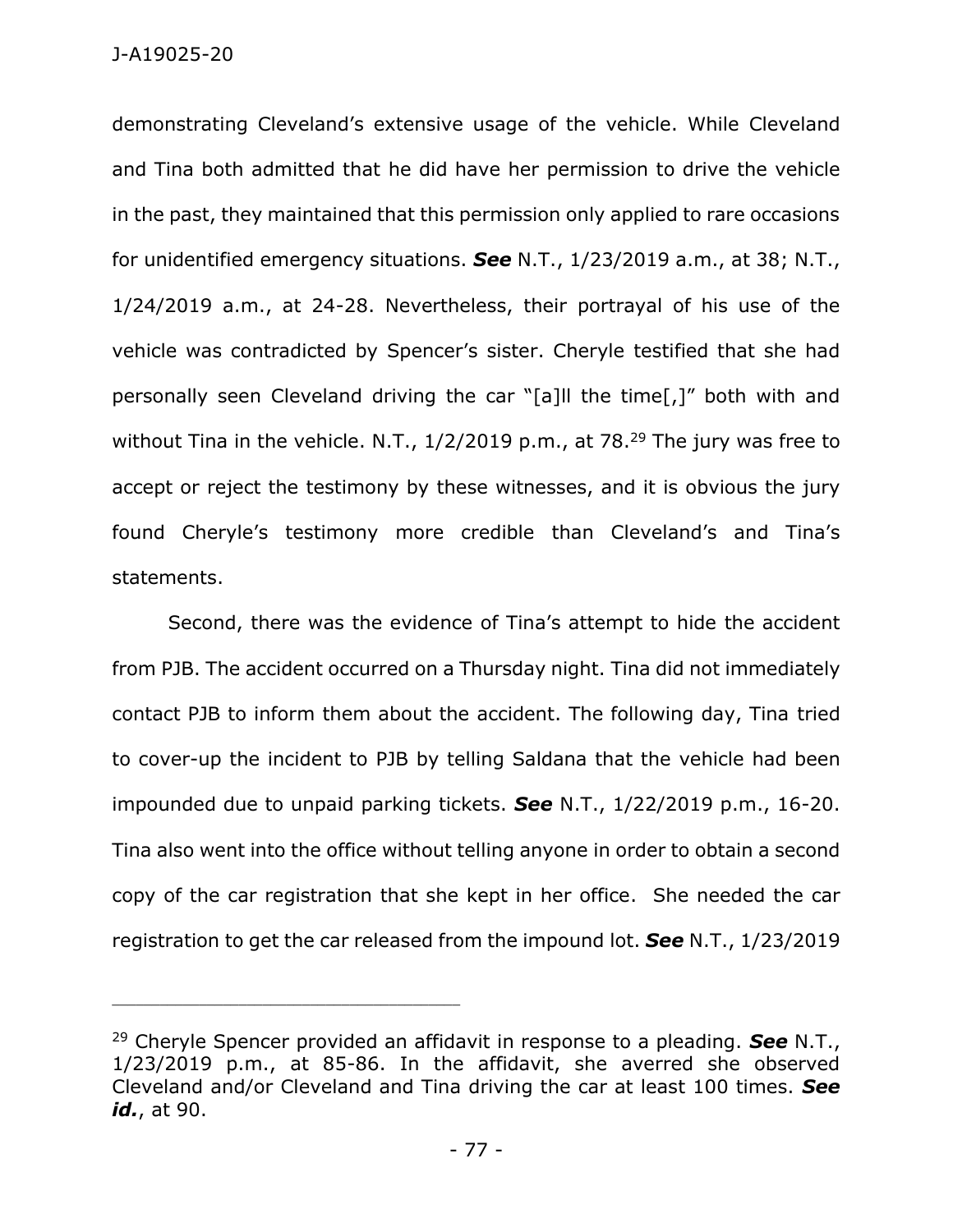a.m., at 80. When PJB questioned Tina after finally being notified about the crash by police officers who showed up at the office, Tina did not tell Fox the severity of Spencer's injuries. *See* N.T., 1/22/2019 p.m., at 62-63, 66.

We reiterate "it was solely for the [jury], as the finder of fact, to determine the credibility of witnesses and to resolve any conflicts or inconsistencies in the evidence." *Commonwealth v. Upshur*, 764 A.2d 69, 74 (Pa. Super. 2000) (citation omitted). The jury was free to accept all, some, or none of the testimony presented to them. Accordingly, as *Thompson* sets forth, we conclude the record supports the trial court's analysis that: (1) PJB's lack of enforcement of company car policies and safety measures and supervision over the vehicles reasonably led to the jury's decision that PJB shared the greatest percentage of fault, which finding was supported by evidence and was reasonable; and (2) the evidence could reasonably support a finding that Tina had negligently authorized Cleveland to drive the PJB car and that he used the car with her express and implied permission. While Cleveland may have been the driver of the vehicle that struck Spencer, his fault did not erase the negligent acts of PJB and Tina that contributed to the incident. Therefore, we conclude the trial court did not act capriciously or abuse its discretion in determining that the verdict was not against the weight of the evidence. Accordingly, PJB's and Tina's weight claims merit no relief.

## **VI. Remittitur Argument**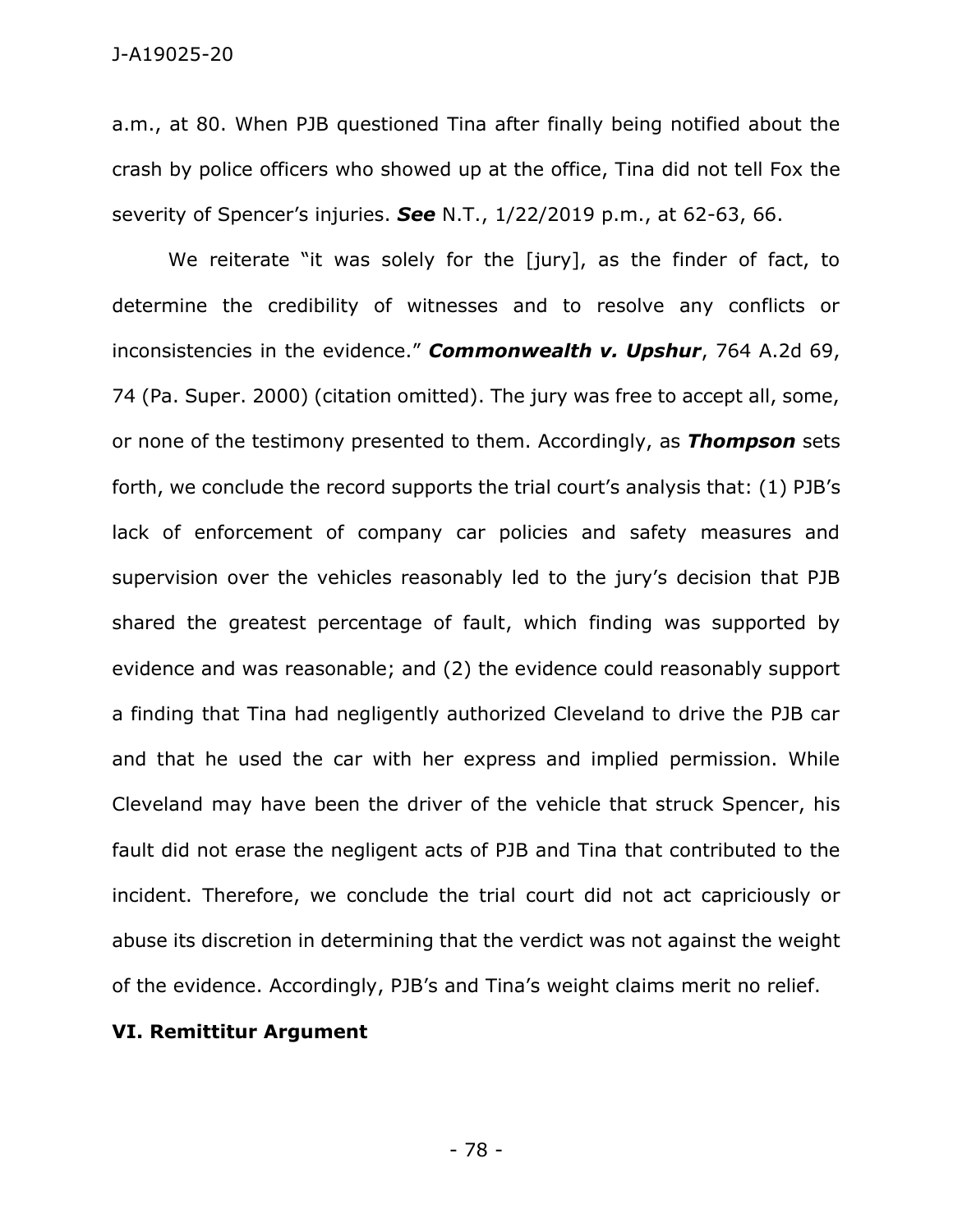Lastly, PJB and Tina both argue the court erred in denying the request for a remittitur. They contend the court erred by denying a new trial on damages, or a substantial remittitur, because the over \$12,000,000 verdict was against the weight of the evidence, manifestly excessive, and not supported by credible evidence since there was no expert medical testimony on life expectancy and other matters. *See* Brief of Appellee/Cross-Appellant, Philadelphia Joint Board Workers United, SEIU, at 26-27; *see also* Brief for Designated Cross-Appellant/Appellee, Tina Gainer Johnson, at 48-51. Tina also points out that Spencer's life care planning expert, Nurse Masterson, testified to alternate plans for Spencer's life which she projected for alternative life expectancies of ages 70 and 82, but Nurse Masterson specifically stated she would not give an opinion on life expectancy as it was not within her expertise. *See id.*, at 52.

Moreover, Tina contends there was no evidence to support the court's instruction on life expectancy because there was no expert medical testimony on the subject. *See id.*, at 53. She states the charge was based upon general tables that have no connection with Spencer's injuries from the accident and his actual medical condition, and therefore, this evidence cannot support the damages award. *See id.*, at 54.

Tina further argues that the court erred in opining that a jury may decide on a plaintiff's life expectancy without expert testimony because the impact of a plaintiff's serious medical condition on his or her life expectancy would not

- 79 -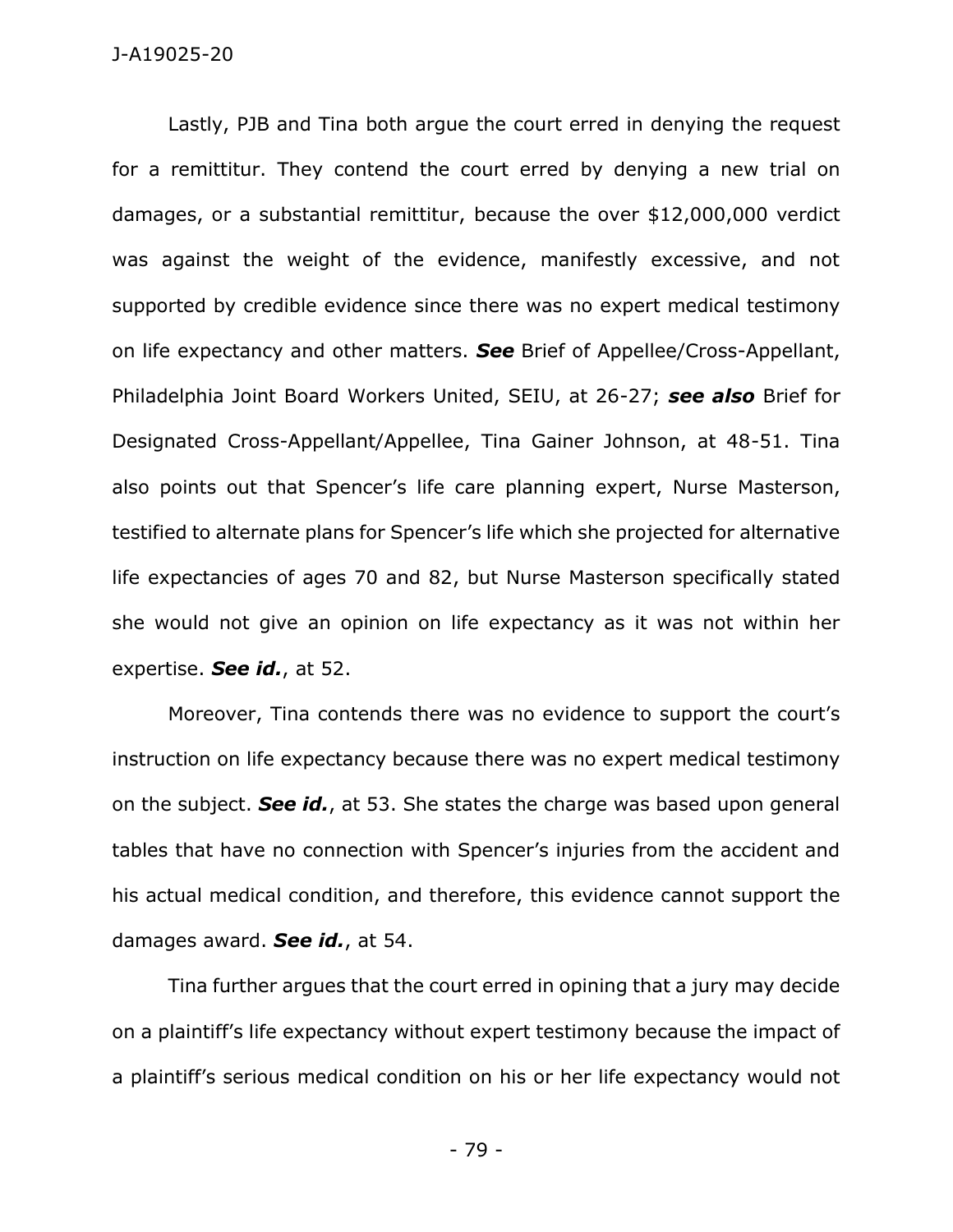be within the common knowledge of a juror. *See id.*, at 54-55. In this regard, she alleges that the court's reliance on *Helm v. Eagle Downs-Keystone Racetrack*, 561 A.2d 812, 813 (Pa. Super. 1989), is misplaced because, as she contends, *Helm* is not controlling. Tina specifically asserts *Helm* does not stand for "the proposition that a jury's award for future medical and noneconomic damages can be sustained where the award is based solely upon a jury instruction as to the life expectancy tables, and in the absence of any life expectancy testimony by medical experts." Brief for Designated Cross-Appellant/Appellee, Tina Gainer Johnson, at 55.

Tina also asserts the award was excessive because of "the disparity between the amount of the out-of-pocket expenses and the amount of the verdict." *Id.*, at 57. Tina states the parties stipulated that the amount of past medical bills paid was \$683,311.47 and yet, the verdict was more than twelve times that amount for future medical expenses and non-economic damages. **See id.**, at 57-58. Lastly, she argues the verdict was so grossly excessive that it amounted to an award of punitive damages that violated basic fairness and due process rights. *See id.*, at 58-59.

We begin with our well-settled standard of review:

Our standard of review in considering the reversal of a trial court's order denying a remittitur is to determine whether the trial court abused its discretion or committed an error of law in reaching such decision. In that regard, this Court, in *Mecca v. Lukasik*, 366 Pa. Super. 149, 530 A.2d 1334 (Pa. Super. 1987), discussed the factors to be considered in determining whether or not a verdict is excessive: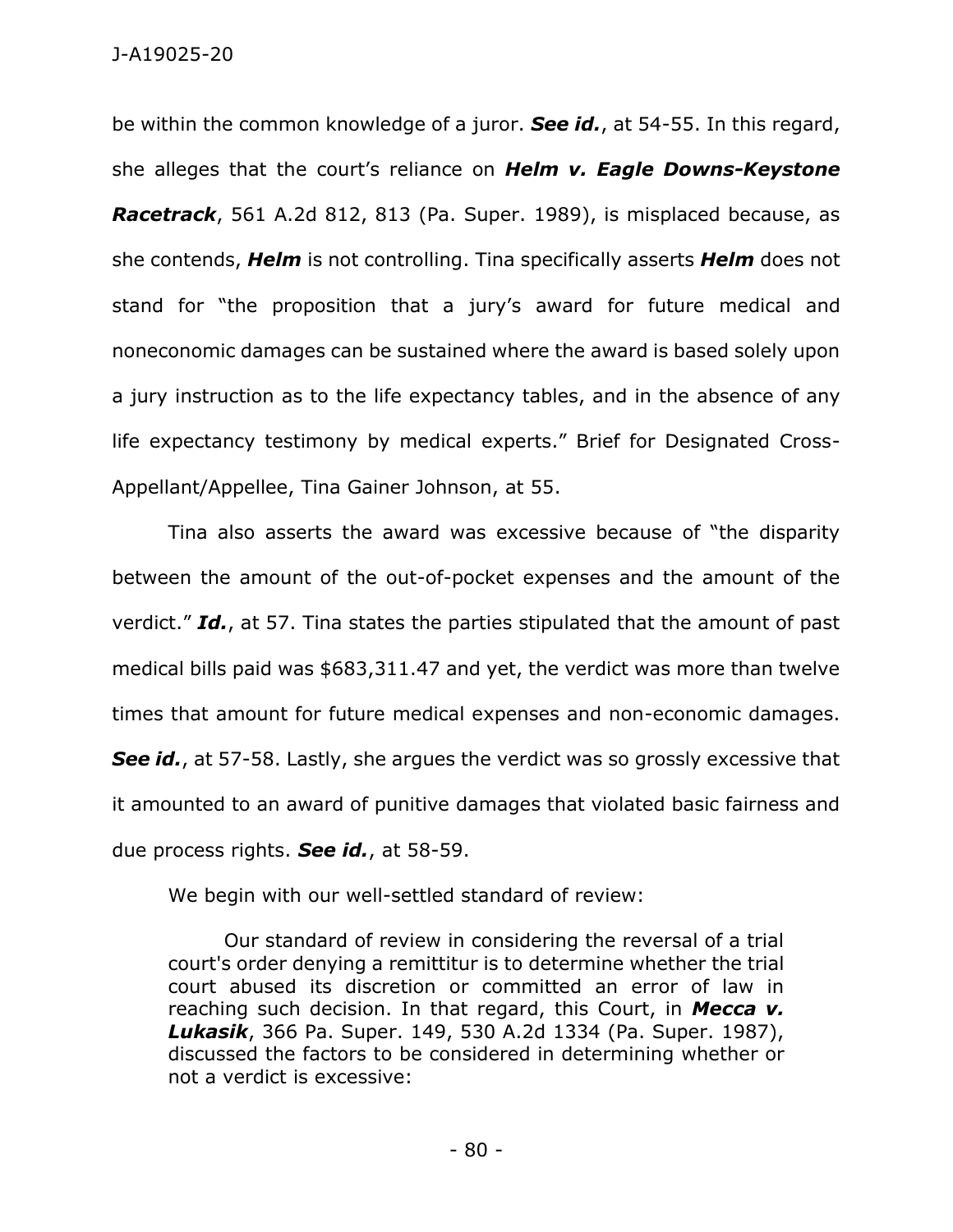The grant or refusal of a new trial because of the excessiveness of the verdict is within the discretion of the trial court. This court will not find a verdict excessive unless it is so grossly excessive as to shock our sense of justice. We begin with the premise that large verdicts are not necessarily excessive verdicts. Each case is unique and dependent on its own special circumstances and a court should apply only those factors which it finds to be relevant in determining whether or not the verdict is excessive. A court may consider the following factors, *inter alia*:

(1) the severity of the injury; (2) whether the Plaintiff's injury is manifested by objective physical evidence or whether it is only revealed by the subjective testimony of the Plaintiff (and, herein, the court pointed out that where the injury is manifested by broken bones, disfigurement, loss of consciousness, or other objective evidence, the courts have counted this in favor of sustaining a verdict); (3) whether the injury will affect the Plaintiff permanently; (4) whether the Plaintiff can continue with his or her employment; (5) the size of the Plaintiff's out-of-pocket expenses; and (6) the amount Plaintiff demanded in the original complaint.

*Paliometros v. Loyola*, 932 A.2d 128, 134-35 (Pa. Super. 2007) (some

citations omitted).

Here, the trial court discussed those "excessive" factors and found the

following:

At trial, the Court gave the jury Standard Civil Instruction 7.240, which gives the average life expectancy for the plaintiff's age and demographic group (in this case, 26.5 additional years). It also notes that the jury is free to find that the life expectancy would be longer or shorter based on considerations like the plaintiff's health status.

In this case, the jury awarded the stipulated amount for the past medical expenses, but also awarded \$7.3 million for future

…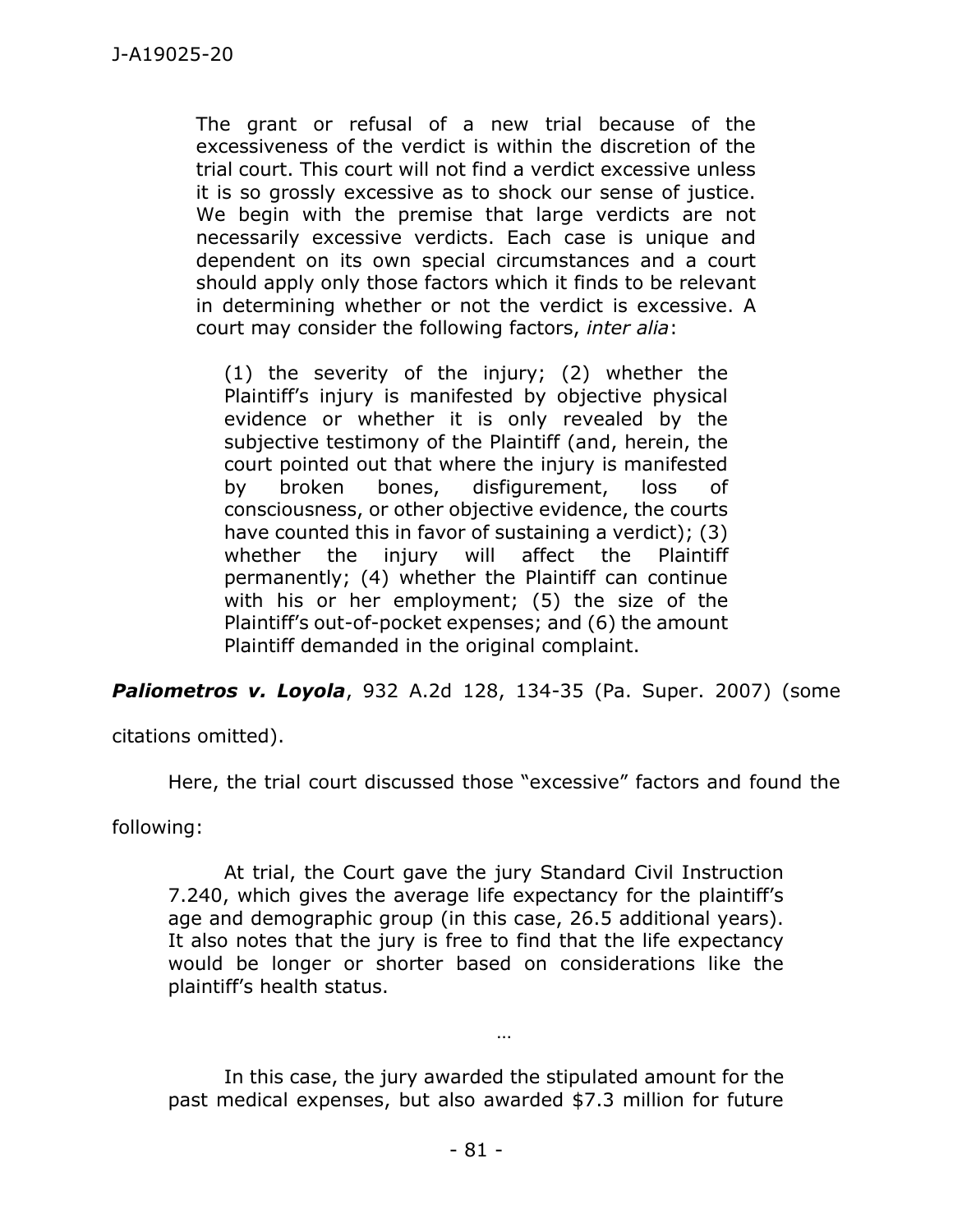medical expenses and \$5 million for noneconomic damages. [PJB and Tina] aver these amounts are excessive on their face, and that the future medical expenses award is unfounded in the absence of expert testimony on life expectancy. Firstly, we address the claim that the verdict is excessive. Looking to the factors enumerated above, we note that [Spencer]'s traumatic brain injury has left him in a wheelchair, unable to attend to his basic daily needs, and that he now suffers recurrent seizures that at one point resulted in hospitalization and medical induction of a coma and mechanical ventilation. He is unaware of his deficits and diminished capabilities, a factor which makes it particularly important that he receive constant supervision and procession care. He also needs frequent doctor visits and medication management, and he has endured frequent hospitalizations. He is also at heightened risk for wounds and infections due to his wheelchair and diaper use, and he suffers osteoporosis that is caused by his anti-seizure medication. According to the expert report of Dr. Guy Fried, [Spencer] reported being able to walk for miles and go dancing every weekend before his injury; now, he can walk perhaps 100 feet with assistance and a rolling walker and is at high risk for fall injuries. He cannot stand independently or drive. His short-term memory is impaired. Dr. Fried opined that his injuries were serious and permanent, and that he would need medical care in a facility setting for the rest of his life.

[Spencer]'s injuries are physically manifested, rather than being alleged only through subjective testimony, as his medical records and test results show. Gainful employment is clearly out of the question. His past medical expenses were stipulated to as greater than \$680,000. Expert life-care planner Nurse Masterson calculated his costs of living to the age of 70, and separately to the age of 82, both for in-home care and facility care (but excluding medication costs). She opined that, if he lived only to age 70, his minimum living costs would exceed \$3million; if he lived to age 82, his costs were estimated at \$6.8 million and \$7.3 million.

Furthermore, Dr. Fried's report states that [Spencer] reported nonstop, aching pains in his neck, back, arms, and legs, and that he had never had chronic pains prior to the accident. He also has losses of sensation and diminished eyesight. He suffers depression due to his awareness of his loss of quality of life. He reported being a previously active person in reasonable health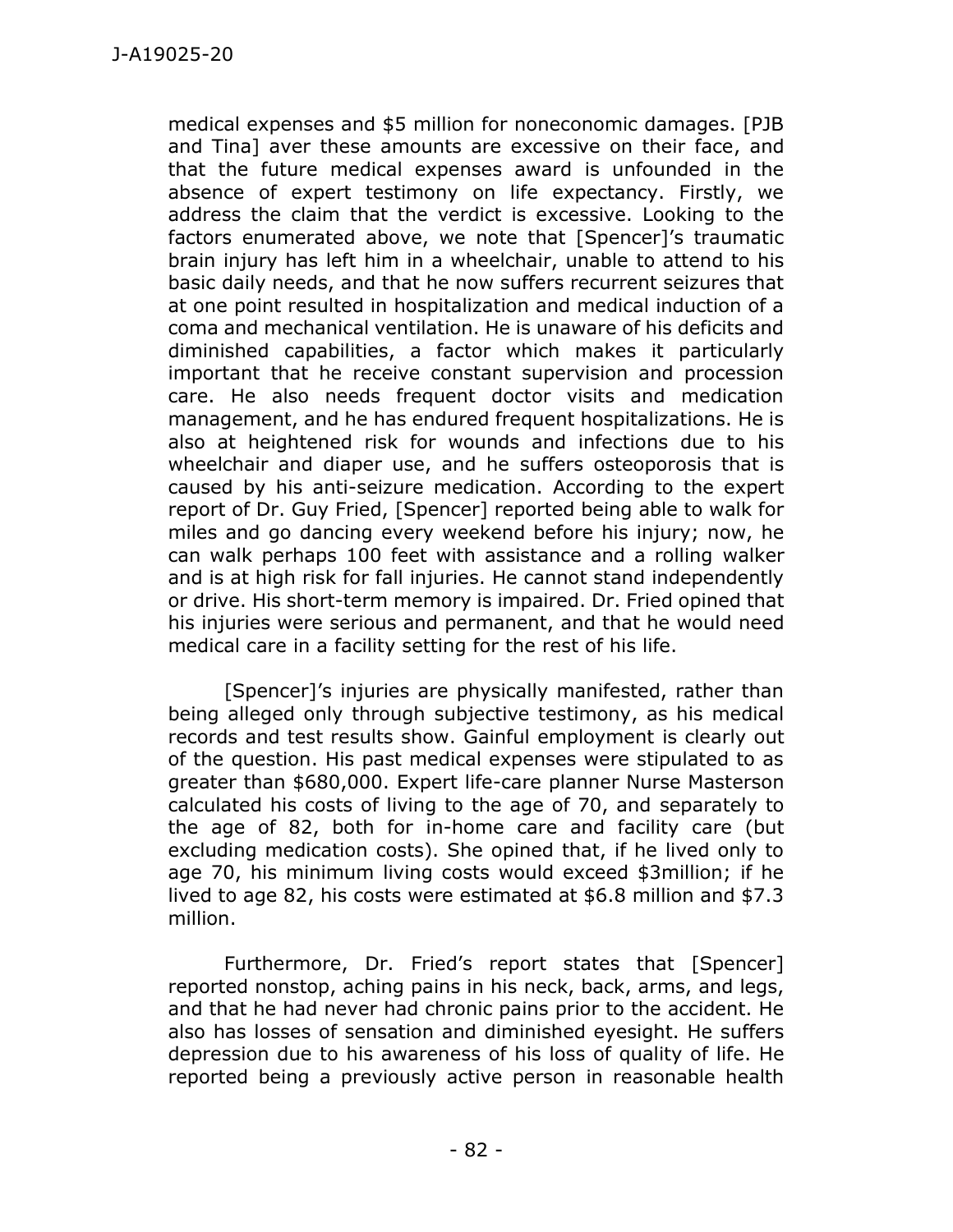who played with his children and children around his neighborhood, and who enjoyed basketball and football.

For these reasons, this Court finds the jury's damages award was not so excessive as to shock our sense of justice. The award for future care costs is not excessive on its face because it accords with Nurse Masterson's careful accounting of costs, both for inhome and facility care, including costs of diagnostic tests, mobility aids and home modifications, physical/occupational/cognitive therapies, nursing services, and specialized day programs for patients with brain injuries. Additionally, we observe that [Spencer]'s medication costs (which were explicitly omitted from calculations) would significantly add to Nurse Masterson's estimates. We find the award for noneconomic damages is not excessive because [Spencer]'s quality of life has been drastically reduced, and he is no longer able to live as an independent, active person. For the rest of his life, he will need to rely on others to move him around, feed him, clean him, and attend to his medical needs, and he lives in constant pain.

Lastly, we reject [PJB's and Tina's] claim that the award for future medical costs is improper because [Spencer]'s experts did not opine on his life expectancy. A jury may decide on a plaintiff's life expectancy without expert testimony. *See Helm v. Eagle Downs–Keystone Racetrack*, 561 A.2d 812, 813-14 (Pa. Super. Ct. 1989) (lay testimony of diminished quality of life, along with approved mortality tables, the appropriate considerations for a jury to determine life expectancy); *see also* SSJI 7.240 Subcommittee Note ("The jury must make its own determination [of life expectancy] based on all factors that affect the duration of life"), *citing Pauza v. Lehigh Valley Coal Co.*, 80 A, 1126, 1127 (Pa. 1911).

Trial Court Opinion, 6/24/2019, at 16-19 (record citations and quotation marks omitted).

The trial court thoroughly explains its rationale for denying remittitur and we affirm on the basis of that analysis while adding several comments. First, it merits emphasis that large verdicts are not necessarily excessive verdicts, and each case is unique and dependent on its own special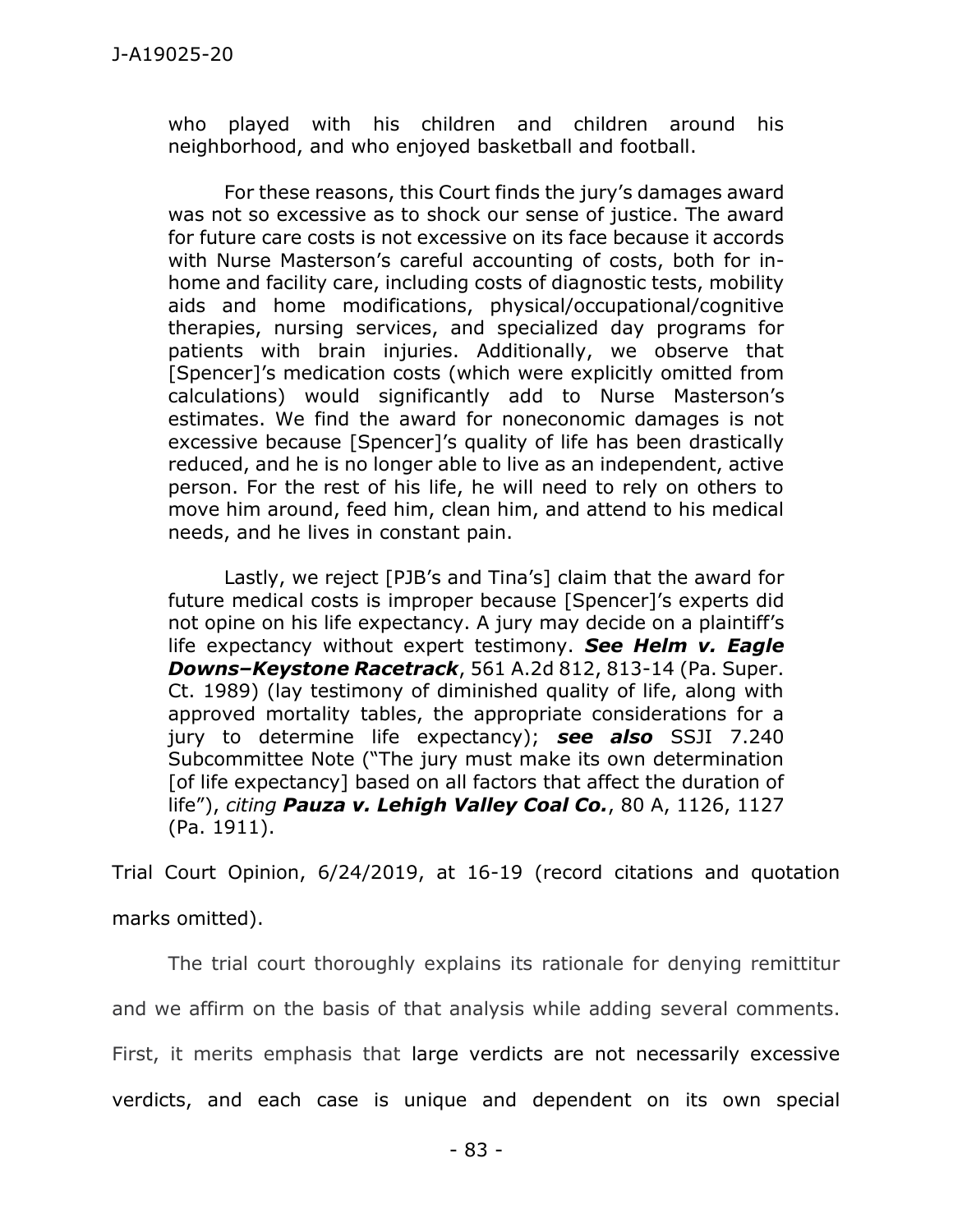circumstances. As noted above, Spencer suffered catastrophic injuries as a result of the accident at issue and is wheelchair bound with additional loss of function of his right arm, unable to attend to his basic daily needs, and now suffers from recurring seizures and incontinence. Furthermore, according to Dr. Fried, Spencer will require admission at an acute care facility for the rest of his life, he will need one-on-one supervision for the rest of his life, and he will require ongoing consultations with doctors over a variety of specialties during the course of his life. *See* Trial Deposition of Guy W. Fried, M.D., 9/11/2018, at 41-42. Spencer will also need ongoing medication, physical and cognitive therapies, a security system, a brain injury support day program, and testing. *See id.*, at 42-43. Lastly, it is obvious Spencer can no longer maintain employment at the bank in which he previously worked, Glenmede Trust. *See id.*, at 33.

Second, the trial court instructed the jury in detail that Spencer sought compensation for past medical expenses, future medical expenses, and noneconomic losses. *See* N.T., 1/28/2019, at 106-107. The court also instructed that if the jury found Spencer was entitled to damages for future pain and suffering, his life expectancy was an additional 26.5 years.

> According to the statistic complied by the United States Department of Health and Human Services, the average life expectancy of all persons of the plaintiff's age at the time of the incident, his sex and race was 26.5 additional years. This figure is offered to you only as a guide and you are not bound to accept it if you believe that the plaintiff will live longer or less than the average individual in his category. In reaching this decision, you are to consider the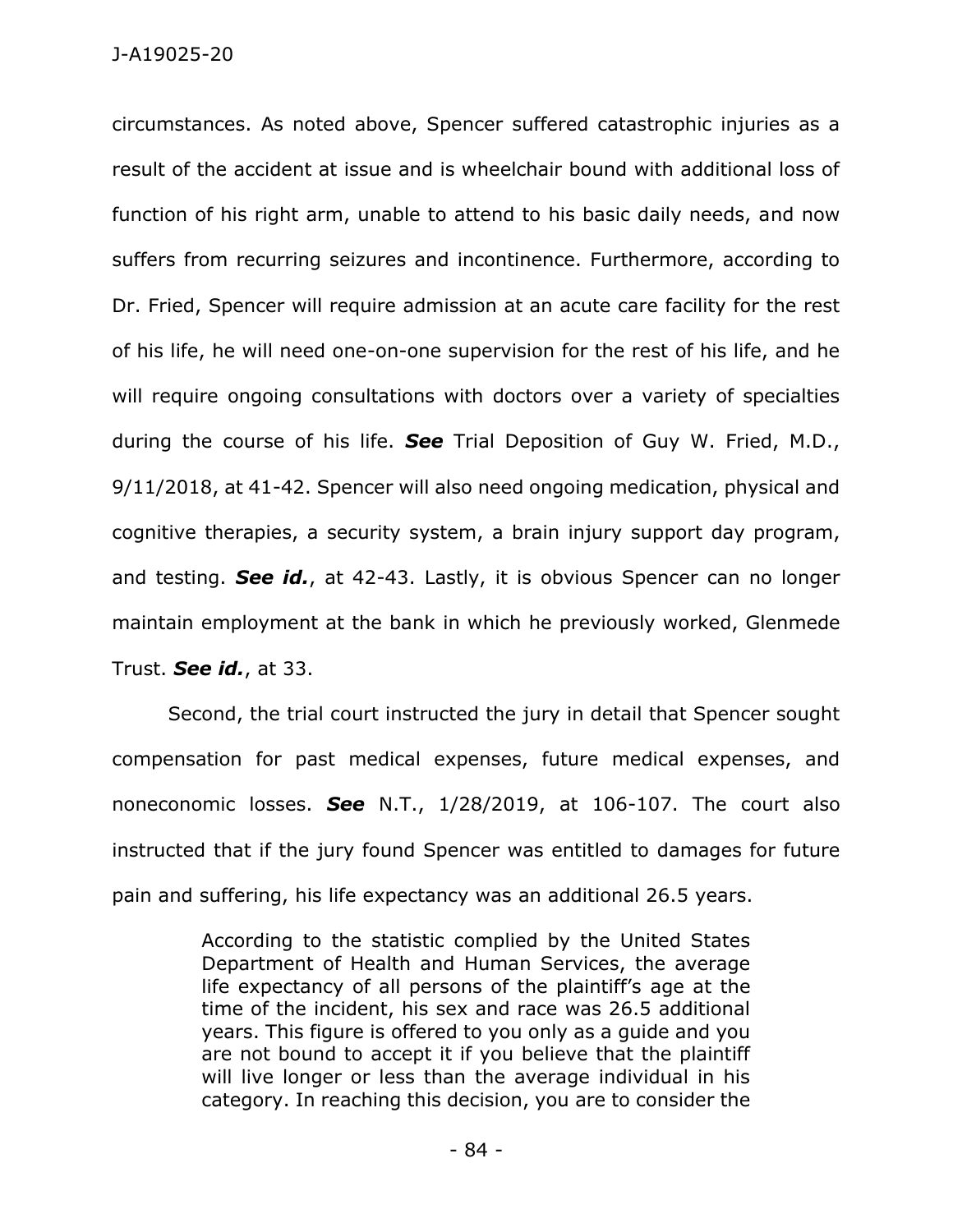plaintiff's health before the incident, his manner of living, his personal habits and other factors that may affect the duration of his life.

**See id.**, at 109-110. PJB and Tina did not object to these instructions.

Third, while PJB and Tina are alleging there was no expert testimony on life expectancy, they opted to not call their own medical expert, who was scheduled to give life expectancy testimony. Moreover, Spencer did present the testimony of life care planning expert, Nurse Masterson. The expert provided testimony regarding her recommendations for medical and daily costs, which were based on the average needs of Spencer if he were to reside in a nursing facility or at home with his sister and if he lived to age of 70 and then 82. *See* N.T., 1/24/2019 p.m., at 13-50. The jury was free to believe or reject this expert testimony. *See Rettger v. UPMC Shadyside*, 991 A.2d 915, 934 (Pa. Super. 2010). Here, it obviously credited Masterson's expert testimony.

Lastly, we touch upon Tina's argument that the court erred in relying on *Helm* because that decision does not stand for the proposition that a jury's award for future medical and noneconomic damages can be sustained where the award is based solely upon a jury instruction as to the life expectancy tables, and in the absence of any life expectancy testimony by medical experts. We find her argument is misplaced. *Helm* specifically held:

It is well settled that mortality tables are admissible in Pennsylvania for the purpose of determining a plaintiff's future damages. However, in instructing the jury on the use of such tables, the court is required to instruct the jury that certain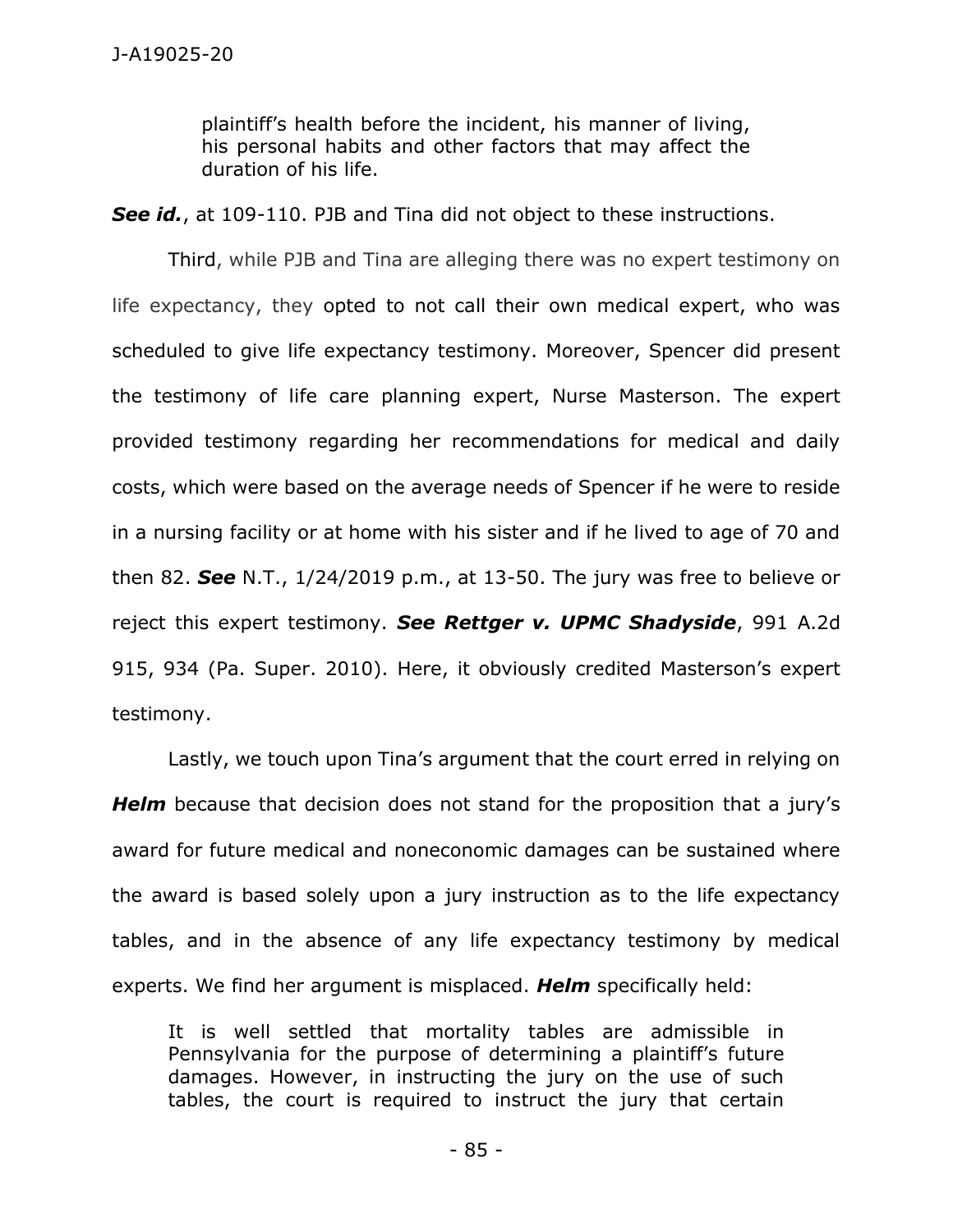variables must be taken into consideration in determining the possible duration of life. The court's instructions must include a survey of such matters as sex, prior state of health, nature of daily employment, and its perils, if any, manner of living, personal habits, individual characteristics, and other facts concerning the injured party which may affect the duration of his or her life. Since mortality tables are not to be applied rigidly, failure to adequately instruct the jury on their use constitutes reversible error and warrants the grant of a new trial on the issue of damages.

*Helm*, 561 A.2d at 813 (citations omitted).

Additionally, a panel of this Court has also stated that "[w]hen such tables are submitted in a personal injury case, the jury must be permitted to consider individual characteristics that impact on the injured party's life expectancy." *Kraus v. Taylor*, 710 A.2d 1142, 1144 (Pa. Super. 1998) (citation omitted). As indicated above, while Spencer did not present a life expectancy expert, Spencer did introduce a life care planning expert who testified to future medical and noneconomic damages based on certain life expectancy ages. Tina has not presented any case law nor does our research reveal any support for the notion that a life expectancy expert must testify before a jury can assess damages based on a certain life expectancy.

Accordingly, in light of the testimony offered by Dr. Fried and Nurse Masterson, the jury's award is supported by the record and not excessive, arbitrary or unreasonable in relation to the evidence adduced at trial. Therefore, we conclude the trial court did not erred in denying the request for a remittitur.